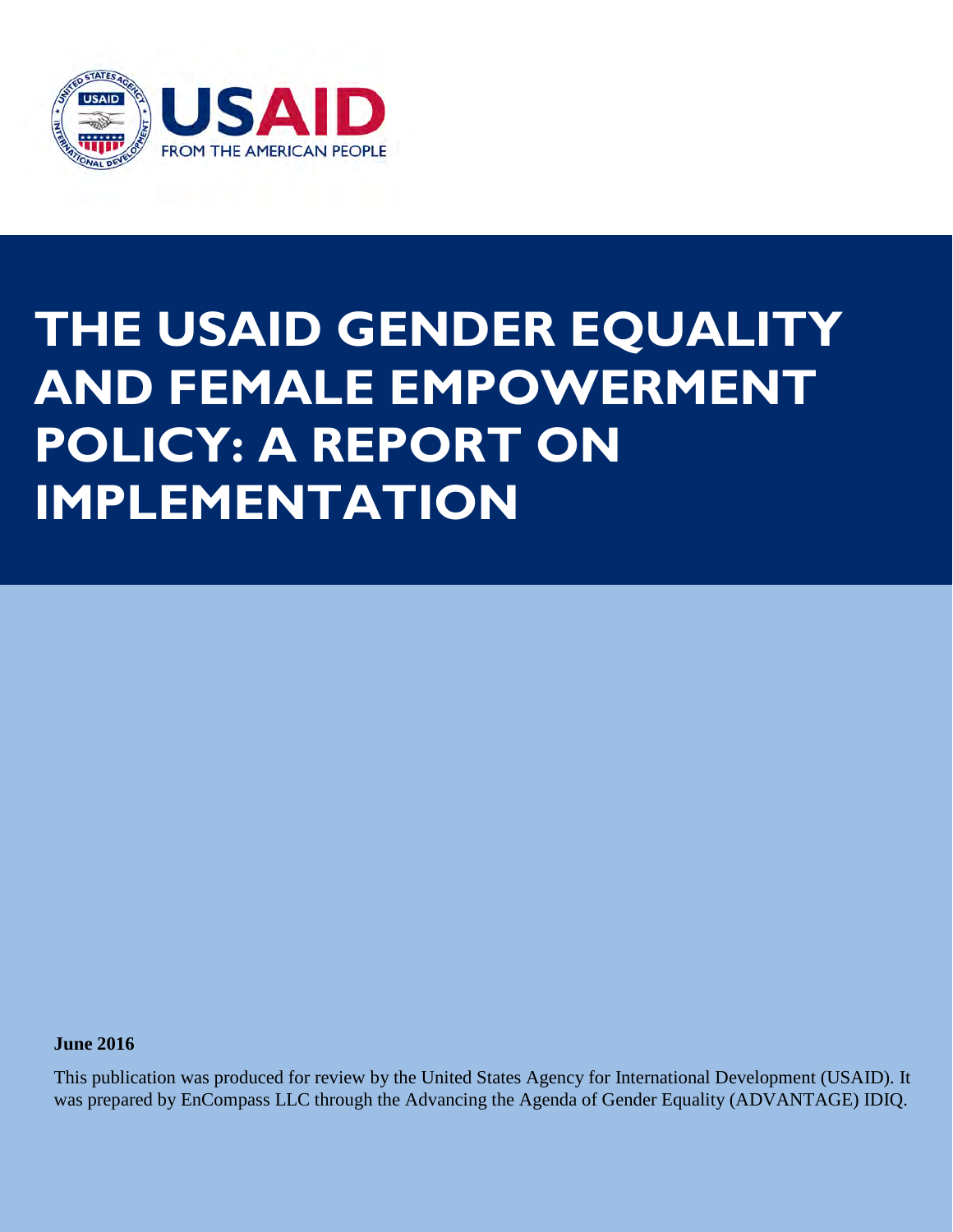Prepared for the United States Agency for International Development, USAID Contract Number AID-OAA-TO-15-00047.

June 3, 2016

### **Implemented by:**

EnCompass LLC 1451 Rockville Pike, Suite 600 Rockville, MD 20852 Phone: +1 301-287-8700

Fax: +1 301-685-3720

[www.encompassworld.com](http://www.encompassworld.com/)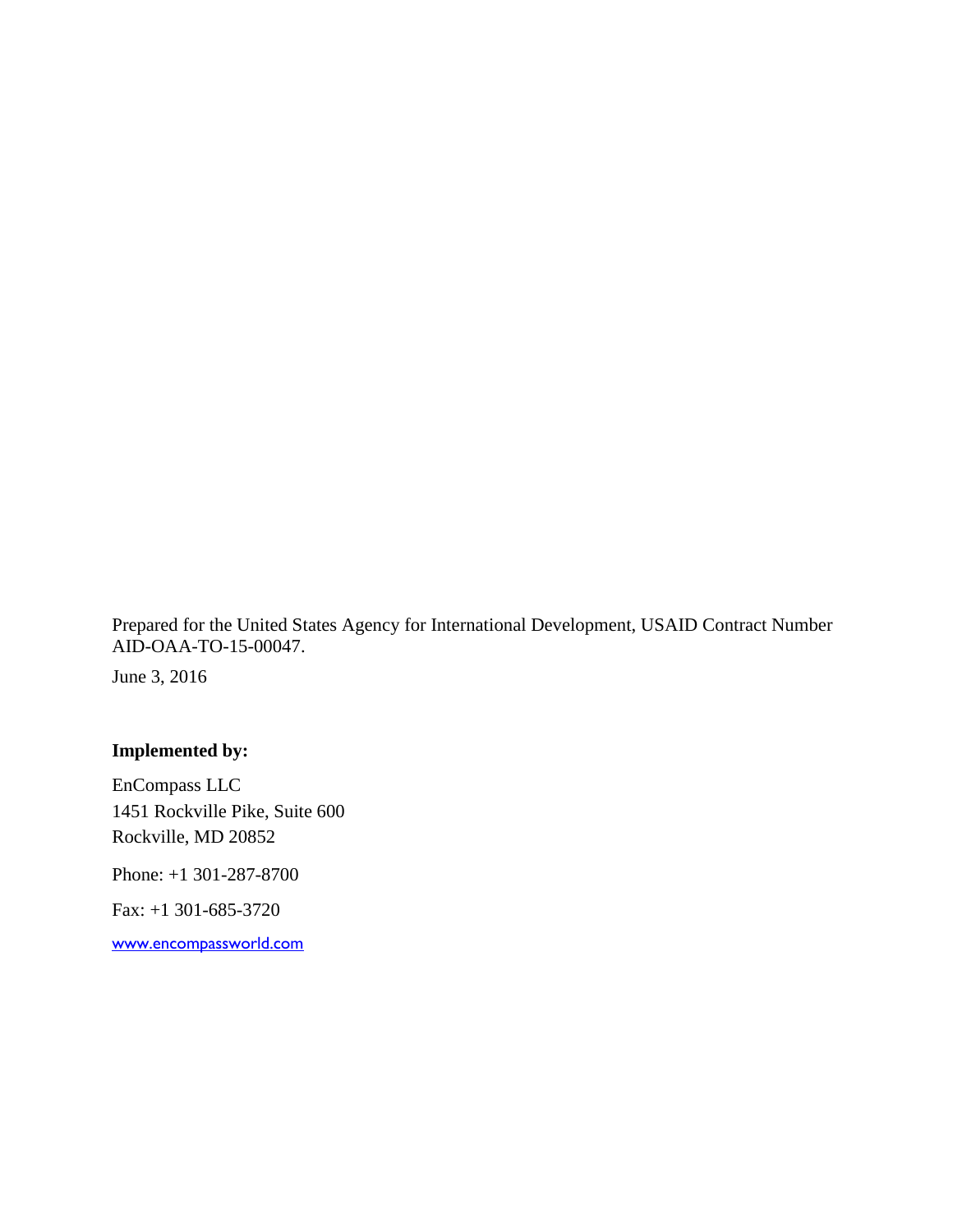# THE USAID GENDER EQUALITY AND FEMALE EMPOWERMENT POLICY: A REPORT ON IMPLEMENTATION

#### **DISCLAIMER**

The authors' views expressed in this publication do not necessarily reflect the views of the United States Agency for International Development (USAID) or the United States Government.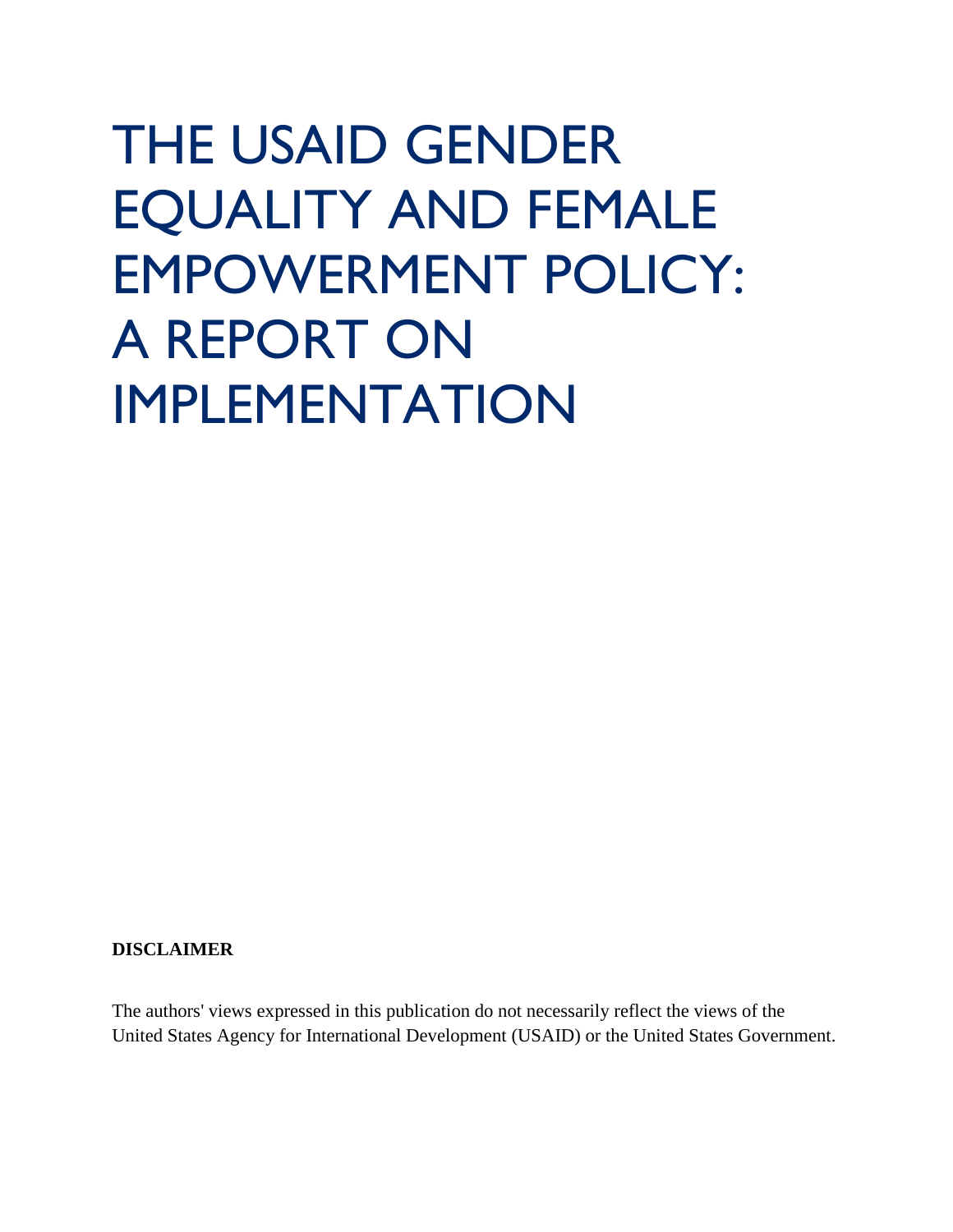### **Advancing the Agenda of Gender Equality (ADVANTAGE)**

Assessment of the USAID Gender Equality and Female Empowerment (GE/FE) Policy is funded by the United States Agency for International Development (USAID) under contract No. AID-OAA-I-14-00051/AID-OAA-TO-15-0047, funded September 28, 2015. ADVANTAGE seeks to strengthen USAID's capacity to integrate gender equality and women's empowerment across USAID's new and ongoing initiatives, programs, performance monitoring and evaluation efforts, and procurements.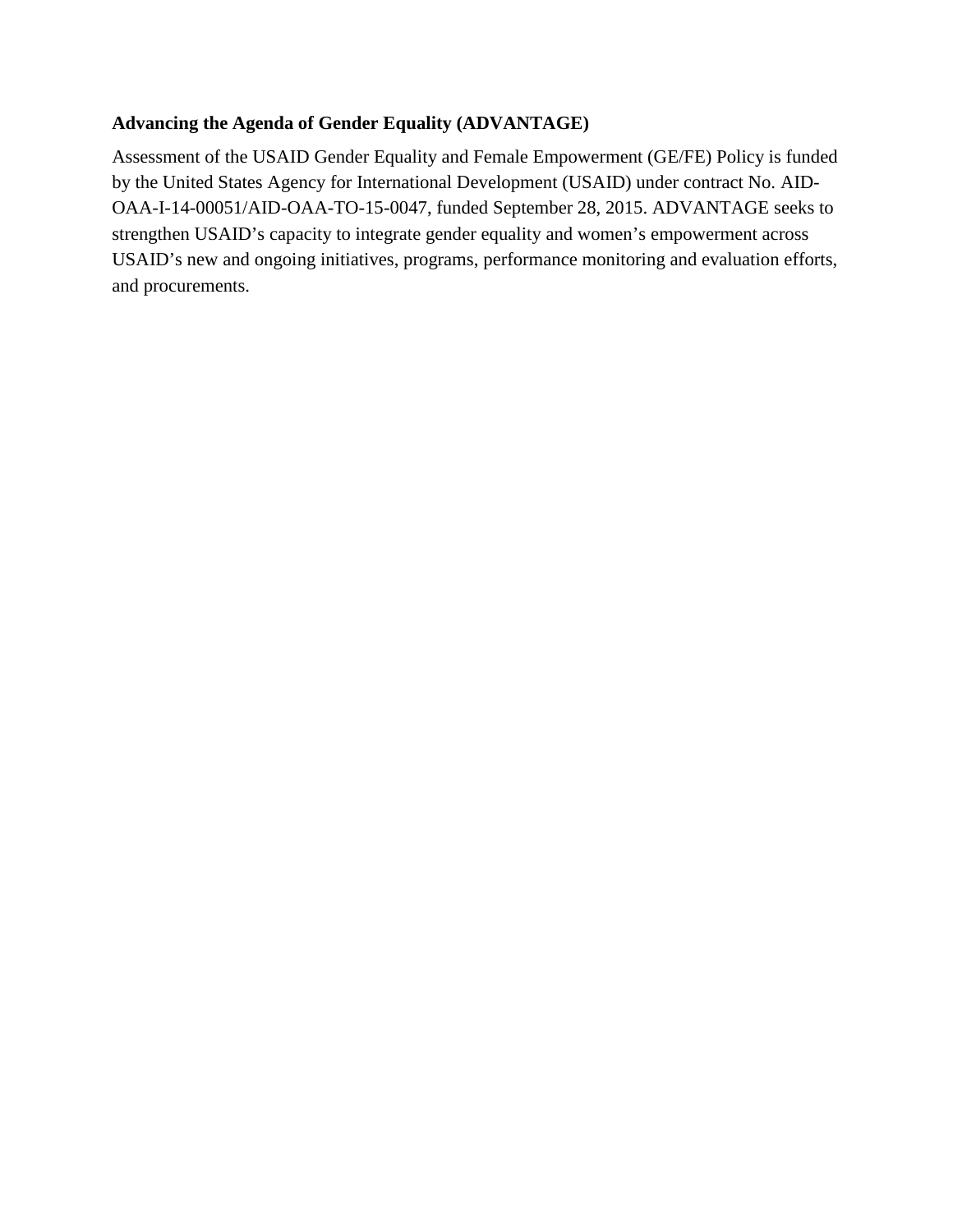## <span id="page-4-0"></span>**CONTENTS**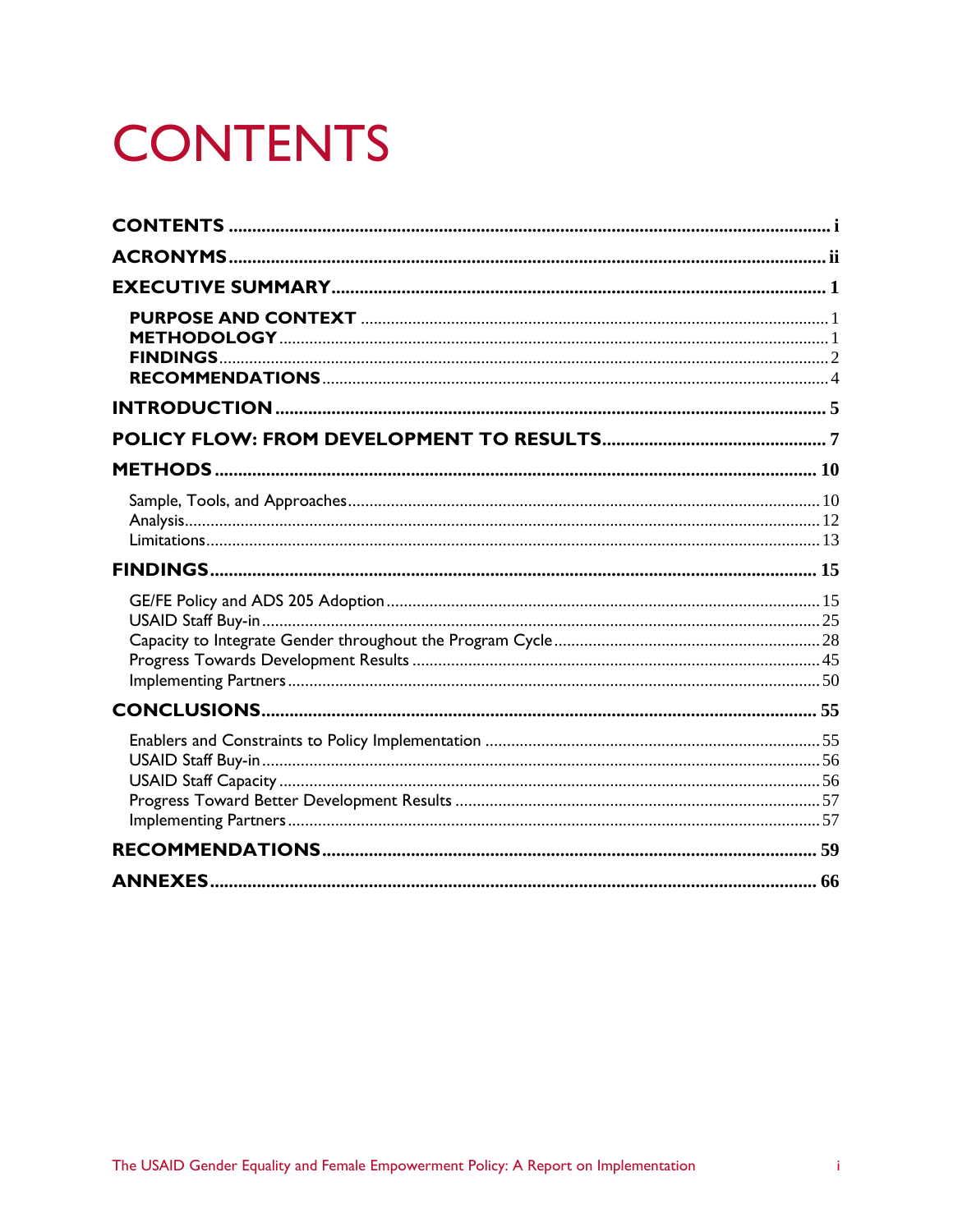## <span id="page-5-0"></span>ACRONYMS

| <b>ADS</b>       | <b>Automated Directives</b><br>System                               | <b>LGBTI</b> | lesbian, gay, bisexual,<br>transgender, and intersex         |
|------------------|---------------------------------------------------------------------|--------------|--------------------------------------------------------------|
| <b>ADVANTAGE</b> | Advancing the Agenda of<br><b>Gender Equality</b>                   | <b>PAD</b>   | <b>Project Appraisal Document</b>                            |
| <b>AOR</b>       | <b>Agreement Officer's</b><br>Representative                        | <b>POC</b>   | point of contact                                             |
| <b>CDCS</b>      | <b>Country Development</b><br><b>Cooperation Strategy</b>           | <b>PPL</b>   | Bureau for Policy, Planning<br>and Learning                  |
| <b>COR</b>       | Contracting Officer's<br>Representative                             | <b>RDCS</b>  | <b>Regional Development</b><br><b>Cooperation Strategy</b>   |
| E <sub>3</sub>   | <b>Bureau for Economic</b><br>Growth, Education, and<br>Environment | <b>RDMA</b>  | <b>Regional Development</b><br>Mission for Asia              |
| <b>GE/FE</b>     | gender equality and female<br>empowerment                           | <b>USAID</b> | United Stated Agency for<br><b>International Development</b> |
| <b>GenDev</b>    | Office of Gender Equality<br>and Female Empowerment                 |              |                                                              |
|                  |                                                                     |              |                                                              |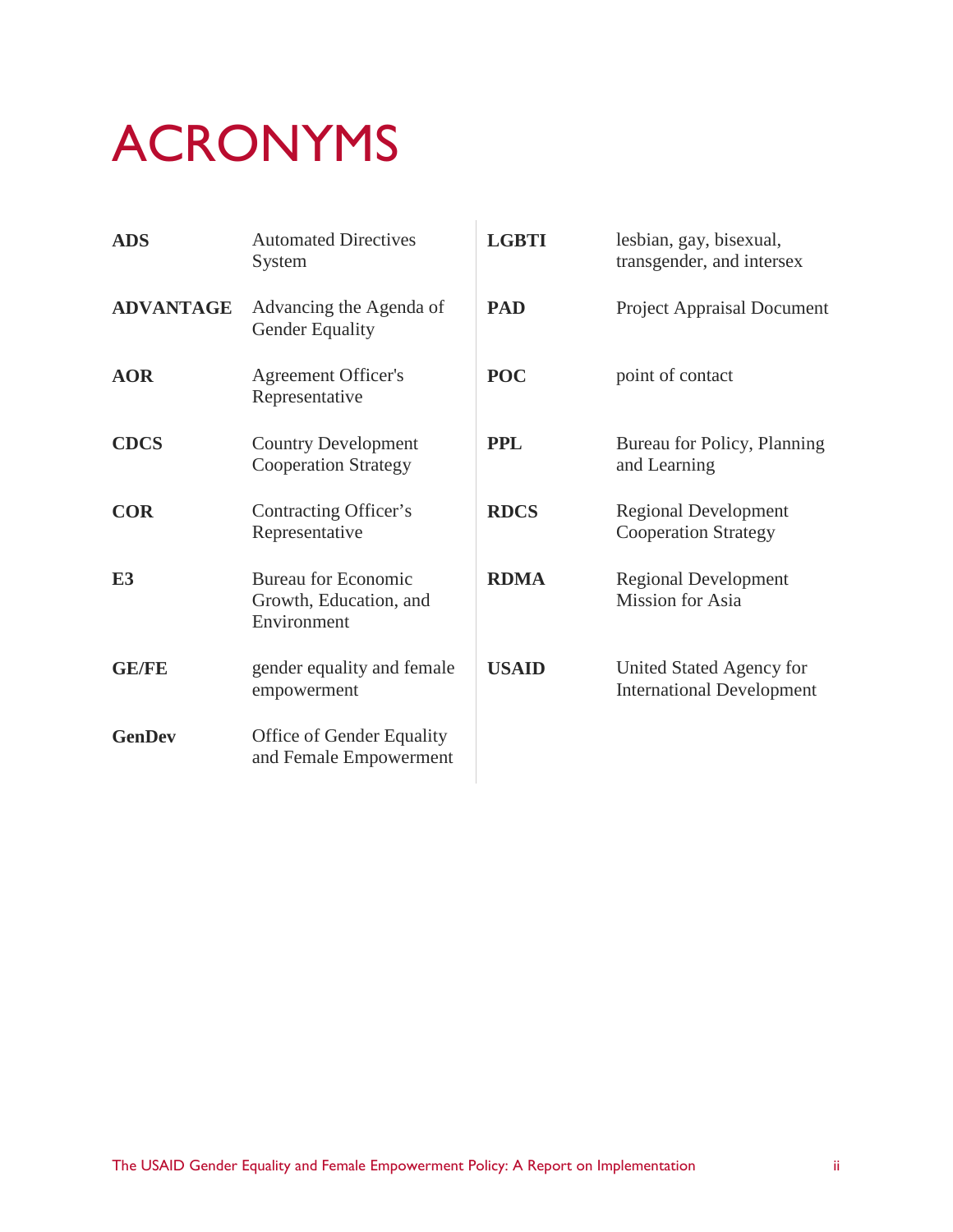## <span id="page-6-0"></span>EXECUTIVE SUMMARY

## <span id="page-6-1"></span>**PURPOSE AND CONTEXT**

In March 2012, USAID issued an updated, expanded Gender Equality and Female Empowerment (GE/FE) Policy designed "to improve the lives of citizens around the world by advancing equality between females and males, and empowering women and girls to participate fully in and benefit from the development of their societies." The GE/FE Policy's goals are intended to be achieved by integrating gender equality and female empowerment throughout USAID's Program Cycle and related processes—strategic planning, programming, project design and implementation, evaluation, and monitoring—to position the Agency to respond systematically to gender gaps and inequalities.

The GE/FE Policy lays out several requirements related to gender integration at USAID, which were subsequently bolstered by the Automated Directives Systems (ADS) Chapter 205: *Integrating Gender Equality and Female Empowerment in USAID's Program Cycle* (ADS 205) in 2013.

The GE/FE Policy includes a requirement for USAID to "assess the implementation" of the Policy in 2015 to:

- Examine whether and to what extent GE/FE Policy requirements are being implemented
- Identify successes and challenges encountered in implementing the GE/FE Policy
- Gather information about the impact of the GE/FE Policy on USAID's programming and development results
- Identify gaps and lessons learned that can be used to strengthen USAID's work on gender equality and female empowerment going forward.

The USAID Bureau for Policy, Planning and Learning (PPL) contracted EnCompass LLC to carry out portions of this assessment (see **Annex 1** for Statement of Work). This assessment report will be combined with two other PPL reports on gender integration in CDCSs and Project Appraisal Documents (PADs) to yield a final composite GE/FE Policy Assessment report for USAID.

## <span id="page-6-2"></span>**METHODOLOGY**

The EnCompass team (see **Annex 2** for EnCompass team members) collected data from 1,089 people between November 30, 2015 and February 19, 2016 through semi-structured individual and group interviews, participatory group discussions in Washington, D.C. and at three missions (Colombia, Regional Development Mission for Asia [RDMA], and Rwanda), and an online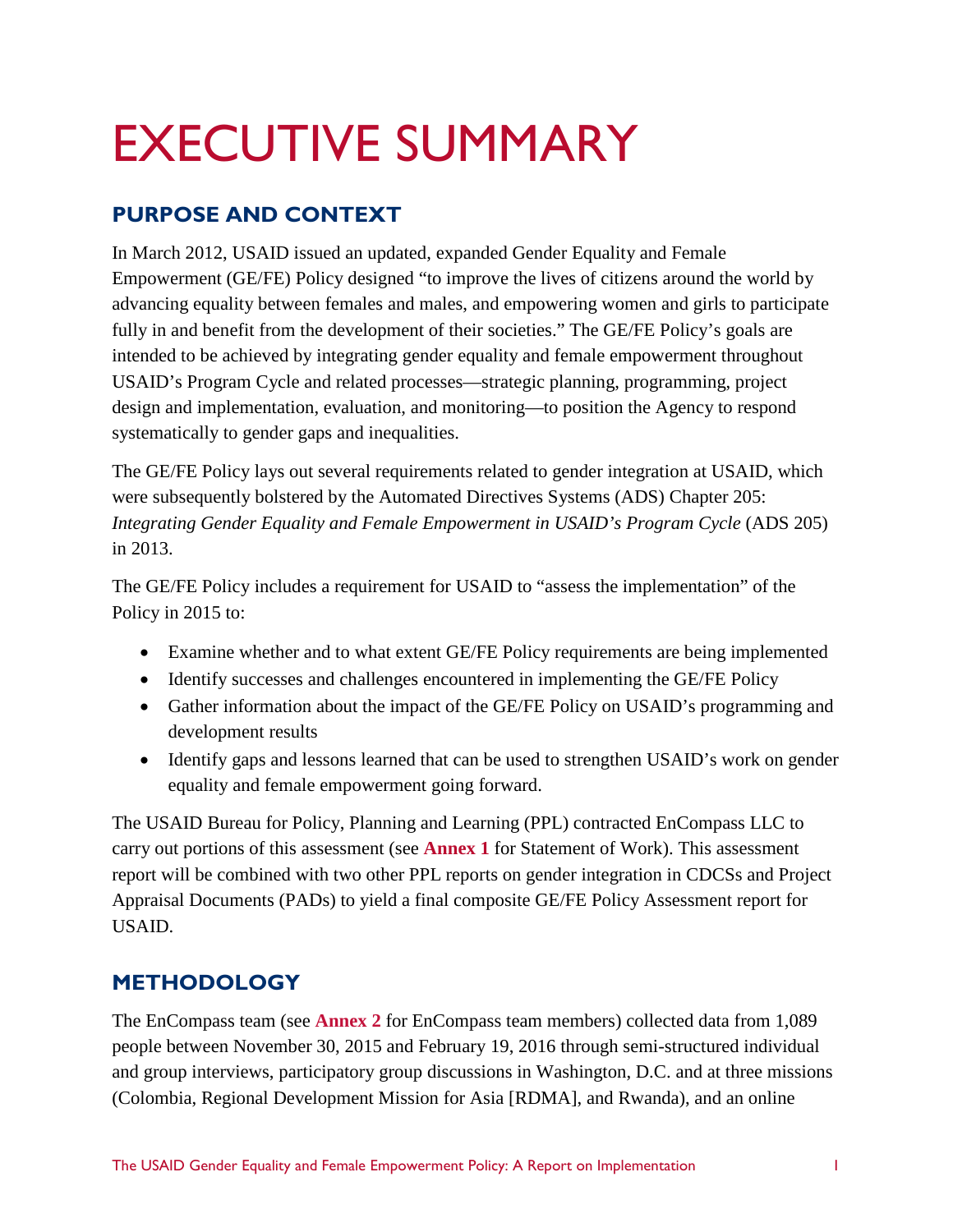survey (see **Exhibit 1**). The assessment team also analyzed solicitations for gender integration, reviewed documents, and observed events at two missions.

| <b>Method</b>                                                     | <b>USAID/</b><br><b>Washington</b><br>staff<br>(including<br><b>Gender</b><br>$\overline{\overline{\text{Advisors}})^1}$ | <b>USAID/</b><br><b>Mission Staff</b><br><i>(including)</i><br><b>Gender</b><br><b>Advisors</b> ) | Washington,<br>D.C.-based<br>implementing<br><b>partners</b> | In-country<br>implementing<br>and external<br><b>partners</b> |
|-------------------------------------------------------------------|--------------------------------------------------------------------------------------------------------------------------|---------------------------------------------------------------------------------------------------|--------------------------------------------------------------|---------------------------------------------------------------|
| Semi-structured<br><b>Interviews</b><br>(individual and<br>group) | 21                                                                                                                       | 126                                                                                               | $\Omega$                                                     | 31                                                            |
| <b>Participatory Group</b><br><b>Discussions</b>                  | 10                                                                                                                       | $\Omega$                                                                                          | 21                                                           | 23                                                            |
| Online Survey <sup>2</sup>                                        | 371                                                                                                                      | 486                                                                                               | $\Omega$                                                     | $\theta$                                                      |
| <b>TOTAL</b>                                                      | 402                                                                                                                      | 612                                                                                               | 21                                                           | 54                                                            |

**Exhibit 1: Sample by Method and Number of Stakeholders** 

Broadly speaking, the data collection process examined the level of awareness of the content of the GE/FE Policy and ADS 205; perceptions of what has changed in how USAID "does business" since the GE/FE Policy was released; perceived successes, challenges, and barriers to implementing the GE/FE Policy and ADS 205; and perceptions of the impact of the GE/FE Policy and ADS 205 on USAID programming and related outcomes. Data collection also examined the extent to which USAID has sufficient resources, processes, and structures to fully implement the GE/FE Policy and ADS 205. All tools and methods were developed in collaboration with USAID.

### <span id="page-7-0"></span>**FINDINGS**

 $\overline{a}$ 

The assessment findings provide an understanding of the rate of *adoption* of the GE/FE Policy and ADS 205 policy innovation, and how policy implementation has shaped attitudes (*buy-in*) and perceptions of the complexity or difficulty (*capacity*) to integrate gender across USAID's Program Cycle to achieve better development results. They also provide information on

<span id="page-7-1"></span><sup>&</sup>lt;sup>1</sup> Gender Advisors (Regional and Pillar Bureau) represent 48 percent of the USAID/Washington staff sample.

<span id="page-7-2"></span><sup>&</sup>lt;sup>2</sup> While 922 people started the survey, not everyone completed it. Only 857 answered the question about whether they were USAD/Washington or field staff.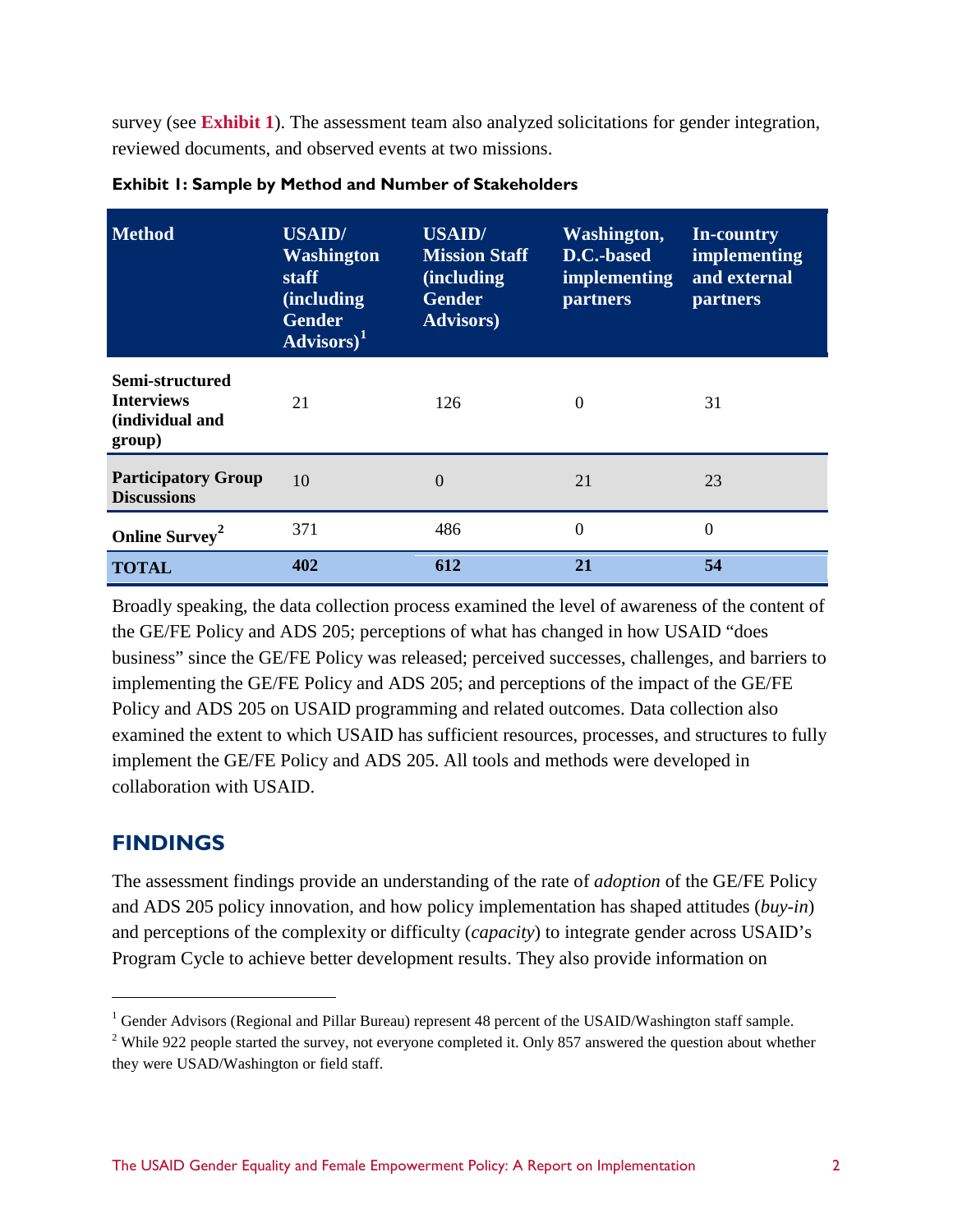implementing partners' perspectives of USAID's adoption of the GE/FE Policy and ADS 205, and how this has affected implementing partners. The findings are presented in five areas.

**GE/FE Policy and ADS 205 Adoption**: USAID staff are generally aware of the GE/FE Policy and ADS 205, and believe that increased attention to gender equality and female empowerment has resulted. The GE/FE Policy and ADS 205 have codified USAID's commitments and given gender champions leverage to elevate gender integration in USAID's work. Leadership support at all levels is a critical enabler of the GE/FE Policy and ADS 205 implementation, and Gender Advisors have played a key role in advancing implementation of the GE/FE Policy and ADS 205. Additionally, USAID operating units are generally complying with basic requirements of the GE/FE Policy and ADS 205.

**USAID Staff Buy-in**: Missions have developed structures and processes to support gender integration beyond basic compliance with GE/FE Policy mandates, and to build accountability among USAID staff and implementing partners. However, while the GE/FE Policy has inspired changes in attitudes, there is some resistance to gender equality, female empowerment, and gender integration.

**USAID Staff Capacity**: Mission staff have limited capacity to integrate gender and tailored training and tools are desired, particularly related to monitoring and evaluation to measure progress toward gender equality and female empowerment. USAID's human resources policies and practices inadequately support implementation of the GE/FE Policy and ADS 205. For example, the mandate for and demands on Regional Bureau and Mission Gender Advisors and POCs are high, yet their capacity to respond to these demands varies. Some USAID staff perceive the current USAID/Washington gender architecture as confusing and constraining to GE/FE Policy implementation.

**Progress Towards Development Results**: The GE/FE Policy has catalyzed USAID to collaborate with external partners and other U.S. Government agencies around gender equality and female empowerment. There has been progress toward integrating gender into USAID projects, but it is too soon to see outcomes at the development results level. Constraints to achieving development results include limited gender integration in USAID solicitations, and lack of time and financial resources needed to fully integrate gender throughout the Program Cycle.

**Implementing Partners**: Implementing partners are generally aware of the GE/FE Policy, believe that USAID has increased its attention to gender equality and female empowerment, and view USAID leadership at all levels as critical for implementing the GE/FE Policy and ADS 205. Implementing partners working with missions visited have seen changes in Mission processes and requirements for integrating gender. Gender champions within implementing partner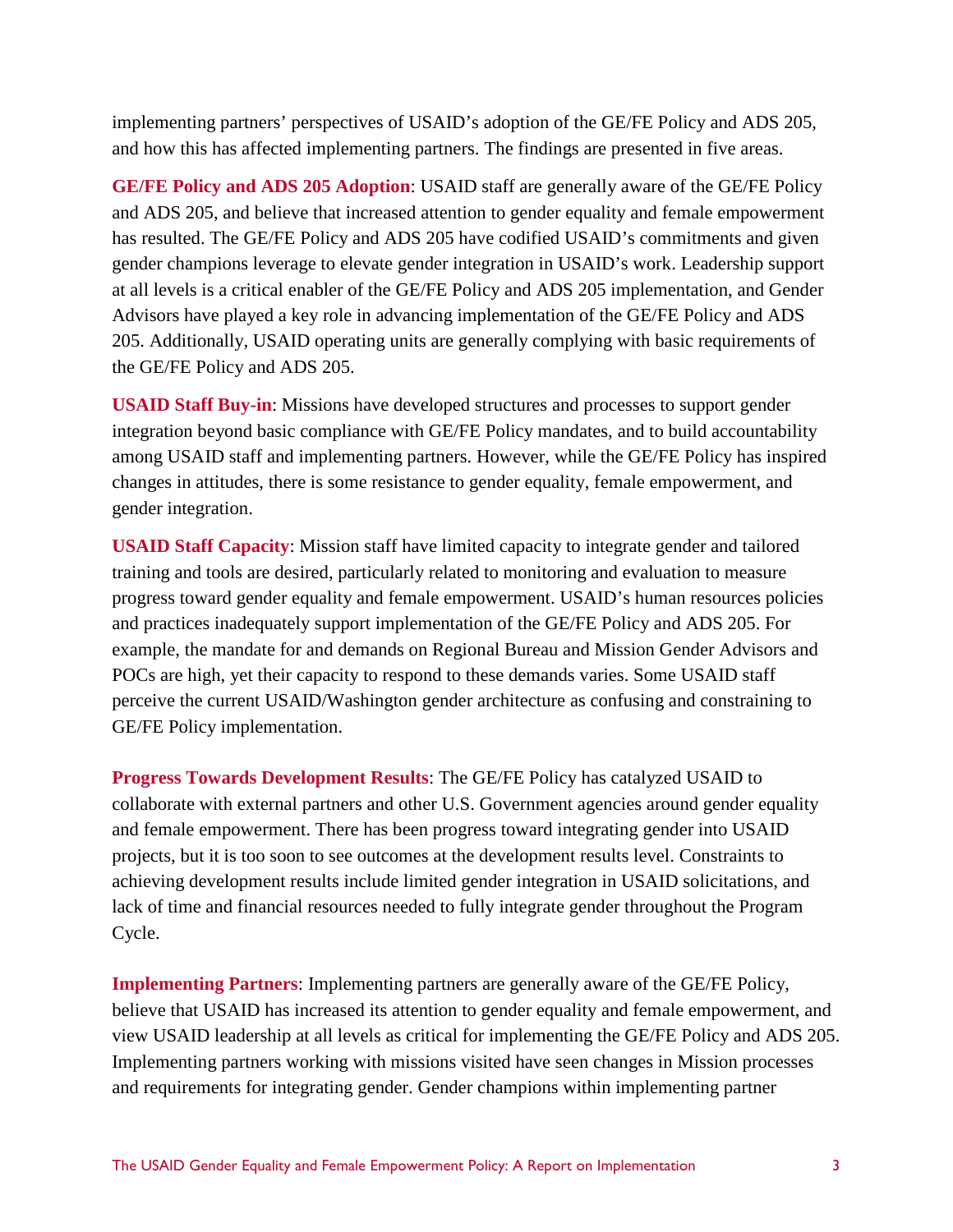organizations have leveraged the GE/FE Policy and ADS 205 to elevate gender integration in their work. However, implementing partners have limited capacity to measure progress toward gender equality and female empowerment beyond sex-disaggregated data. While the GE/FE Policy has allowed implementing partners to be more intentional about integrating gender into proposals, implementing partners believe that gender integration in USAID solicitations is still weak.

### <span id="page-9-0"></span>**RECOMMENDATIONS**

Strong messaging when the GE/FE Policy was launched conveyed that USAID was serious about gender equality and female empowerment, and gave the innovators and early adopters (usually gender champions) the authority and backing to take action and hold others accountable to gender integration. USAID has taken positive steps toward gender integration, but needs to act on the following recommendations to make additional progress in integrating gender throughout the Program Cycle:

- Clarify Gender Advisor roles and responsibilities, and invest in core skills and competencies to implement the GE/FE Policy and ADS 205. Strengthen capacity to monitor and evaluate gender integration results.
- Strengthen USAID staff capacity to monitor and evaluate gender integration results.
- Expand the range and number of capacity-building opportunities across the Agency to increase knowledge and skills related to gender integration.
- Develop focused tools and resources for gender integration, and a strategy for dissemination.
- Strengthen and deploy a gender workforce to maintain momentum, fill gaps, and relocate key gender personnel/offices to better respond to demands.
- Increase outreach, guidance, and capacity building to implementing partners.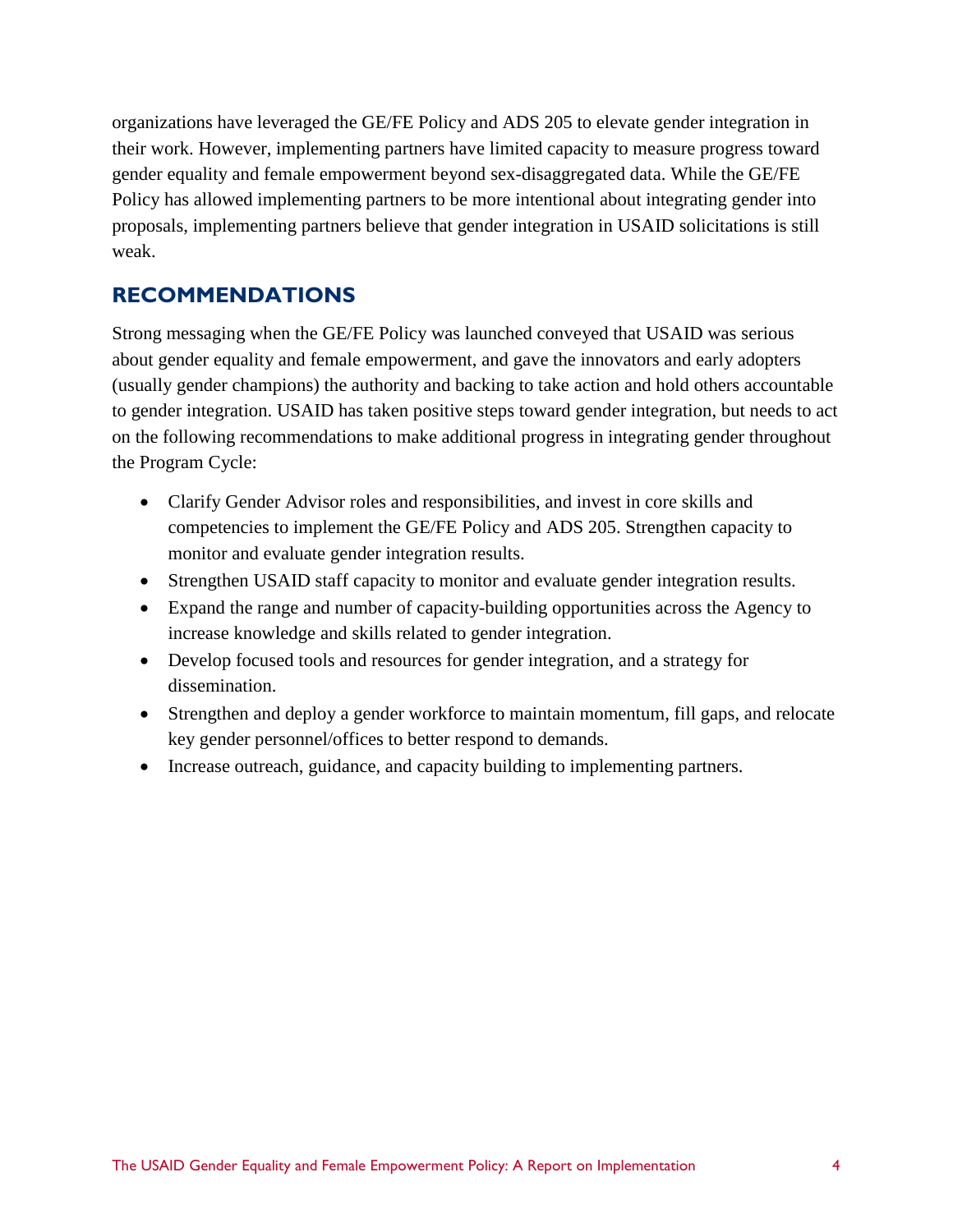## <span id="page-10-0"></span>INTRODUCTION

In March 2012, USAID issued an updated, expanded GE/FE Policy designed "to improve the lives of citizens around the world by advancing equality between females and males, and empowering women and girls to participate fully in and benefit from the development of their societies." The GE/FE Policy's goals are intended to be achieved through integration of gender equality and female empowerment throughout USAID's Program Cycle and related processes: strategic planning, programming, project design and implementation, evaluation, and monitoring. This integrated approach aims to position USAID to respond systematically to gender gaps and inequalities.

The GE/FE Policy lays out several requirements related to gender integration at USAID including those listed in **Exhibit 2**.

The GE/FE Policy articulates responsibilities related to gender for Mission and USAID/Washington operating units, as well as for staff in specific positions (e.g., Gender Advisors, Contracting Officers). The GE/FE Policy requirements were subsequently bolstered by the release of ADS Chapter 205: *Integrating Gender Equality and Female Empowerment in USAID's Program Cycle* in 2013. ADS 205 is a standalone chapter on gender integration that provides specific, concrete guidance on how to carry out the GE/FE Policy requirements, including a detailed description of how to conduct a gender analysis at the CDCS and project levels.

The GE/FE Policy includes a requirement for USAID to "assess the implementation" of the Policy in 2015 using "appropriate performance benchmarks," such as gender integration in CDCSs, an increase in budget attributions to gender in operating plans, and use of the

### **EXHIBIT 2: GE/FE POLICY REQUIREMENTS**

- All operating units must have a designated Gender Advisor or POC
- All missions must have a Mission Order on Gender
- Operating units must report, as applicable, against the four gender key issues in the annual operational reports, and performance plan and reports
- Operating units are required, as applicable, to use and report on nine standard indicators on gender
- Gender analysis must be carried out while developing USAID CDCSs and while designing projects
- Staff must receive basic gender training

standard gender indicators in performance plans and reports.

The **purpose** of the assessment is to: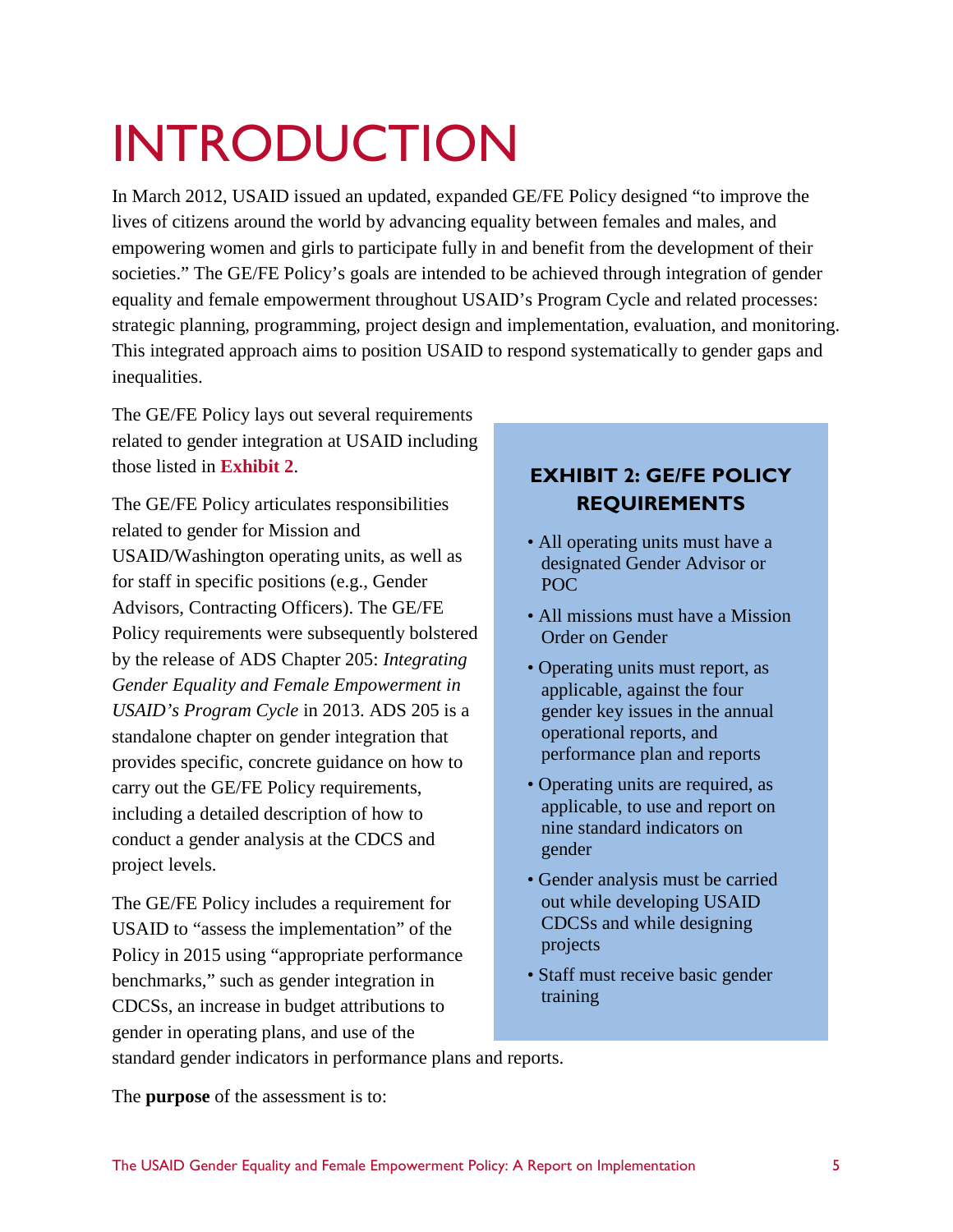- Examine whether and to what extent GE/FE Policy requirements are being implemented
- Identify successes and challenges encountered in implementing the GE/FE Policy
- Gather information about the impact of the GE/FE Policy on USAID's programming and development results
- Identify gaps and lessons learned that can be used to strengthen USAID's work on gender equality and female empowerment going forward.

The PPL Bureau contracted EnCompass LLC to carry out portions of this assessment (see **Annex 1** for Statement of Work). This assessment report will be combined with two other PPL reports on gender integration in CDCSs and PADs to yield a final composite GE/FE Policy Assessment report for USAID.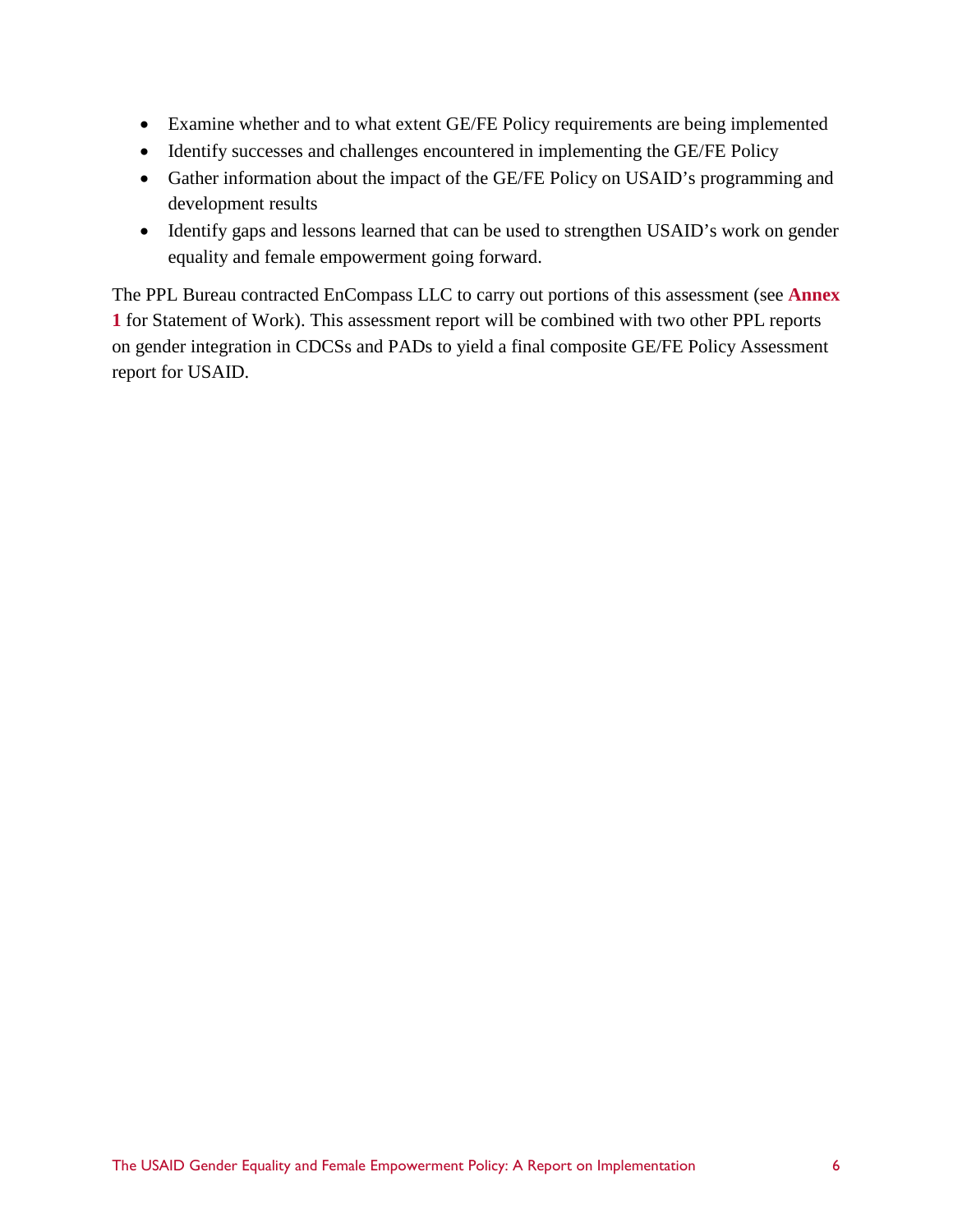## <span id="page-12-0"></span>POLICY FLOW: FROM DEVELOPMENT TO RESULTS

The ultimate purpose of the GE/FE Policy is to improve development results. Achieving the desired development results requires USAID to translate the GE/FE Policy and ADS 205 into specific actions. Successful "translation" of the GE/FE Policy requires a paradigm shift in how gender is conceived, its role in USAID, and the resulting interventions carried out by implementing partners.

USAID's policies are designed to be dynamic. Policies may be validated and revised based on knowledge gained from the cycle of implementing, monitoring, and evaluating programs.<sup>[3](#page-12-1)</sup> The GE/FE Policy was developed with this iterative process in mind. **Exhibit 3** illustrates the flow of policy *adoption* from the GE/FE Policy document to USAID actions that lead to gender integration in projects and activities. USAID staff and implementing partners must *buy in*to the values behind the GE/FE Policy and ADS 205, and must have the *capacity* necessary to carry out the actions beyond the GE/FE Policy and ADS 205 requirements (indicated by the arrows in **Exhibit 3**) in order to achieve the desired development results of advancing gender equality, and empowering women and girls to participate fully in and benefit from development of their societies.

<span id="page-12-1"></span><sup>3</sup> USAID. 2012. *Program Cycle Learning Guide—DRAFT for comment*. <https://usaidlearninglab.org/sites/default/files/resource/files/DRAFT%20Learning%20Guide%207-17-12-2.pdf>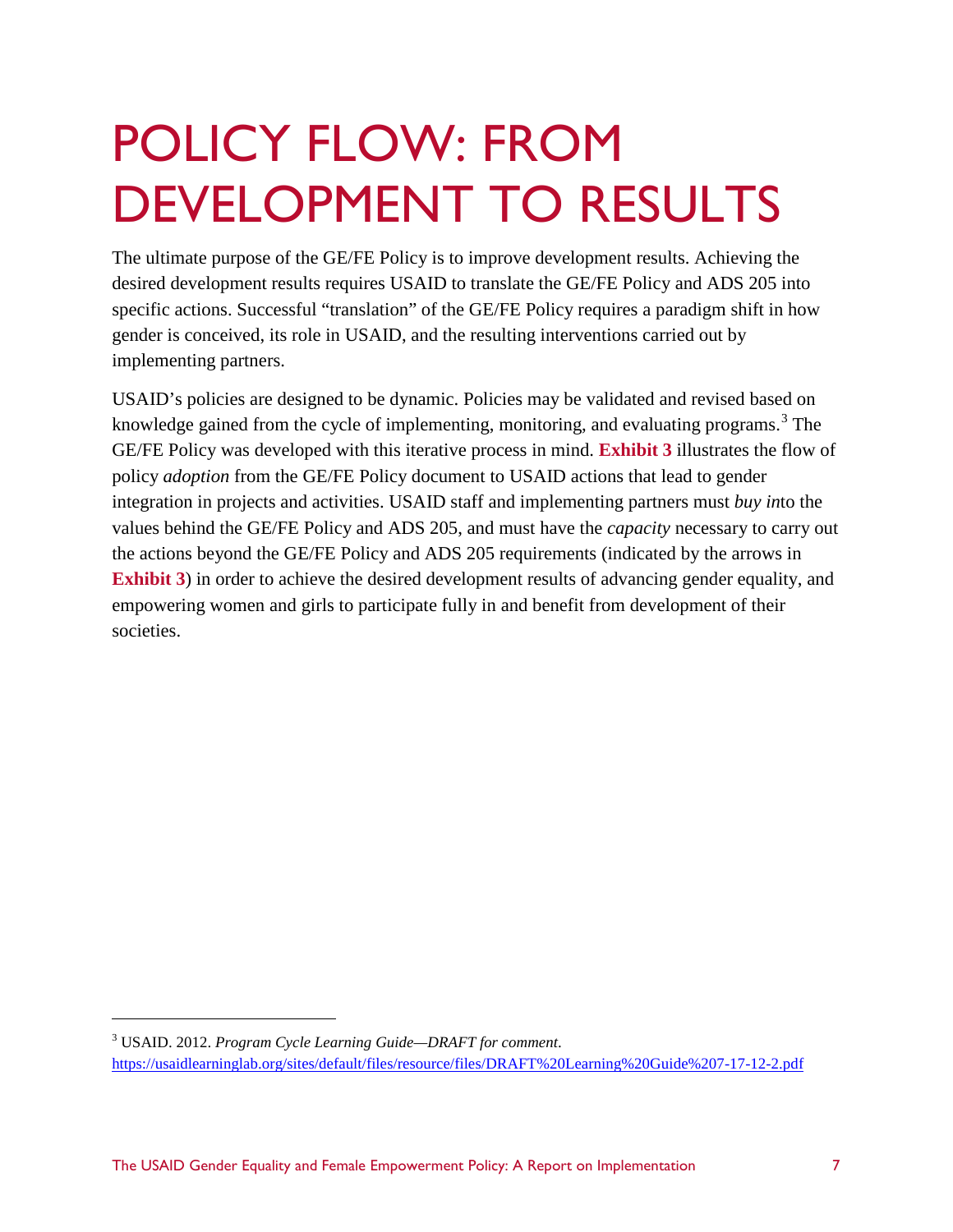

**Exhibit 3: The Flow of Policy Implementation- From Development to Results** 

USAID's GE/FE Policy and ADS 205 represent a "policy innovation" in that they seek not only to change processes and procedures, but also perceptions of and attitudes about the importance of advancing gender equality and female empowerment. The literature on implementation of policy innovations suggests that leadership supporting the policy must develop a culture that encourages a shared and collective vision among staff that is aligned with the core values and concepts the policy (or programs resulting from the policy) is promoting. Policy implementation depends on a social system that modifies and shapes the attitudes of those within it to the benefits of a given innovation  $(buy-in)$ <sup>[4](#page-13-0)</sup>. One of the factors influencing attitudes of those charged with policy implementation is the extent to which staff perceive the policy as complex or difficult to use in combination with their own ability to implement (*capacity).*

Policy implementation research also demonstrates that a system's norms are important in influencing the rate of *adoption* of an innovation. Leaders or supervisors closest to staff (as opposed to leadership at headquarters) who do not endorse a policy have significant influence on the willingness of their staff to diverge from supporting a policy innovation. When staff do

<span id="page-13-0"></span><sup>4</sup> Beets, M.W. et al. 2008. *School Climate and Teachers' Beliefs and Attitudes Associated with Implementation of the Positive Action Program: A Diffusion of Innovations Model*. Prevention Science: Vol 9. 264–275. DOI 10.1007/s11121-008-0100-2.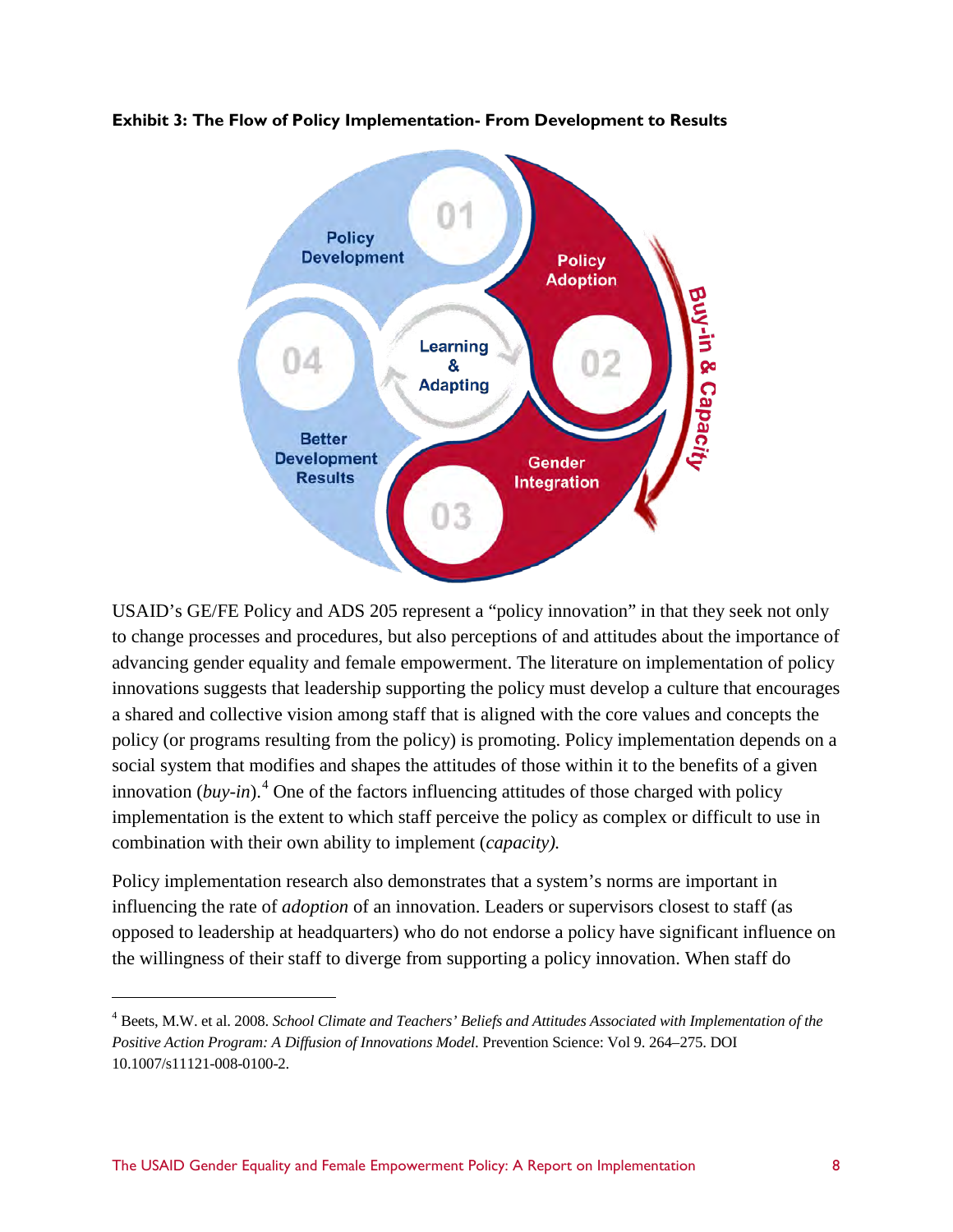understand the policy and the rules for implementing it, substantial numbers of staff become "principled agents" in fulfilling their professional roles in implementing the process or changes required to implement a policy. Strengthening enforcement practices is of crucial importance for staff who resist or discourage implementation of the policy.<sup>[5](#page-14-0)</sup>

This assessment report provides findings, conclusions, and recommendations within a framework that acknowledges that policy innovation occurs in an iterative, non-linear process.

<span id="page-14-0"></span><sup>5</sup> Vikolainen, V., de Bruijn, and H. Bressers. 2013. *Improving environmental policy enforcement*. Environmental Engineering and Management Journal: Vol.12 (8). 1637-1643. Available at: [http://omicron.ch.tuiasi.ro/EEMJ/.](http://omicron.ch.tuiasi.ro/EEMJ/)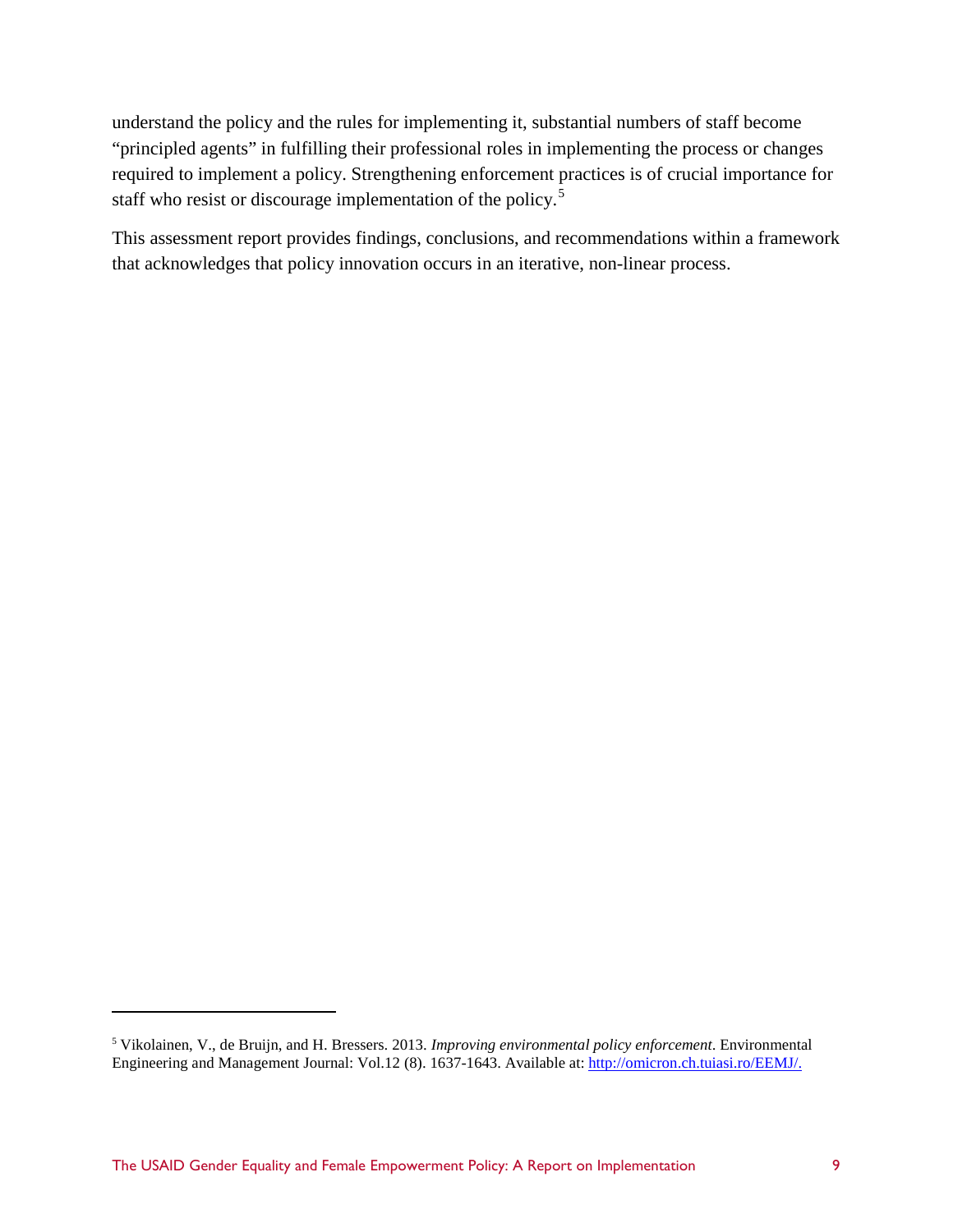## <span id="page-15-0"></span>**METHODS**

 $\overline{a}$ 

## <span id="page-15-1"></span>**SAMPLE, TOOLS, AND APPROACHES**

To achieve the purpose of the assessment outlined above, the EnCompass team (see **Annex 2** for EnCompass team members) collected data from 1,089 people between November 30, 2015 and February 19, 2016 through semi-structured individual and group interviews, participatory group discussions in Washington, D.C. and at three missions (Colombia, RDMA, and Rwanda), and an online survey (see **Exhibit 4**). The assessment team also analyzed solicitations for gender integration, reviewed documents, and observed events at two missions. These methods and approaches are summarized here and described in detail in **Annex 3**.

| <b>Method</b>                                                     | <b>USAID/</b><br><b>Washington</b><br>staff (including)<br><b>Gender</b><br>Advisors) <sup>6</sup> | <b>USAID/</b><br><b>Mission Staff</b><br><i>(including)</i><br><b>Gender</b><br><b>Advisors</b> ) | Washington,<br>D.C.-based<br><i>implementing</i><br><b>partners</b> | <b>In-country</b><br>implementing<br>and external<br><b>partners</b> |
|-------------------------------------------------------------------|----------------------------------------------------------------------------------------------------|---------------------------------------------------------------------------------------------------|---------------------------------------------------------------------|----------------------------------------------------------------------|
| Semi-structured<br><b>Interviews</b><br>(individual and<br>group) | 21                                                                                                 | 126                                                                                               | $\Omega$                                                            | 31                                                                   |
| Participatory<br>Group<br><b>Discussions</b>                      | 10                                                                                                 | $\overline{0}$                                                                                    | 21                                                                  | 23                                                                   |
| <b>Online Survey</b>                                              | 371                                                                                                | 486                                                                                               | $\Omega$                                                            | $\overline{0}$                                                       |
| <b>TOTAL</b>                                                      | 402                                                                                                | 612                                                                                               | 21                                                                  | 54                                                                   |

#### **Exhibit 4: Sample by Method and Number of Stakeholders**

Broadly speaking the data collection process examined the level of awareness of the content of the GE/FE Policy and ADS 205; perceptions of what has changed in how USAID "does business" since the GE/FE Policy was released; perceived successes, challenges, and barriers to implementing the GE/FE Policy and ADS 205; and perceptions of the impact of the GE/FE

<span id="page-15-2"></span><sup>6</sup> Gender Advisors (Regional and Pillar Bureau) represent 48 percent of the USAID/Washington staff sample.

<span id="page-15-3"></span><sup>&</sup>lt;sup>7</sup> While 922 people started the survey, not everyone completed it. Only 857 answered the question about whether they were USAD/Washington or field staff.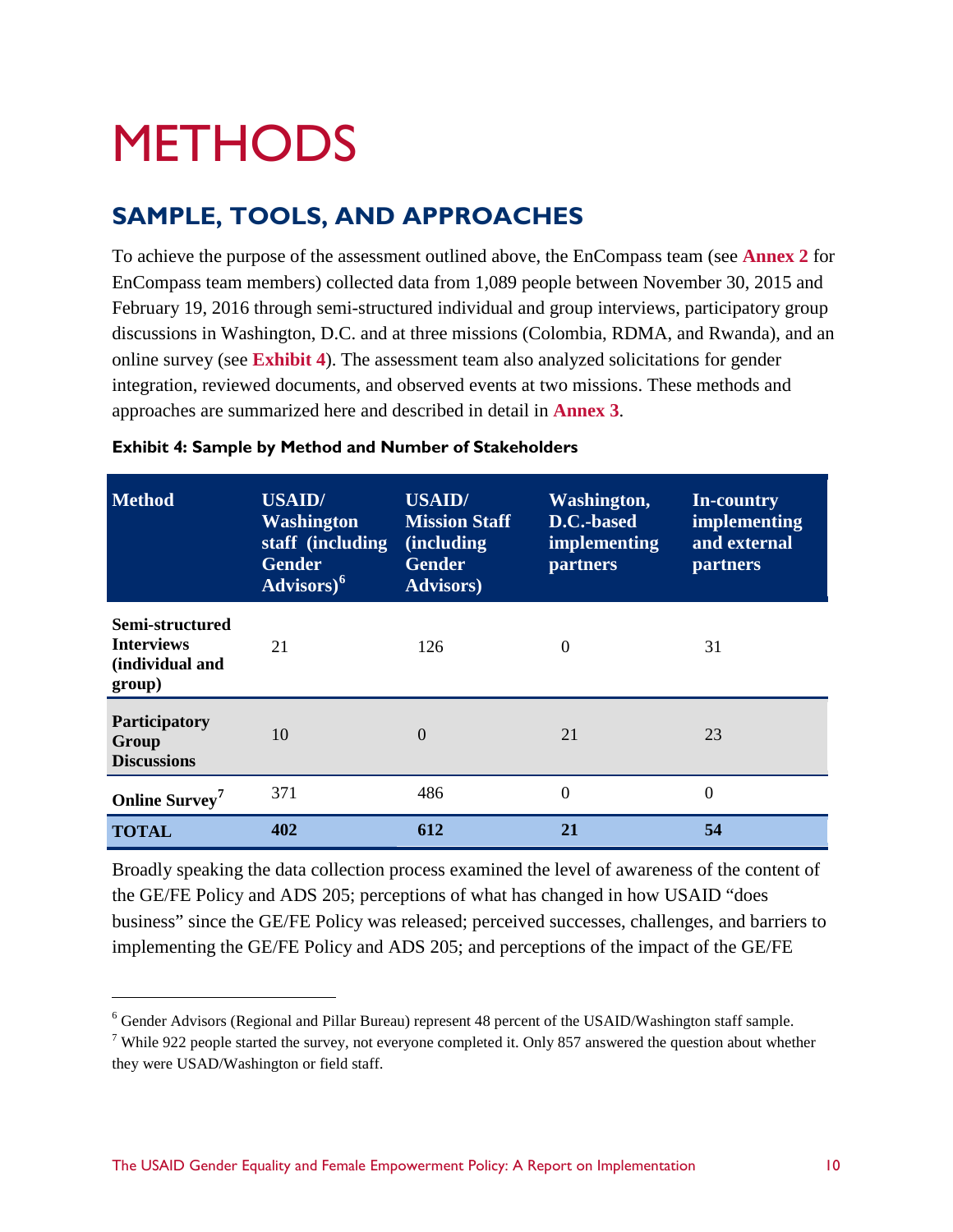Policy and ADS 205 on USAID programming and related outcomes. Data collection also examined the extent to which USAID has sufficient resources, processes, and structures in place to fully implement the GE/FE Policy and ADS 205. All tools and methods were developed in collaboration with USAID.

- **Washington, D.C.-based semi-structured interviews**. Two members of the EnCompass team conducted individual interviews between December 16, 2015 and January 27, 2016 with 16 current and former USAID staff—most of whom were involved in developing the GE/FE Policy and ADS 205—and one Mission Gender Advisor. The 60-minute semistructured individual and group interviews explored perceptions related to implementation of the GE/FE Policy and ADS 205, factors that enable and constrain gender integration at USAID, and changes in development outcomes as a result of gender integration. See **Annex 4** for semi-structured interview questions.
- **Washington, D.C.-based participatory group discussions.** Two members of the EnCompass team facilitated participatory group discussions between December 14, 2015 and January 13, 2016 with 14 USAID Regional and Pillar Bureau Gender Advisors, and 21 representatives from Washington D.C.-based implementing partners. The team held two 90-minute participatory group discussions each with Pillar and Regional Gender Advisors (and one telephone "make-up" group interview with four Pillar Bureau Gender Advisors who were unable to attend the in-person session) to explore successes and values related to integrating gender and implementing the USAID GE/FE Policy and ADS 205, and what can be improved to build on the traction and progress to date. The EnCompass team also facilitated a 1-hour and 45-minute group discussion with implementing partners focused on successes and values related to how USAID and implementing partners have integrated gender as a result of the USAID GE/FE Policy and ADS 205, and recommended next steps for USAID to further gender integration. See **Annex 4** for group discussion questions.
- **Global online survey**. EnCompass designed an online survey that USAID distributed via email to all USAID staff to capture the perceptions of the broadest possible array of USAID staff on their experience with and perceptions of the GE/FE Policy and ADS 205. The survey was open February 5 to 19, 2016, and contained 70 closed- and two openended questions. EnCompass received 922 total survey responses, of which 857 (93 percent) stated whether they were field or USAID/Washington staff, and 644 (70 percent) fully completed the survey. See **Annex 4** for survey questions and **Annex 5** for online survey outputs.
- **Solicitation analysis**. EnCompass developed a gender integration scorecard based on the ADS 205 (see **Annex 4**) to score and analyze the extent to which gender has been integrated into the sample of 78 USAID solicitations (34 from 2011 and 44 from 2014), representing 25 percent of the universe of 313 USAID solicitations that met the sampling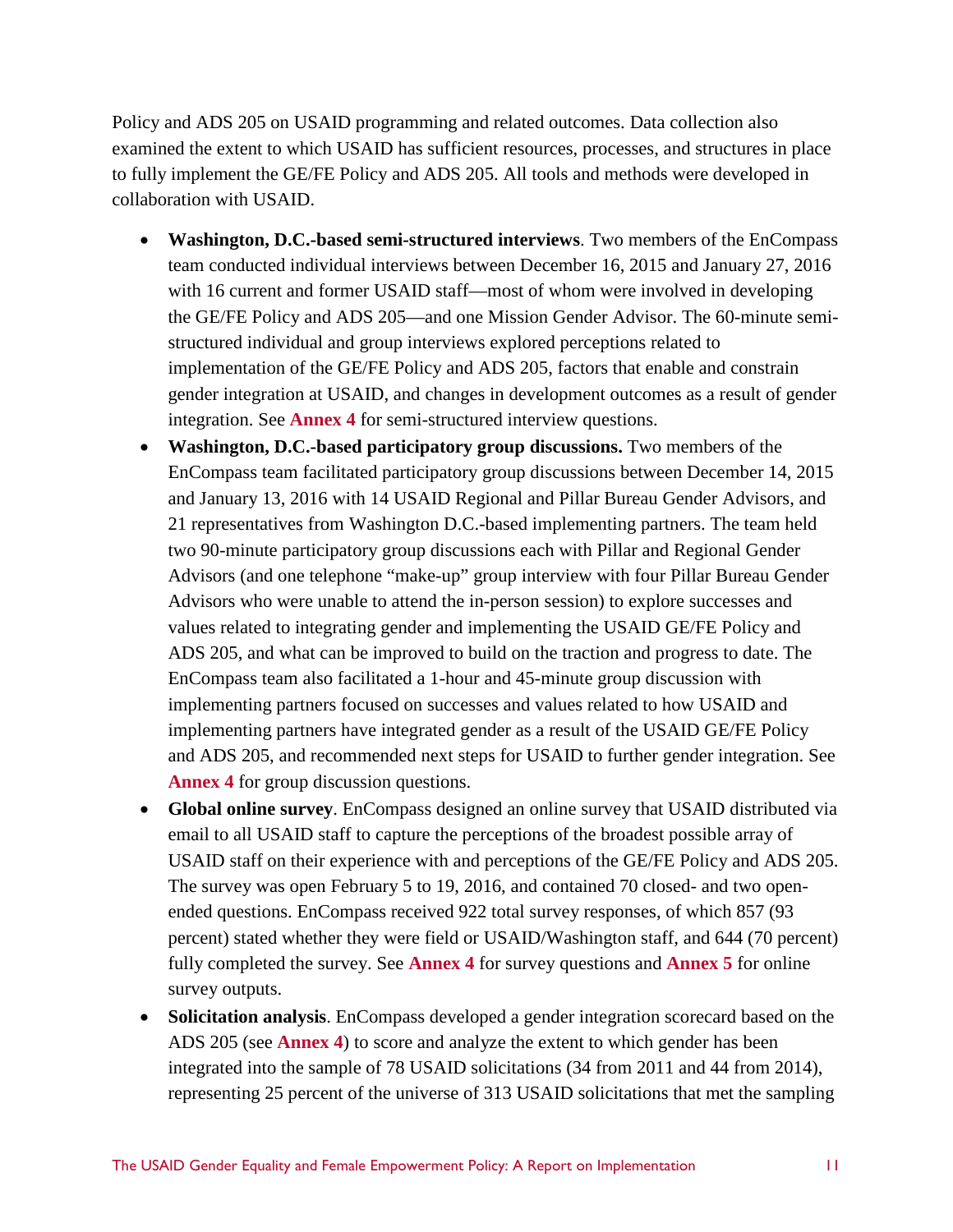criteria. Solicitations were evaluated in eight review categories: 1) background; 2) statements of work, statements of objective, and performance work statements; 3) program descriptions; 4) monitoring and evaluation; 5) reporting; 6) key personnel; 7) past performance and core capabilities; and 8) evaluation or selection criteria. Sample solicitations spanned seven USAID regions and sectors, and three issuing entities and types. See **Annex 6** for list of solicitations analyzed.

- **Mission visits**. The EnCompass team and a PPL staff member spent 1 week at each of three selected USAID missions: Colombia, RDMA, and Rwanda. During this period, the EnCompass team conducted 60-minute semi-structured individual and group interviews across Mission offices and with implementing and external partners to explore perceptions related to implementation of the GE/FE Policy and ADS 205, factors that enable and constrain gender integration at the Mission, and progress toward development results due to gender integration. In Rwanda, the EnCompass team facilitated a 90-minute participatory group discussion with implementing partners to explore changes in how USAID approaches gender equality and female empowerment, how implementing partners' work has changed in response to USAID's approach to gender equality and female empowerment, challenges to integrating gender, support received to integrate gender, and suggestions on next steps for USAID to better integrate gender into its work and promote gender equality and female empowerment. See **Annex 4** for interview and group discussion questions.
- **Document review**: The EnCompass team reviewed 46 documents from USAID/Washington and missions to develop data collection tools across methods and orient the EnCompass team conducting country visits to the Mission context vis-à-vis the GE/FE Policy and ADS 205. A list of documents reviewed can be found in **Annex 7**.
- **Observations**: During the country visits, some members of the EnCompass team observed activities and interacted with participants at events in Bangkok and Bogota, which provided the team with an opportunity to witness and ask questions about the Mission's role as a collaborator with external partners around gender equality and female empowerment.

All interviews and group discussions were preceded by an informed consent statement and a request to audiotape, then were transcribed.

## <span id="page-17-0"></span>**ANALYSIS**

Transcripts from interviews and group discussions with USAID/Washington, Mission, and implementing partner (Washington, D.C.- and field-based) respondents were coded and analyzed (content and thematic) in Dedoose, a cross-platform application for data analysis. All data were disaggregated by respondent (e.g., USAID/Washington staff [non-Gender Advisor],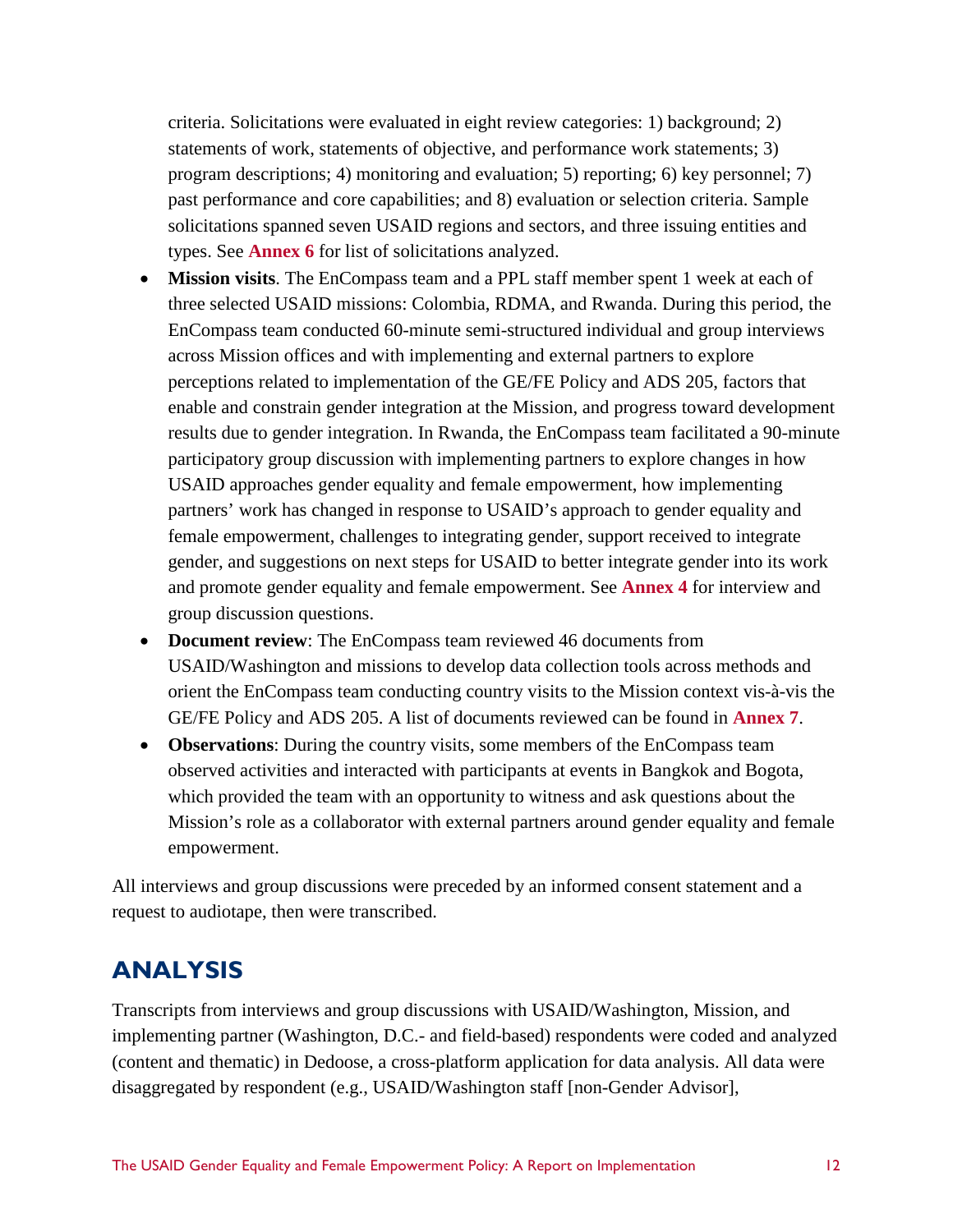USAID/Washington Gender Advisor, Mission staff [non-Gender Advisor], implementing partner, external partner).

Survey response data were disaggregated and analyzed in Stata integrated statistical software package and Microsoft Excel using standard descriptive and comparative statistics. The EnCompass team also conducted additional analysis to observe trends among disaggregates of interest including: sex, length of employment at USAID, Gender Advisor status, "gender champion" status, USAID/Washington versus Mission, office type (e.g., program, technical, support), region location of Mission or field office, and technical sector. Responses to the two open-ended questions were coded and analyzed for trends and patterns (content and thematic) in Dedoose.

The 2011 sample solicitation (pre-Policy) scores were compared to the scores from the 2014 solicitations (post-Policy) to identify changes in gender integration in solicitations since the release of the GE/FE Policy. The 2011 data served as the comparative baseline for analysis. The data were analyzed in Excel. In addition to comparing datasets by year (2011 versus 2014), the data were also analyzed by region, sector, issuing entity, type of solicitation, and across solicitation sections (e.g., background, monitoring and evaluation, reporting).

The EnCompass team held a 3-day data analysis and interpretation session March 23 to 25, 2016 to triangulate data across all sources. During the participatory meeting, team members developed and synthesized key findings across five assessment areas: 1) extent to which implementation of the GE/FE Policy and ADS 205 have led to gender integration; 2) enablers of gender integration; 3) constraints to gender integration; 4) contribution to development results; and 5) next steps. The EnCompass team drafted conclusions and recommendations for each assessment area to align with the synthesized key findings and created a framework for the assessment report. On April 4, 2016, the EnCompass team presented and discussed the draft findings and "narrative arc" to nine USAID staff from the Administrator's Office, PPL, and the Office of Gender Equality and Female Empowerment (GenDev).

More details on data analysis can be found in **Annex 8**.

## <span id="page-18-0"></span>**LIMITATIONS**

While this assessment triangulated a range of data sources and reached out to all USAID staff in the online survey, actual survey respondents may represent those with a stronger positive bias towards gender integration and positive feelings towards the GE/FE Policy and ADS 205. It was not possible to obtain information on the distribution of USAID staff by location, technical area, or type of office to determine the representativeness of the resulting survey sample. Interviews and group discussions in Washington, D.C. were conducted with Regional and Pillar Bureau Gender Advisors, former and current USAID staff who were engaged in the development of the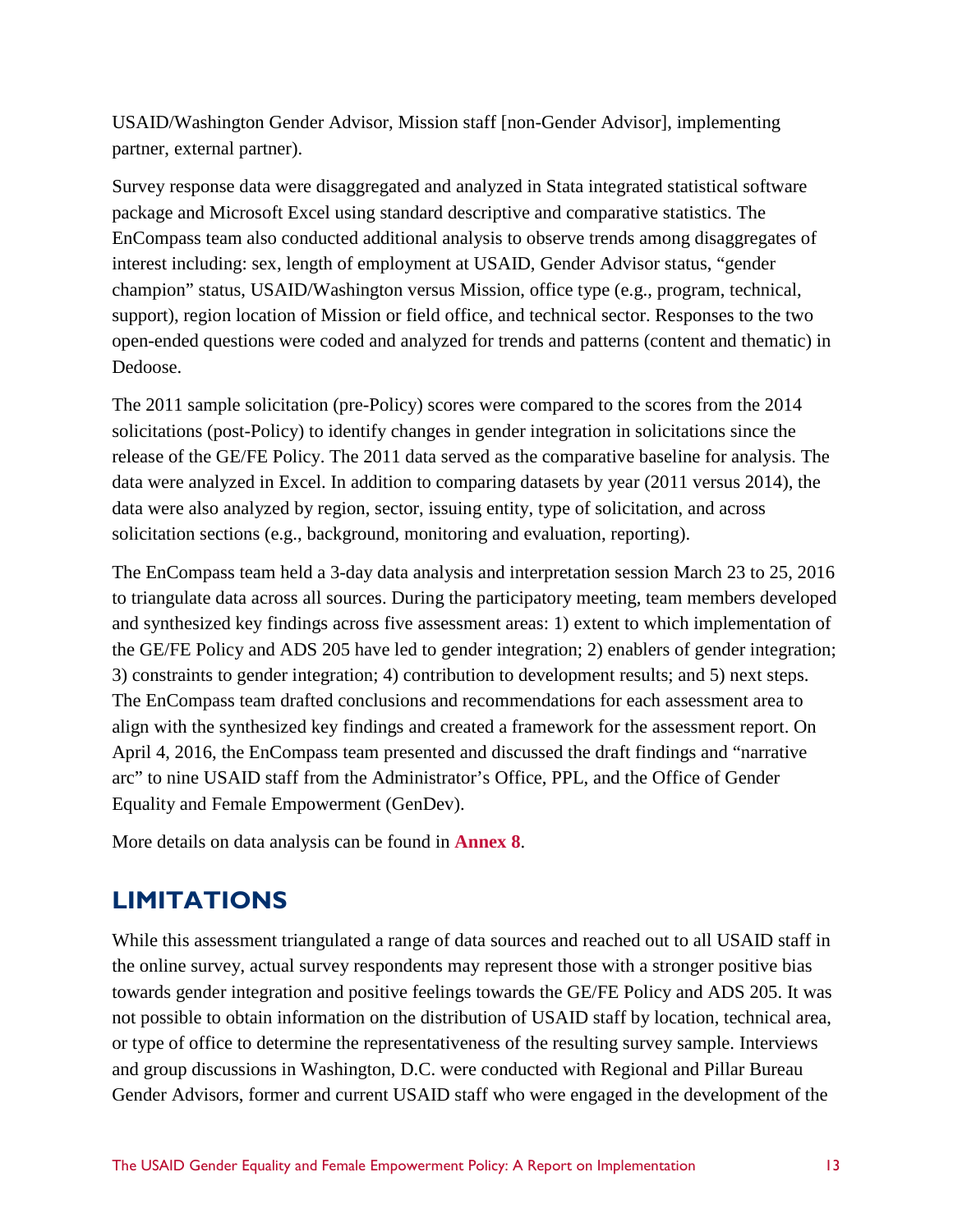GE/FE Policy and ADS 205, and implementing partners most deeply engaged in gender integration. Therefore, they are not representative. The three missions visited were selected based on criteria that indicated successful implementation of the GE/FE Policy and ADS 205, and are not representative of the range of missions. The solicitation sample was not large enough to detect significance between the small differences seen for specific components of the checklist, or for the overall score. The scorecard used for the solicitations was based on illustrative, not mandatory, questions in the ADS 205, which may account for the overall low scores across both years. Limitations are further detailed in **Annex 8**.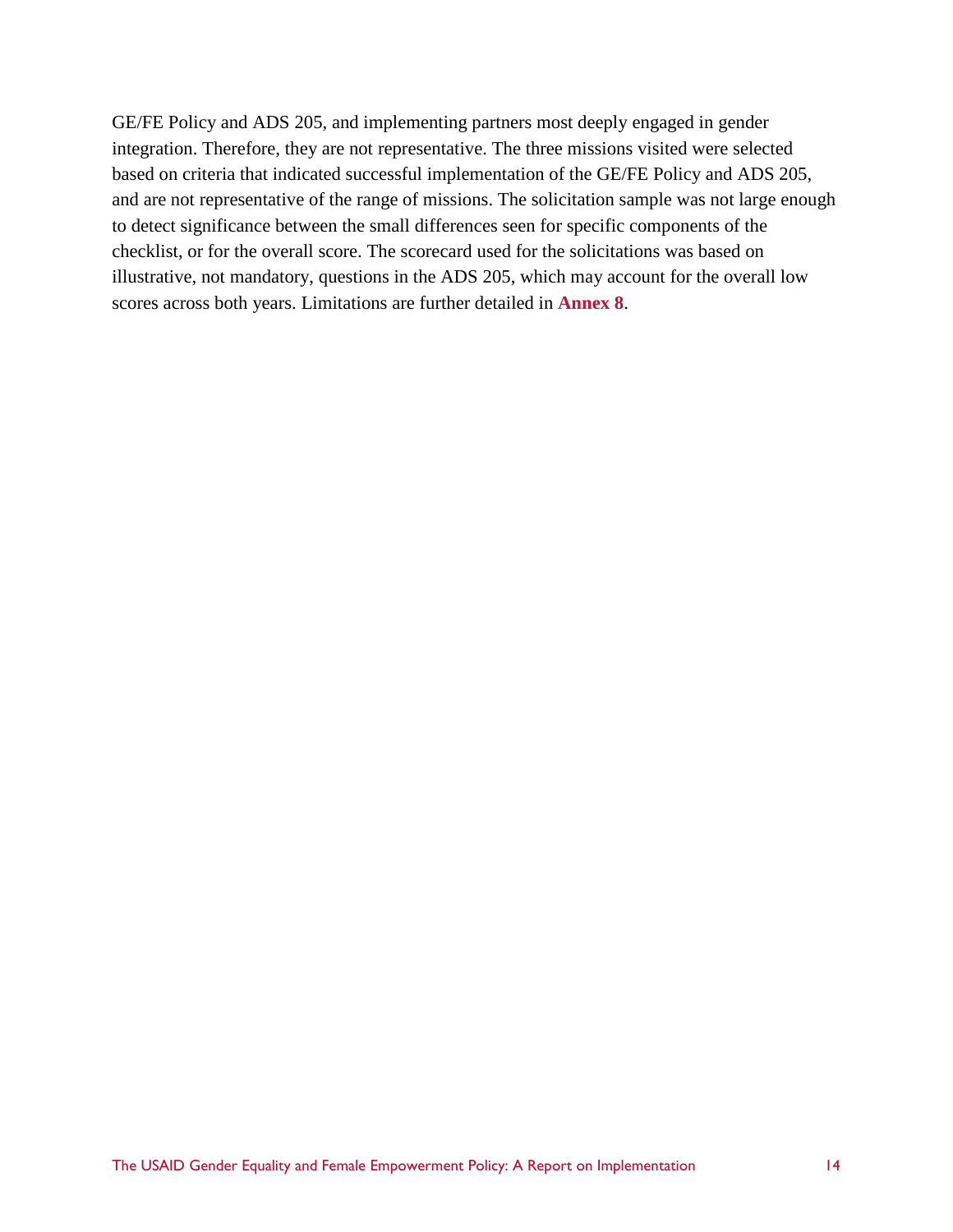## <span id="page-20-0"></span>**FINDINGS**

The assessment findings provide an understanding of the rate of *adoption* of the GE/FE Policy and ADS 205 policy innovation, and how policy implementation has shaped attitudes (*buy-in*) and perceptions of the complexity or difficulty to use in combination with their own ability (*capacity*) to integrate gender across USAID's Program Cycle to achieve better development results. They also provide information on implementing partners' perspectives of USAID's adoption of the GE/FE Policy and ADS 205, and how this has affected implementing partners.

The findings are presented in five areas:

- 1. **GE/FE Policy and ADS 205 Adoption**: Awareness of the GE/FE Policy and ADS 205, compliance with its mandates, and key enablers of and constraints to implementation
- 2. **USAID Staff Buy-in**: Changes in attitudes and behaviors, and resulting actions moving beyond compliance
- 3. **USAID Staff Capacity**: Individual and organizational areas needing strengthening to identify and address gender gaps throughout the Program Cycle
- 4. **Progress Towards Development Results**: The degree to which gender integration has led to improved development results
- 5. **Implementing Partners:** Knowledge of the GE/FE Policy and perceptions of challenges, gaps, successes, and impact of policy implementation for both USAID and implementing partners.

## <span id="page-20-1"></span>**GE/FE POLICY AND ADS 205 ADOPTION**

The following findings provide information on USAID staff awareness of the GE/FE Policy and ADS 205, compliance with its mandates, and key enablers of and constraints to implementation.



## 1 **USAID staff are generally aware of the GE/FE Policy and ADS 205, and believe that increased attention to gender equality and female empowerment has resulted.**

Online survey respondents and interview and group discussion respondents from USAID/Washington and missions visited demonstrated high levels of awareness of the GE/FE Policy and ADS 205. **Exhibit 5** illustrates levels of awareness among online survey respondents, with 65 percent of respondents saying they have at least looked at the GE/FE Policy.

### **Exhibit 5: USAID Staff Awareness of the GE/FE Policy (Online Survey Q10, n=893)**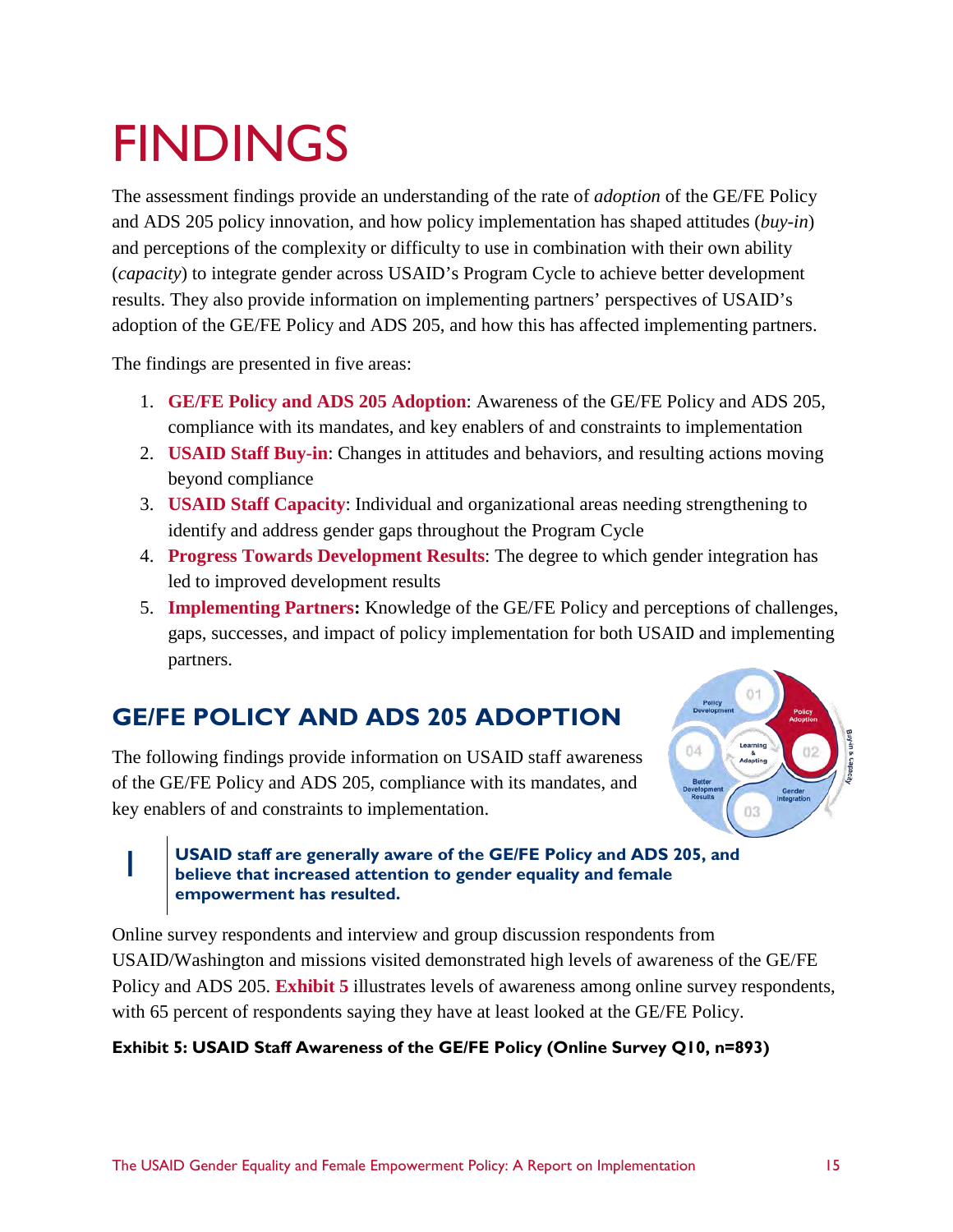

Among online survey respondents, Gender Advisors and POCs reported higher levels of awareness of the GE/FE Policy than the broader USAID workforce. Online survey respondents who have been with USAID less than 1 year reported lower GE/FE Policy awareness: 20 percent of these respondents had not heard of the GE/FE Policy, compared with only 8 percent of online survey respondents as a whole. Online survey respondents with more than 1 year at USAID had very consistent levels of GE/FE Policy awareness.<sup>[8](#page-21-0)</sup>

USAID interview and group discussion respondents in both Washington, D.C. and at missions visited viewed the increase in awareness as a positive step forward.

*In the past 3.5 years, there has been a significant difference in gender awareness. Knowledge has increased a lot. Acquired through the Gender101 training, [with] which at one point the Mission had 100 percent compliance with completion… There is still a lot to go, but there has been a great advancement from gender equals disaggregation by sex to better understanding of gender. – USAID interview, Mission visit* 

USAID interview respondents in Washington, D.C., at missions visited, and online survey respondents indicated an increased focus on gender equality and female empowerment within the Agency and among implementing partners since the GE/FE Policy was launched. These respondents stated that USAID staff and implementing partners are more aware of gender equality and female empowerment because USAID has prioritized these areas since 2012.

*I think that in that 3-year period, and certainly if I think of 2002 to 2015, there is a huge change in people being more open, more knowledgeable of what gender means. Not being against it, or thinking it was stupid or silly. I'm thinking about my first 5 years here at USAID was very, very different. – USAID/Washington Gender Advisor group discussion* 

*I think, it's more like it created a very enabling environment and there's a broad awareness now that we have a policy, that the [GE/FE] Policy means we focus on integrating gender. People might not know what the details and nuances of that are, but I think it has created a very palatable shift in just the vibe about gender in the Agency* 

<span id="page-21-0"></span><sup>8</sup> Online Survey Question 10. See Annex 5: Online Survey Outputs.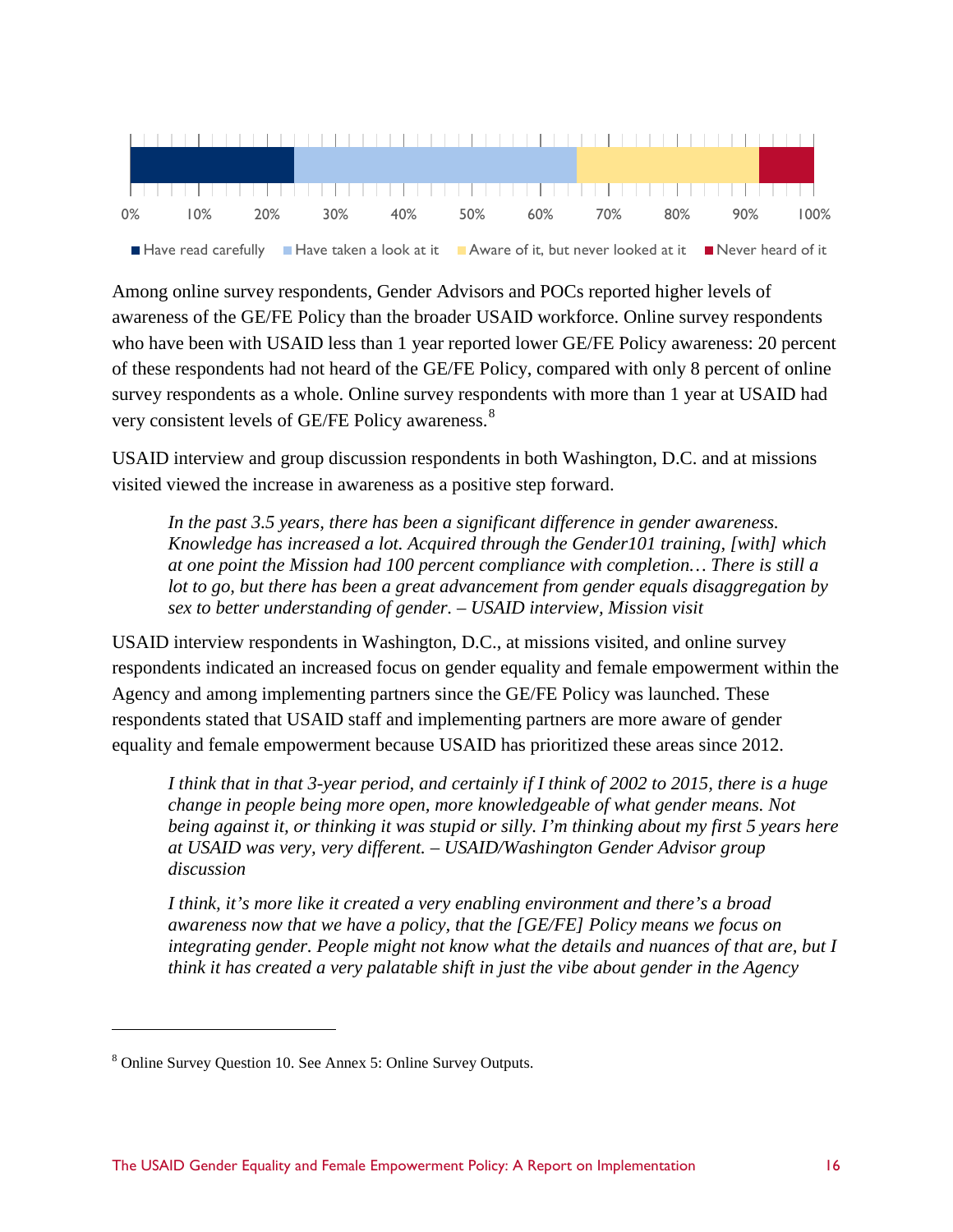*compared to pre-policy where people know that it matters. – USAID interview, Washington, D.C.* 

Online survey respondents, of staff whom had an opinion on the question, <sup>[9](#page-22-0)</sup> 84 percent agreed or strongly agreed that the GE/FE Policy has raised awareness of gender equality and female empowerment in their respective Bureau or Mission.<sup>10</sup> Sixty-nine (69) percent of survey respondents with an opinion on the question agreed that staff in their respective Bureau or Mission have demonstrated commitment to implementing the GE/FE Policy and ADS 205, and that the GE/FE Policy has directly contributed to making the work of their Bureau or Mission more gender-sensitive.<sup>[11](#page-22-2)</sup> Seventy-nine (79) percent of online survey respondents with an opinion on the question also agreed that USAID staff are more gender-aware than they were prior to the GE/FE Policy.<sup>[12](#page-22-3)</sup>

Interview respondents at one Mission visited remarked that simply having an agency-wide GE/FE Policy and ADS 205 provided the Mission with a valuable mandate to prioritize gender integration internally, and promote gender equality and female empowerment externally.

*[The Mission] is touted as a strong Mission because we are talking about it [gender equality]. Maybe not 100 percent of time, but it is growing. We have moved past gender equals female. We are thinking about gender norms, approaching activities through a gender lens… We have devoted so many resources to ourselves, and now we are appreciating [that] we need to 'share the love' with our implementing partners. – USAID interview, Mission visit*

## 2 **The GE/FE Policy and ADS 205 have codified USAID's commitments and given gender champions leverage to elevate gender integration in USAID's work.**

USAID/Washington respondents, including Gender Advisors, credited the GE/FE Policy and ADS 205 with creating an enabling environment and a "framework" for gender integration, and empowering "gender champions" (those committed to gender equality and female empowerment) to push their agenda forward and more effectively integrate gender into USAID's work. Over 60 percent of online survey respondents (Washington, D.C.- and Mission-based

<span id="page-22-0"></span><sup>9</sup> Throughout this assessment report, respondents "with an opinion" are those who did not mark "Don't know" or "Not applicable" as their response to a survey question. For full responses to all survey questions, see Annex 5: Online Survey Output.

<span id="page-22-1"></span> $10$  Fourteen (14) percent of applicable responses to this question (Question 67) came from staff with less than 1 year of experience at USAID, and thus may not have first-hand knowledge of the evolution of GE/FE Policy awareness at USAID. However, these staff answered consistently with their more tenured peers, suggesting that they have similar perceptions of this process.

<span id="page-22-2"></span><sup>&</sup>lt;sup>11</sup> Online Survey Question 67. See Annex 5: Online Survey Outputs.  $12$  Online Survey Outputs.

<span id="page-22-3"></span>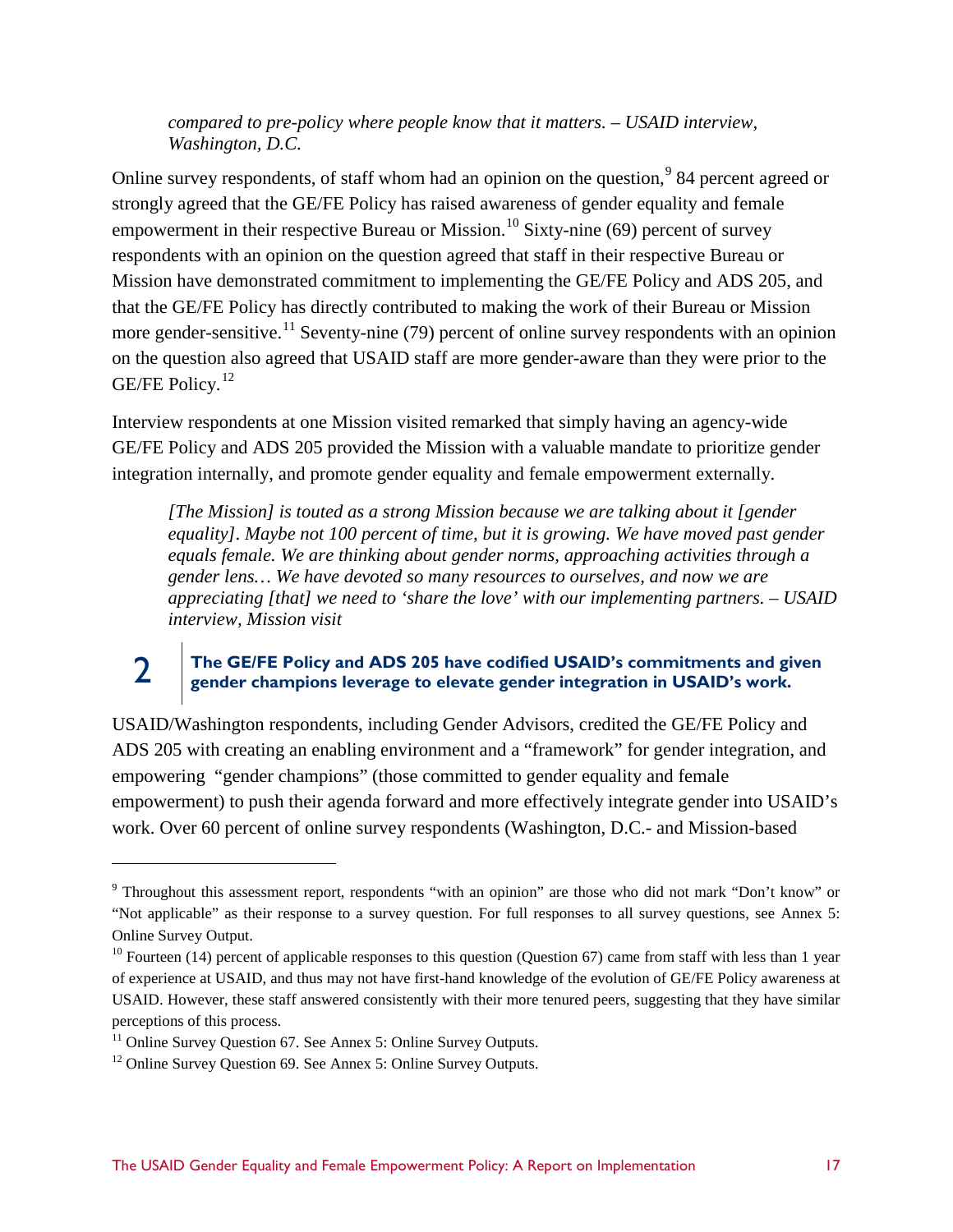staff) self-identified as gender champions (see **Exhibit 6**). Of the online survey respondents who said they were gender champions, only 26 percent were Gender Advisors or POCs. This indicates that there are potential advocates for gender integration in the Agency beyond those officially designated as such.



#### **Exhibit 6: USAID Staff who Identify as Gender Champions (Online Survey Q9, n=768)**

Additionally, in response to the statement, "Overall, I am a good advocate for the GE/FE Policy,"[13](#page-23-0) 70 percent of online survey respondents (both Mission- and Washington, D.C.-based), with an opinion on the statement, either agreed or strongly agreed.

USAID/Washington interview respondents, including Gender Advisors, spoke of their appreciation of the GE/FE Policy as a framework for gender integration at USAID. USAID/Washington interview respondents said that they have been able to use the GE/FE Policy and ADS 205 as tools to support their efforts to integrate gender into USAID's work. One such respondent spoke of how ADS 205 has been a catalyst for conducting gender analyses at project and activity levels, and how the findings from these analyses have helped address the existing gender gaps.

*I have to say that what I appreciate most is that it [the GE/FE Policy] does provide a foundation for doing gender analysis, and really articulating and communicating that gender matters in the work that we do… We have a lot of policies and guidance in USAID, but the fact that we have a chapter [in the ADS] that tells us how to operationalize our Gender Policy is huge and it really allows us that framework to do gender integration into our work. – USAID interview, Washington, D.C.* 

The ease of integrating gender now, as opposed to pre-Policy, was mentioned numerous times by USAID/Washington interview respondents, including Gender Advisors. USAID/Washington

<span id="page-23-0"></span> $13$  Online Survey Question 15. See Annex 5: Online Survey Outputs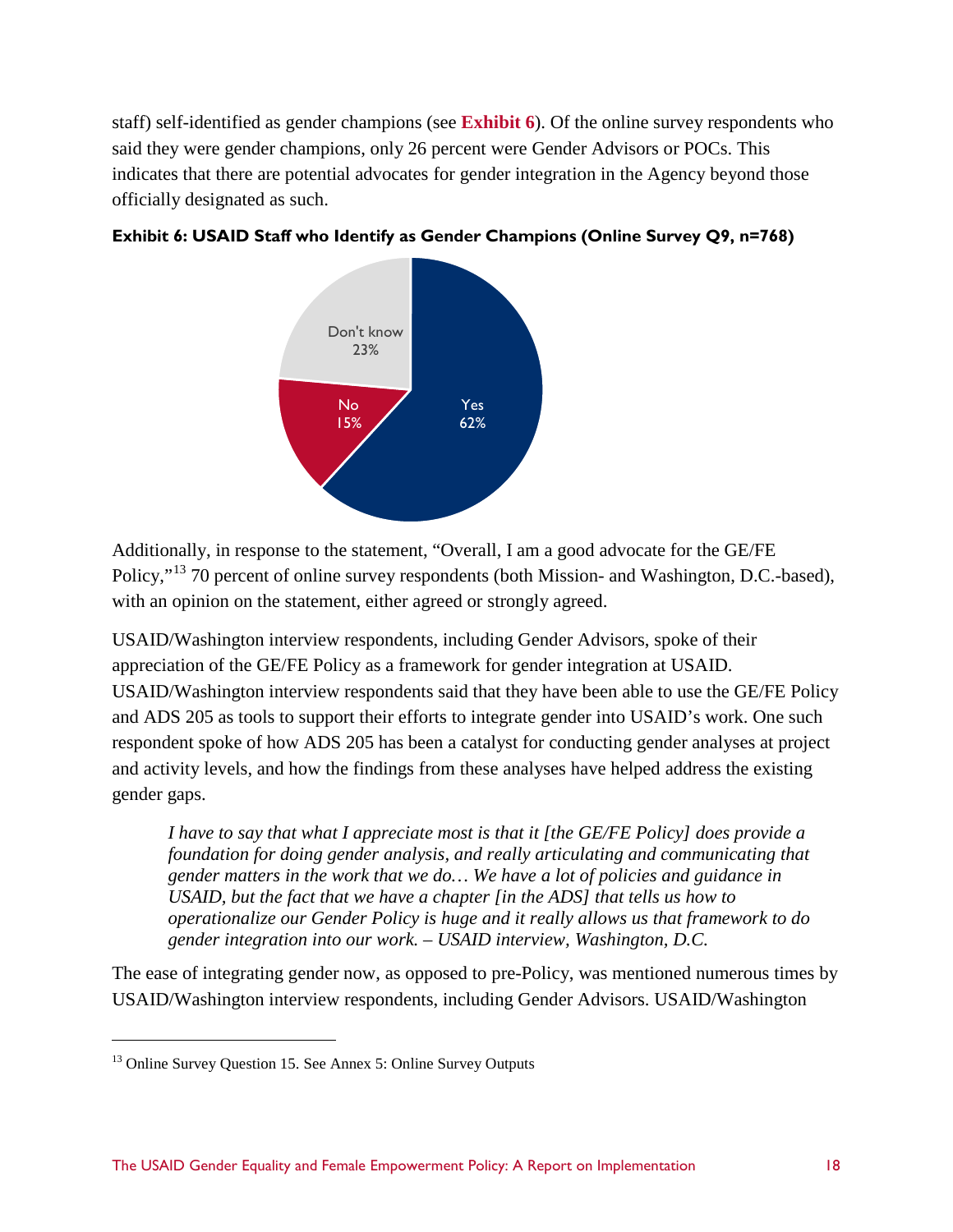interview respondents and online survey respondents shared the view that gender champions' efforts to leverage the GE/FE Policy, combined with increased awareness about the importance of gender equality and female empowerment among USAID staff and implementing partners, have facilitated gender integration into USAID's work.

*So the [GE/FE] Policy I think is pretty good at making that case in ways that begin sort of [to] diffuse the resistance that people have. Thinking it's not my issue, but somebody else's. And I think it does give anyone who is committed to the issue within the Agency the authority to point to something like the [GE/FE] Policy and say it is Agency policy and we need to find ways to make this work. So, I think it has been effective in that, for this reason. – USAID interview, Washington, D.C.* 

At the missions visited, interview respondents spoke of other staff who championed the GE/FE Policy and ADS 205 to bring about changes for better gender integration in USAID's work and go beyond the basic requirements. These respondents spoke of how "gender champions" in leadership positions (e.g., Front Office, Program Office, Technical Leads) have made gender a strategic priority and their consistent messaging on the importance of gender has bolstered buyin from staff at all levels. Interview respondents at missions visited also indicated that the GE/FE Policy gave leadership at all levels the backing to say, "this is what we do," and to hold Mission staff accountable for doing it. For example, all three missions visited established Gender Working Groups, had gender POCs in most of technical and administrative offices, and were providing internal training and events to raise awareness and capacity of Mission staff to integrate gender into their work.

At one Mission visited, interview respondents said that the Program Office has been a strong advocate for ensuring gender integration into project design documents and that, when the Gender Advisor was away, the Program Office ensured that gender integration was well covered. Interview respondents at this Mission gave examples of the Program Office sending documents back to the Technical Office if gender was not well integrated and referring them back to the relevant gender analysis. One interview respondent at a Mission visited said that the Program Office is "the owner of the [sic] gender integration." Mission interview respondents spoke of how the Front Office and Program Office have reinforced and communicated consistently about the importance of integrating gender into the Mission's work.

### **3 Leadership support at all levels is a critical enabler of the GE/FE Policy and ADS 205 implementation.**

USAID/Washington respondents, including Gender Advisors, interview respondents at missions visited, and online survey respondents indicated that effective GE/FE Policy and ADS 205 implementation has occurred when leadership at all levels has actively supported gender integration by providing consistent messaging that gender is a priority, allocating sufficient resources, and establishing enforcement and accountability mechanisms. These same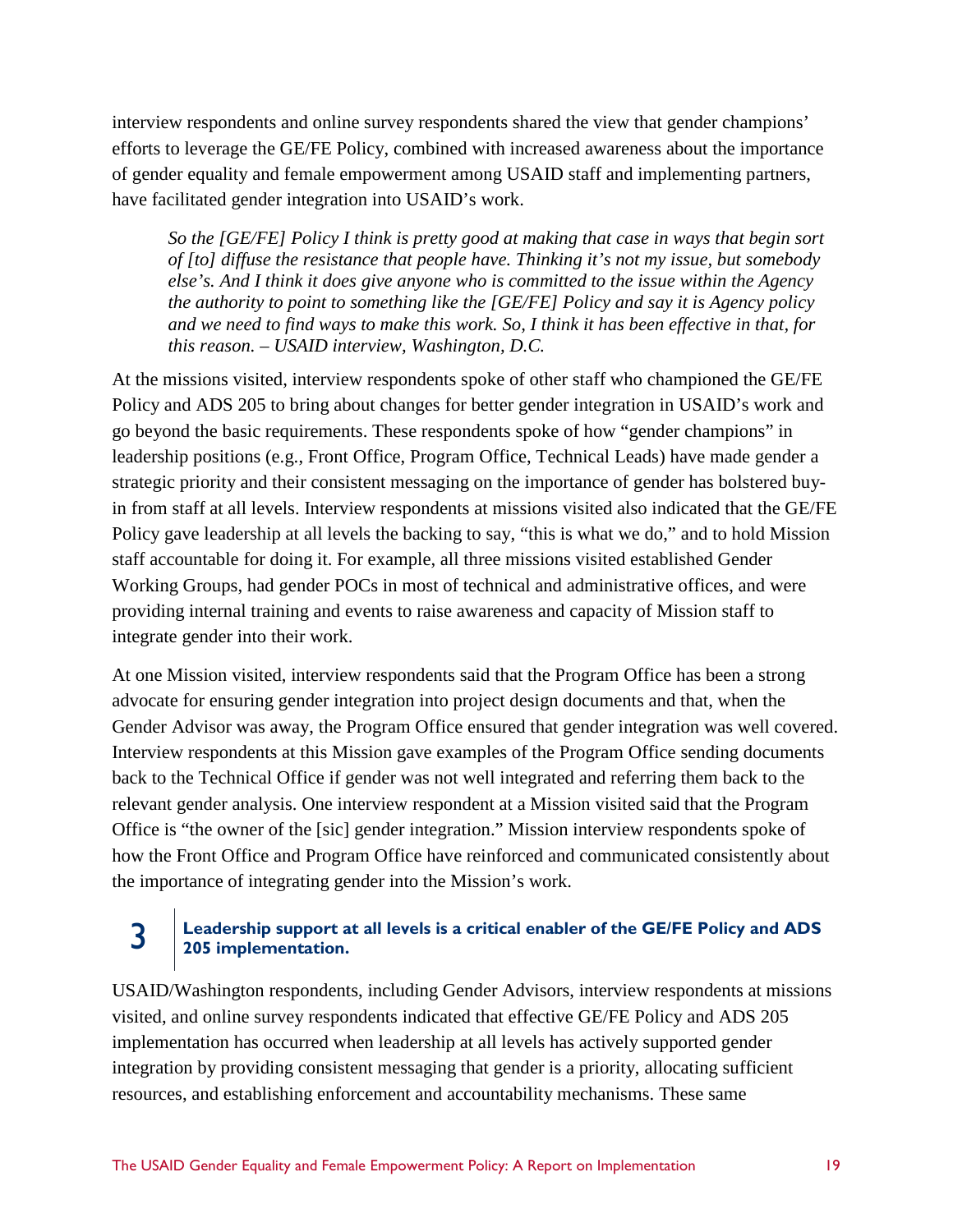respondents cited supportive leadership as making a difference in their ability (and the ability of others) to implement the GE/FE Policy and ADS 205. Some USAID interview respondents at the missions visited shared stories about resistant or unaware leaders who have made it more difficult for Mission staff to effectively implement the GE/FE Policy and ADS 205.

USAID/Washington respondents, including Gender Advisors, highlighted the importance of having supportive leadership for gender integration, especially at the highest levels of the Agency.

*I think over the last 3 to 4 years, there's been a much stronger emphasis, particular[ly] with when Deputy Administrator Steinberg was here and Carla Koppell started onboard as the first senior agency advisor on gender, that was truly championed within the Agency on a constant basis, and I think that was very helpful to have the champion and then follow through with the [GE/FE] Policy and codify it within Agency policy. – USAID interview, Washington, D.C.* 

The key role of leadership was also a notable theme in the online survey responses. Across all demographic groups, online survey respondents reported that leadership commitment at various Agency levels was important to successful GE/FE Policy implementation. Most online survey respondents agreed that leadership is committed to the GE/FE Policy and has acted as a key enabler for the GE/FE Policy implementation (see **Exhibit 7**).

#### **Exhibit 7: Perceptions of USAID Leadership Commitment to the GE/FE Policy (Online Survey Q15 and Q41)**



■ Strongly agree ■ Agree ■ Neither agree nor disagree ■ Disagree ■ Strongly disagree ■ Don't know ■ Not applicable

Interview respondents at missions visited spoke of the power of leadership, especially the Front Office, in championing gender equality and female empowerment to set the tone for staff and partners to integrate gender into their work. Specific actions mentioned by these respondents included allocating time and resources to Mission staff, mandating gender integration into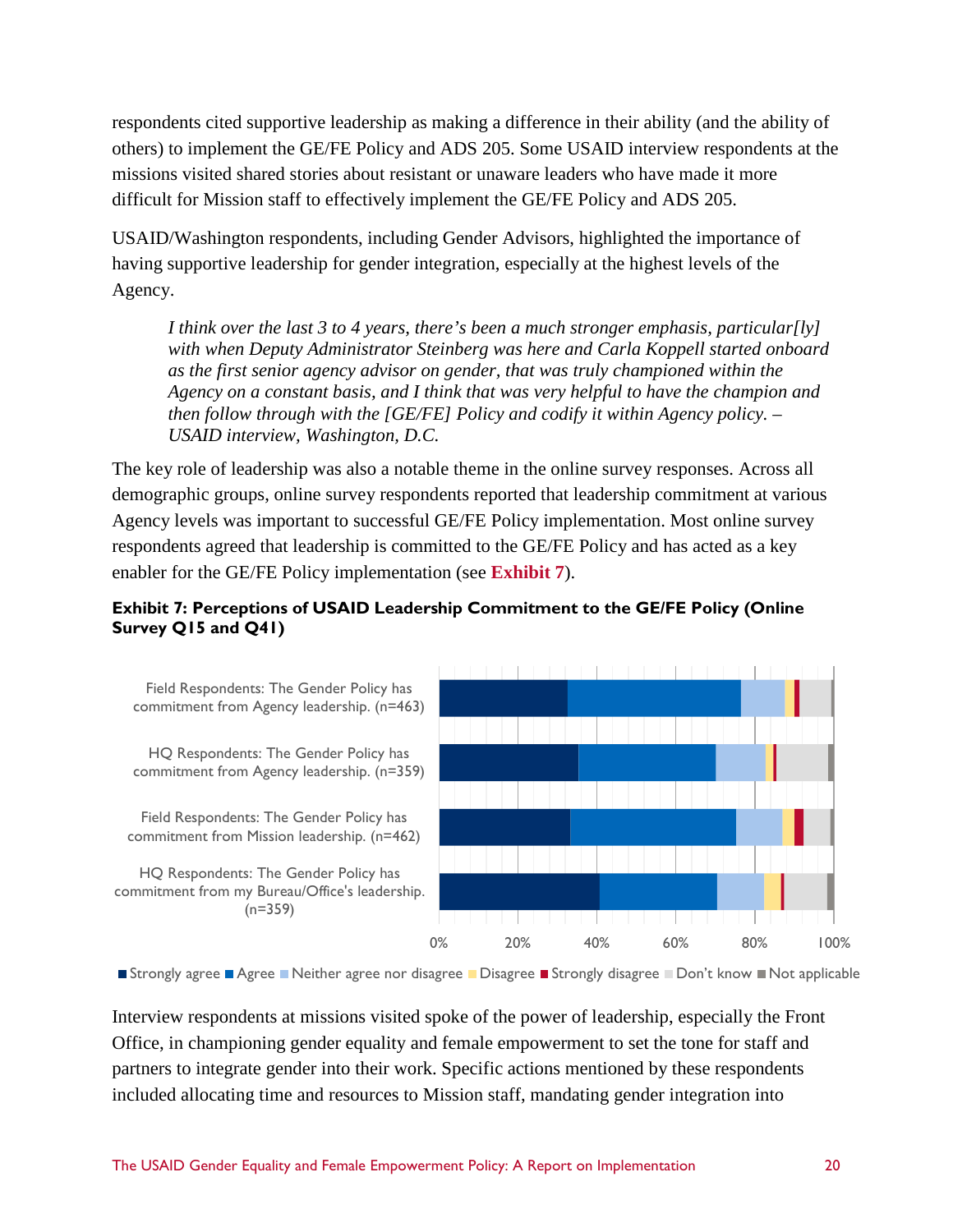project designs, ensuring that all staff take the Gender 101 course, and empowering Mission staff to hold implementing partners accountable for gender integration. Interview respondents at missions visited also acknowledged that the Front Office alone is insufficient to ensure gender integration across the Mission, and that Office Directors set the tone for their office. Interview respondents at missions visited shared examples of Program Managers who placed a strong emphasis on the implications for gender in activities and making an effort to keep the gender focus evolving as work plans evolve.

*Support from Front Office is key and I can't imagine us accomplishing everything we have without it. – USAID interview, Mission visit*

*But I do think that it's crucial of having Mission managers to be champions of gender… I do think that can have a huge impact on how much programs keep that in their minds; how much they really have it on the forefront*. *– USAID interview, Mission visit*

#### 4 **Gender Advisors have played a key role in advancing implementation of the GE/FE Policy and ADS 205.**

Online survey respondents and interview respondents at missions visited said that Gender Advisors have played a central role in implementing the GE/FE Policy and ADS 205. Over half of USAID Mission online survey respondents indicated that they have reached out to Mission Gender Advisors, POCs, and Mission Program Offices<sup>[14](#page-26-0)</sup> when they have had questions about the GE/FE Policy. The majority of online survey respondents viewed these sources as useful and overwhelmingly sought out their assistance on the GE/FE Policy and ADS 205. For all sources listed in **Exhibit 8**, 85 percent or more of online survey respondents indicated that they received "useful" or "moderately useful" assistance when they reached out with question about the GE/FE Policy or ADS 205.

<span id="page-26-0"></span><sup>&</sup>lt;sup>14</sup> Gender Advisors who responded to the online survey were distributed fairly evenly between "sitting" in the Program Office and Technical Offices; they were not overwhelmingly in the Program Office.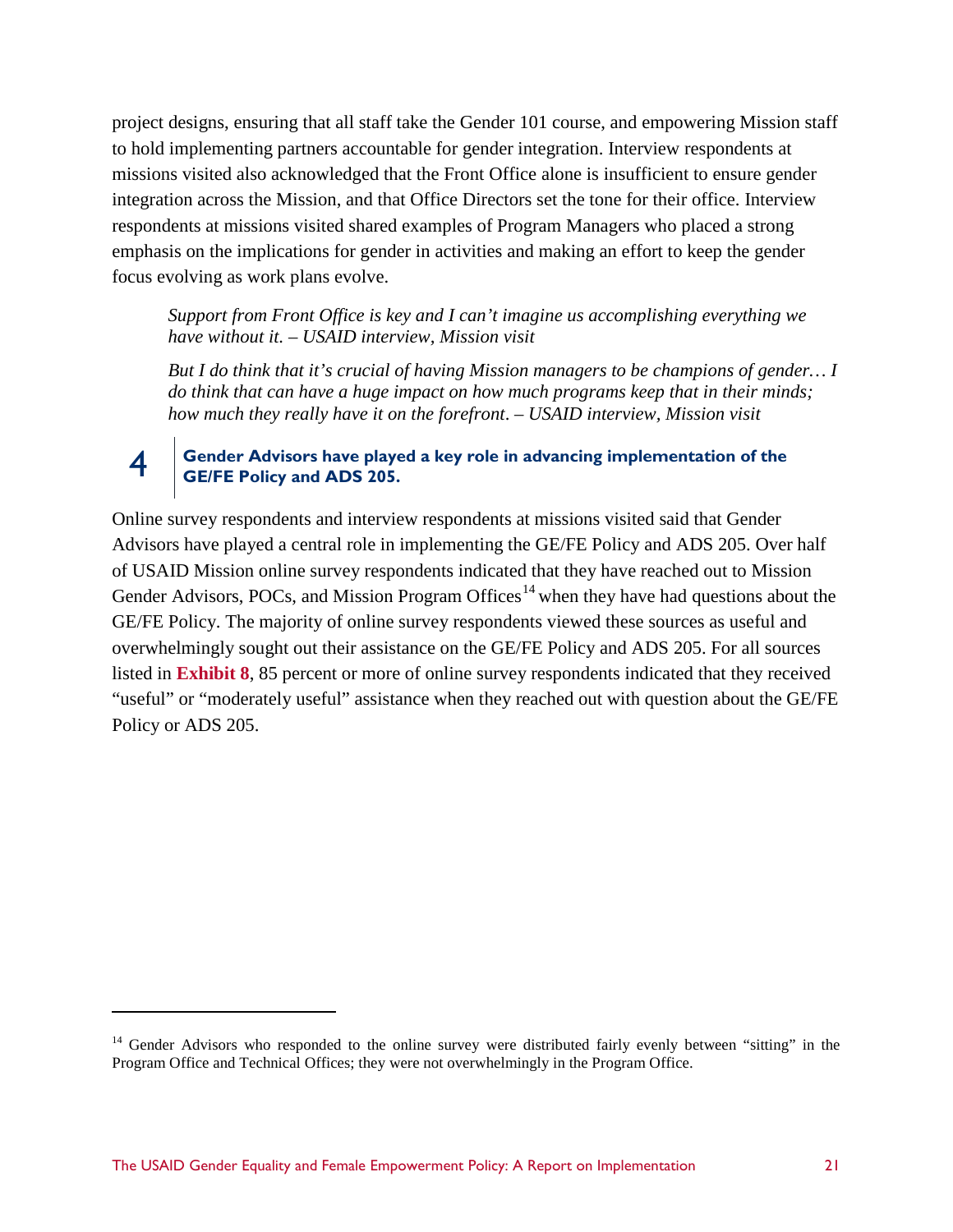#### **Exhibit 8: Sources Sought by Mission Staff for assistance with the GE/FE Policy or ADS 205 (Online Survey Q16)**



■ Sought Assistance From this Source ■ Didn't Seek Assistance From This Source ■ Not Applicable

Similarly, interview respondents at the missions visited indicated that an engaged Gender Advisor with strong technical skills has played a critical role in implementing the GE/FE Policy and ADS 205. These respondents described their Mission Gender Advisor as a central force for promoting gender integration both internally and externally, and shifting gender integration from a "cross-cutting theme" to a central focus through advocacy, support, and information. USAID interview respondents at missions visited emphasized the importance of having someone with deep technical expertise who can be a critical technical resource for integrating gender into their work serve as a sounding board and an advocate for gender integration, provide technical assistance in gender analysis and gender-sensitive indicators, provide information and access to training and webinars on gender, and serve as an interlocutor between the Mission and USAID/Washington. These respondents shared that they appreciated having a dedicated Gender Advisor as opposed to having gender "tacked on to someone's job description."

*It helps tremendous[ly] to have someone of [the Gender Advisor's] caliber to just guide me through it. What I appreciate most is the practical nature of the guidance she's provided. It's always been very 'value added' in that it's operational… It's not theoretical, it's practical. – USAID interview, Mission visit*

*The Gender Advisor was really involved in the development of each analysis and working with Technical Offices to then make those analyses available to inform for solicitations, sometimes put out as supplemental documents*. *– USAID interview, Mission visit*

#### 5 **USAID operating units are generally complying with basic requirements of the GE/FE Policy and ADS 205.**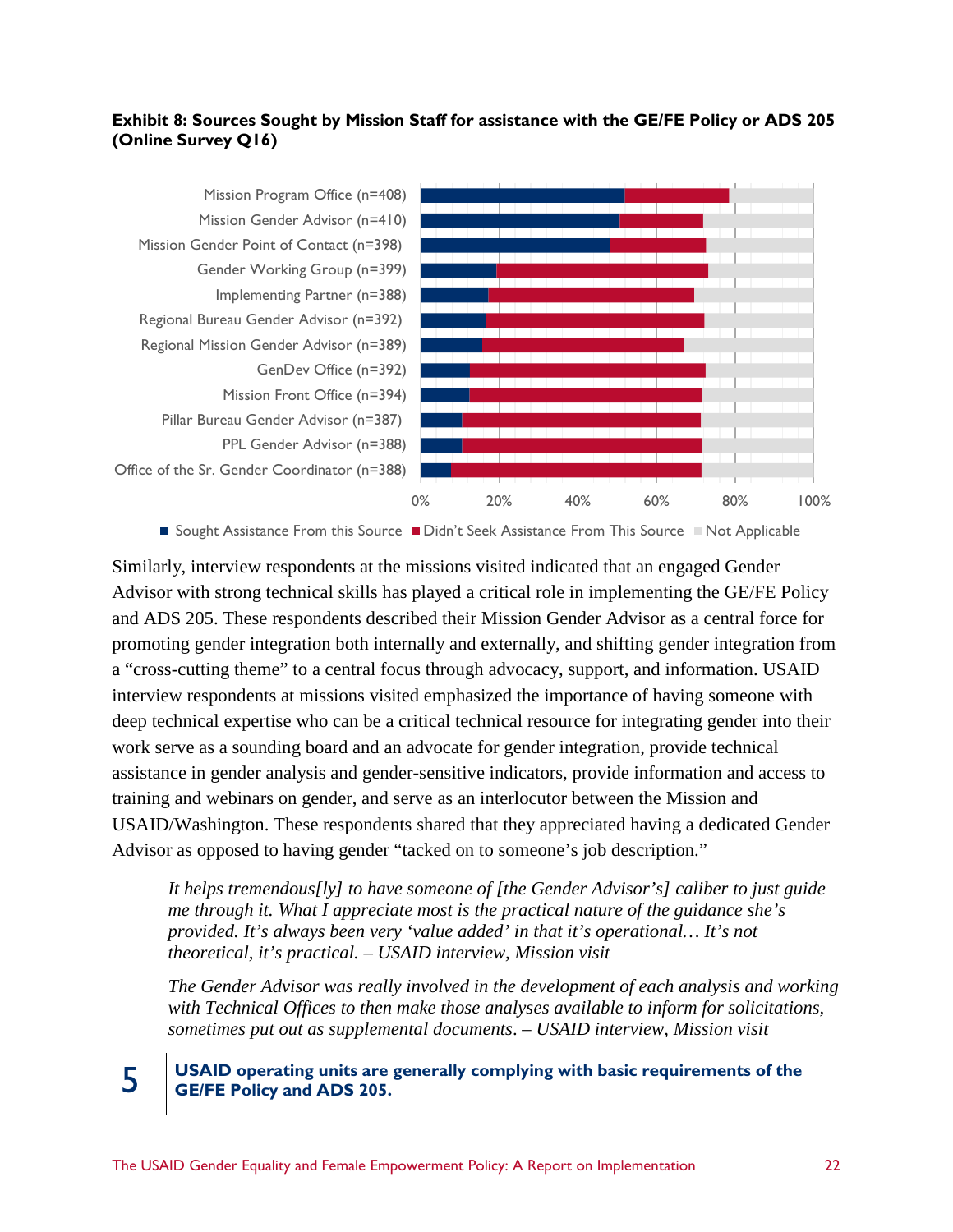Data from all sources indicate that a number of GE/FE Policy and ADS 205 requirements have been implemented across operating units: developing Mission Orders on Gender, conducting gender analyses for a CDCS or Regional Development Cooperation Strategy (RDCS) and PADs, and hiring or appointing Gender Advisors.

Regarding the GE/FE Policy requirement to develop a Mission Order on Gender, approximately 70 percent of missions with online survey respondents had at least one respondent who reported reading their Mission Order on Gender. However, many responses, including from within the same Mission, were inconsistent. Overall, over 50 percent of online survey Mission respondents did not know if their Mission had adopted or updated a Mission Order on Gender in the last 3 years. Across offices, respondents at all missions visited were aware of the Mission Orders on Gender at their Mission and indicated that their Mission Order on Gender had played an important role in supporting and monitoring gender integration across the Mission by creating internal structures and systems.

#### *The existence of the GE/FE Policy and the Mission Order [on Gender] has generated a streamlined, systematic approach to gender analysis and examination of gender issues in projects. – USAID interview, Mission visit*

Data from missions visited and the online survey also show that missions have conducted gender analyses at RDCS, CDCS, and PAD levels. The online survey found that respondents from most missions believed that their Mission had conducted gender analyses at either the CDCS, RDCS, or PAD levels.<sup>[15](#page-28-0)</sup> Sixty (60) percent of online survey respondents reported that they were aware of a CDCS or RDCS gender analysis at their Mission, and 47 percent reported they were aware of a PAD gender analysis.<sup>[16](#page-28-1)</sup>

There is a gap in awareness among online survey respondents of gender analyses between different categories of Mission staff, as illustrated in **Exhibit 9**. Gender Advisors, Technical Office staff, and Program Office staff were more knowledgeable about their Mission's completion of gender analyses, and were more likely to have participated in a gender analysis, particularly Gender Advisors and POCs.<sup>[17](#page-28-2)</sup> Thirty-eight (38) percent of online survey respondents with an opinion on the question agreed that the "level of staff time and skill to do gender

<span id="page-28-0"></span><sup>&</sup>lt;sup>15</sup> The survey data cannot show the definitive number of missions that conducted gender analyses because respondents from several missions provided inconsistent answers. Thus, "awareness" of a gender analyses is the most precise level of measurement possible.

<span id="page-28-1"></span><sup>&</sup>lt;sup>16</sup> Online Survey Questions 19 and 22. See Annex 5: Online Survey Outputs.

<span id="page-28-2"></span><sup>&</sup>lt;sup>17</sup> Online Survey Question 23. See Annex 5: Online Survey Outputs.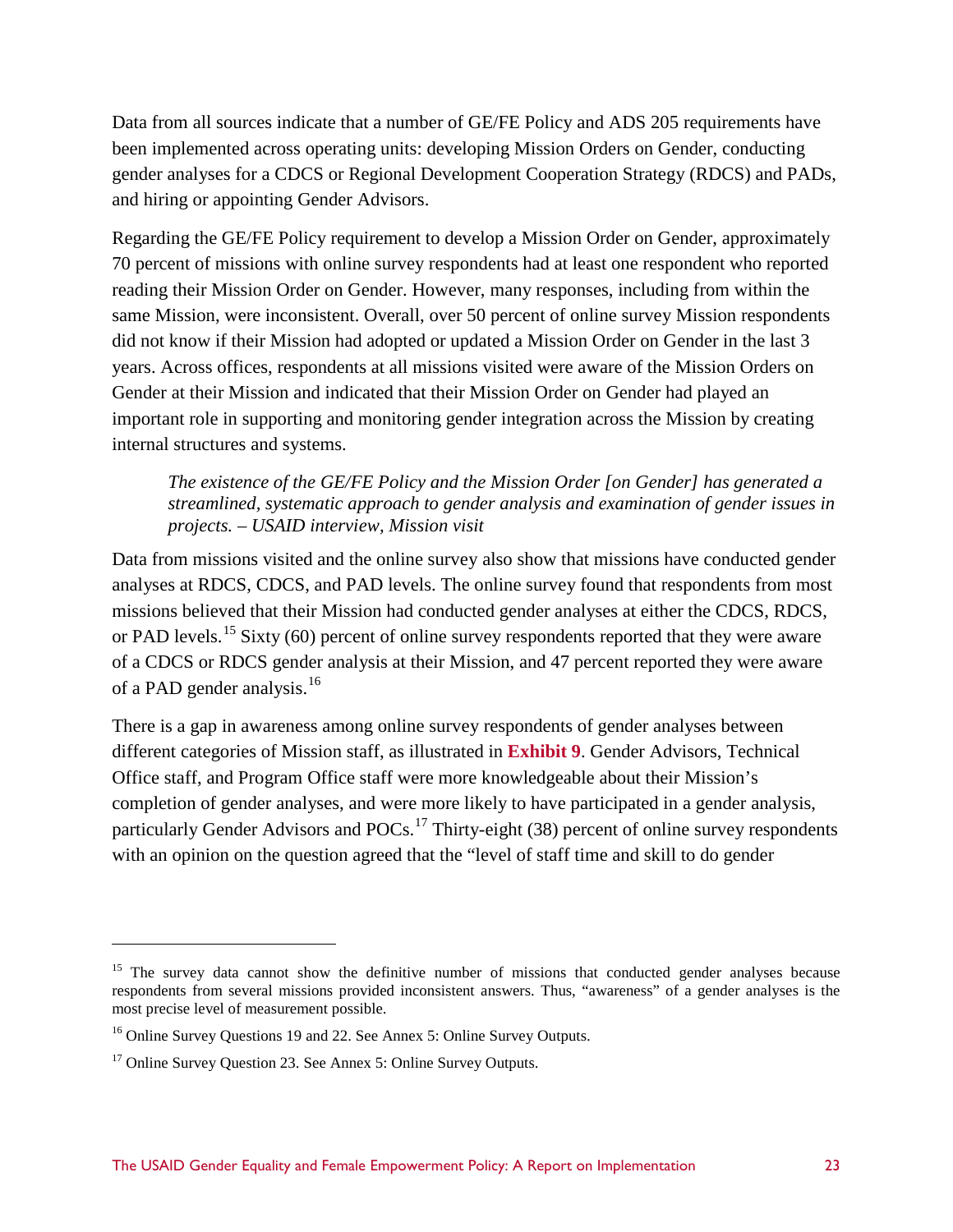analyses and integrate the findings into PADs and CDCS*"* was a constraint to implementing the GE/FE Policy. [18](#page-29-0)

#### **Exhibit 9: CDCS, RDCS, and PAD Gender Analyses Conducted at Missions (Online Survey Q19 and Q22)**



Several interview respondents, from both USAID/Washington and missions visited, reported that one of the key benefits of the GE/FE Policy and ADS 205 has been the clarity and structure provided to the required gender analysis process. Some USAID interview respondents from missions visited reported programmatic benefits as a result of these analyses. For example, an interview respondent at one Mission visited remarked that gender analyses have increased understanding of gender issues, added value to project designs, and contributed to better outcomes for beneficiaries. This sentiment is supported by the online survey data, which showed that respondents who reported that they had read or participated in their Mission's RDCS,

<span id="page-29-0"></span><sup>&</sup>lt;sup>18</sup> Online Survey Question 68. See Annex 5: Online Survey Outputs.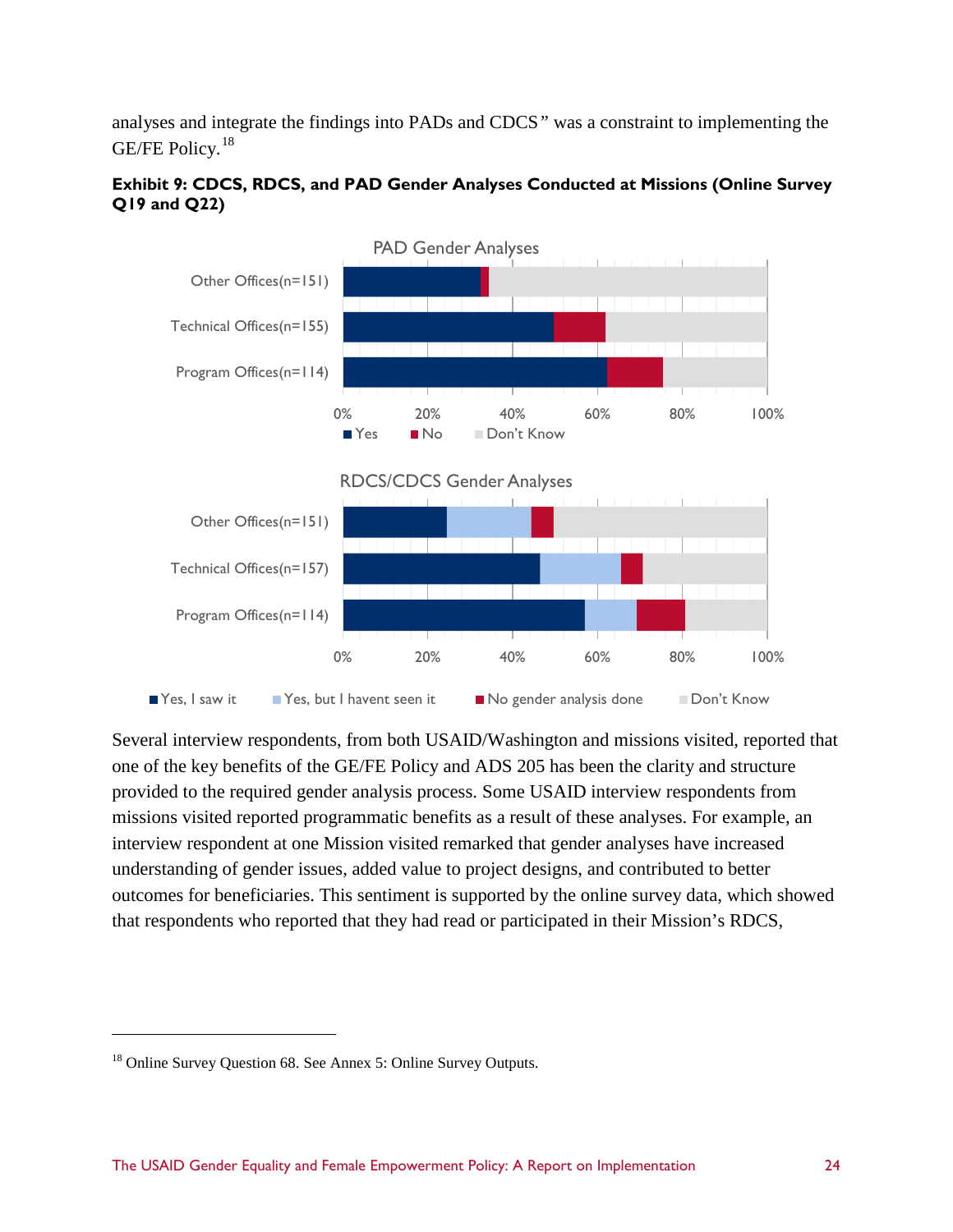CDCS, or PAD gender analyses, widely agreed (over 90%) that the gender analyses were very useful, useful, or somewhat useful in identifying gender inequalities and their root causes.<sup>[19](#page-30-1)</sup>

*My experience with USAID in those days [2002-2004] is that gender analysis was basically something that everybody just ticked a little box and wrote a paragraph, and the Gender Policy is really what's changed gender analysis, especially ADS 205. And it's completely changed the way we do gender analysis… We use the ADS 205 as the structure to do the gender analysis; that didn't happen before. – USAID/Washington Gender Advisor group discussion* 

## <span id="page-30-0"></span>**USAID STAFF BUY-IN**

This section presents findings related to how USAID staff perceive the GE/FE Policy and ADS 205 to have modified and shaped attitudes towards gender equality and female empowerment and gender integration, and how staff have taken actions beyond the basic GE/FE Policy and ADS 205 requirements.



## 6 **Missions have developed structures and processes to support gender integration beyond basic compliance with GE/FE Policy mandates, and build accountability among USAID staff and implementing partners.**

Respondents from the online survey, and interviews at USAID/Washington and missions visited indicated that USAID staff have taken the GE/FE Policy and ADS 205 requirements seriously, and instituted implementation and accountability processes to ensure gender integration in their work. A number of interview respondents from USAID/Washington and missions visited explained that this accountability has been facilitated by the fact that "the GE/FE Policy has teeth" so holding individuals accountable to gender integration has been easier since the release of the GE/FE Policy and ADS 205.

Interview respondents at missions visited provided examples of structures and processes instituted to integrate gender that go beyond the basic GE/FE Policy and the ADS 205 requirements, particularly:

- Dedicating human resources such as Gender Working Groups, Gender Review Boards, and gender POCs for all offices
- Developing tools and approaches for holding Mission staff and implementing partners accountable for gender integration.

<span id="page-30-1"></span> $19$  Online Survey Questions 20 and 24. See Annex 5: Online Survey Outputs.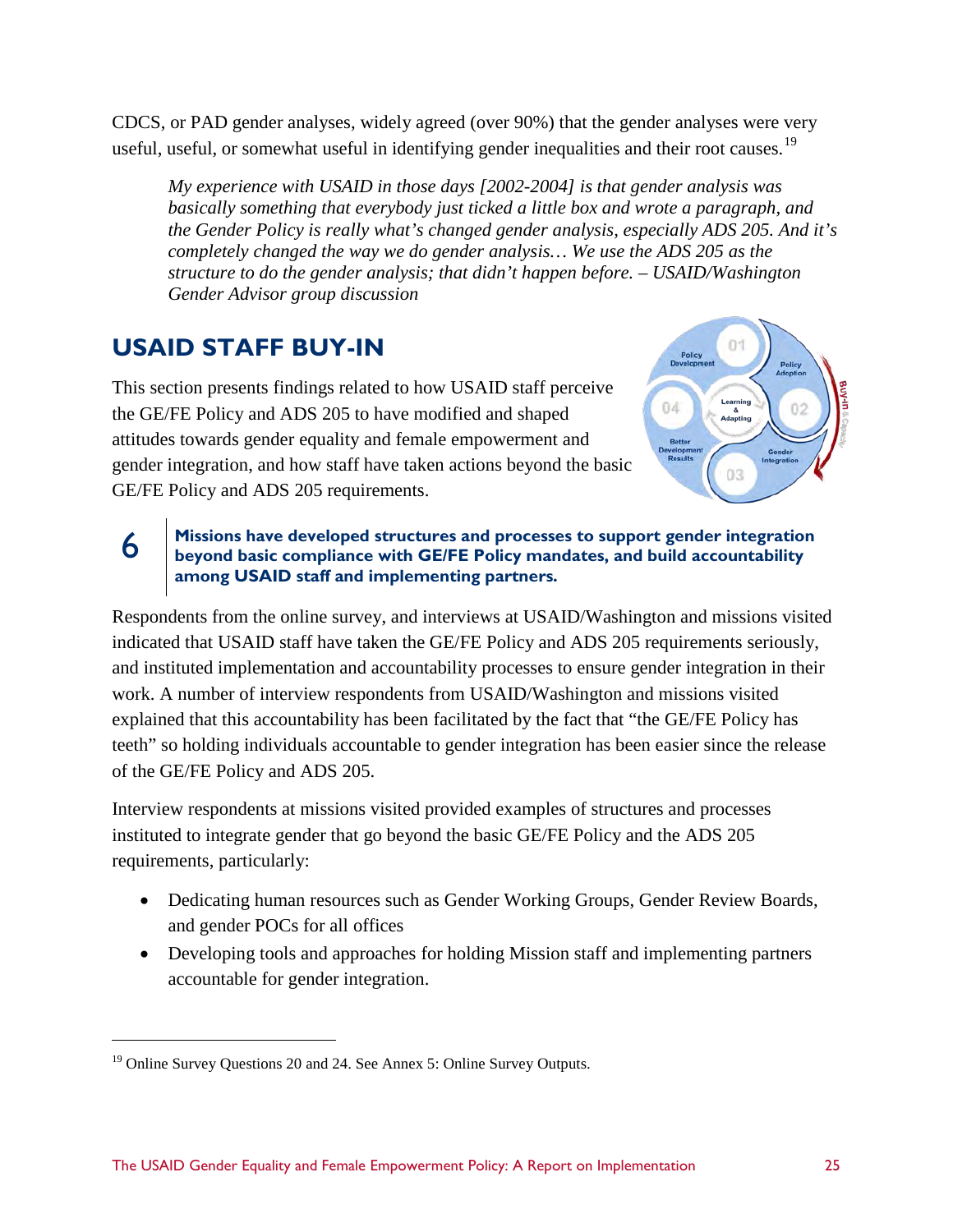Interview respondents from the missions visited spoke about the importance of dedicating human resources to ensure gender integration across the Mission and with implementing partners, particularly Gender Working Groups, Gender Advisors, and Gender POCs.<sup>20</sup> These respondents spoke of how such human resources provided valuable technical support, such as integrating gender into PADs, program descriptions, statements of work, solicitations, developing gendersensitive indicators, and building knowledge of and capacity in gender equality and female empowerment across the Mission.

At one of these missions, Gender Working Group members and Mission leadership described a "Gender Scorecard" they developed to monitor their progress towards integrating gender into both technical work and organizationally. These respondents said that the Scorecard provided information on the percentage of solicitations submitted for review and approval by the Gender Review Board, percentage of activities that monitor gender-sensitive performance indicators beyond sex disaggregation, percentage of staff who express confidence in applying the GE/FE Policy and ADS 205 guidance into their day-to-day work, and percentage of staff who express satisfaction in the technical assistance provided by the Gender Advisor, Gender Working Group, and Gender Review Board.

One interview respondent from this Mission remarked that using the Gender Scorecard helped the Mission identify gaps in gender integration and take concrete steps to correct those oversights, such as ensuring that data are disaggregated by sex across activities. The Gender Advisor and Gender Working Group members from the same Mission talked about administering a survey to measure levels of Mission staff perceptions of and confidence in integrating gender into their work, and to explore staff engagement in gender integration activities. These respondents said that such tools have been useful for tracking Mission advancement because "if we can't be honest with ourselves as a Mission on what we are doing well, and what we are not doing well, how can we hold [others] accountable?"

*[GE/FE] Policy implementation has meant hiring staff, has been hiring of Gender Advisor. It has also meant putting systems in place, like the Gender Review Board, which provides clearance on all of the PADs. We have a structured Gender Working Group in place that can be part of design teams. So we've put systems in place that provide technical support for everyone. People know that it's a priority… We're measuring ourselves and holding ourselves accountable. The release of the [GE/FE] Policy alone doesn't make the difference so much as the implementation at each Mission. – USAID interview, Mission visit* 

<span id="page-31-0"></span> $20$  Forty-four (44) percent of field-based survey respondents reported that their Mission has a Gender Working Group, and 78 percent reported that their Mission has at least one Gender Advisor or POC. Online Survey Question 36 and Question 30. See Annex 5: Online Survey Outputs.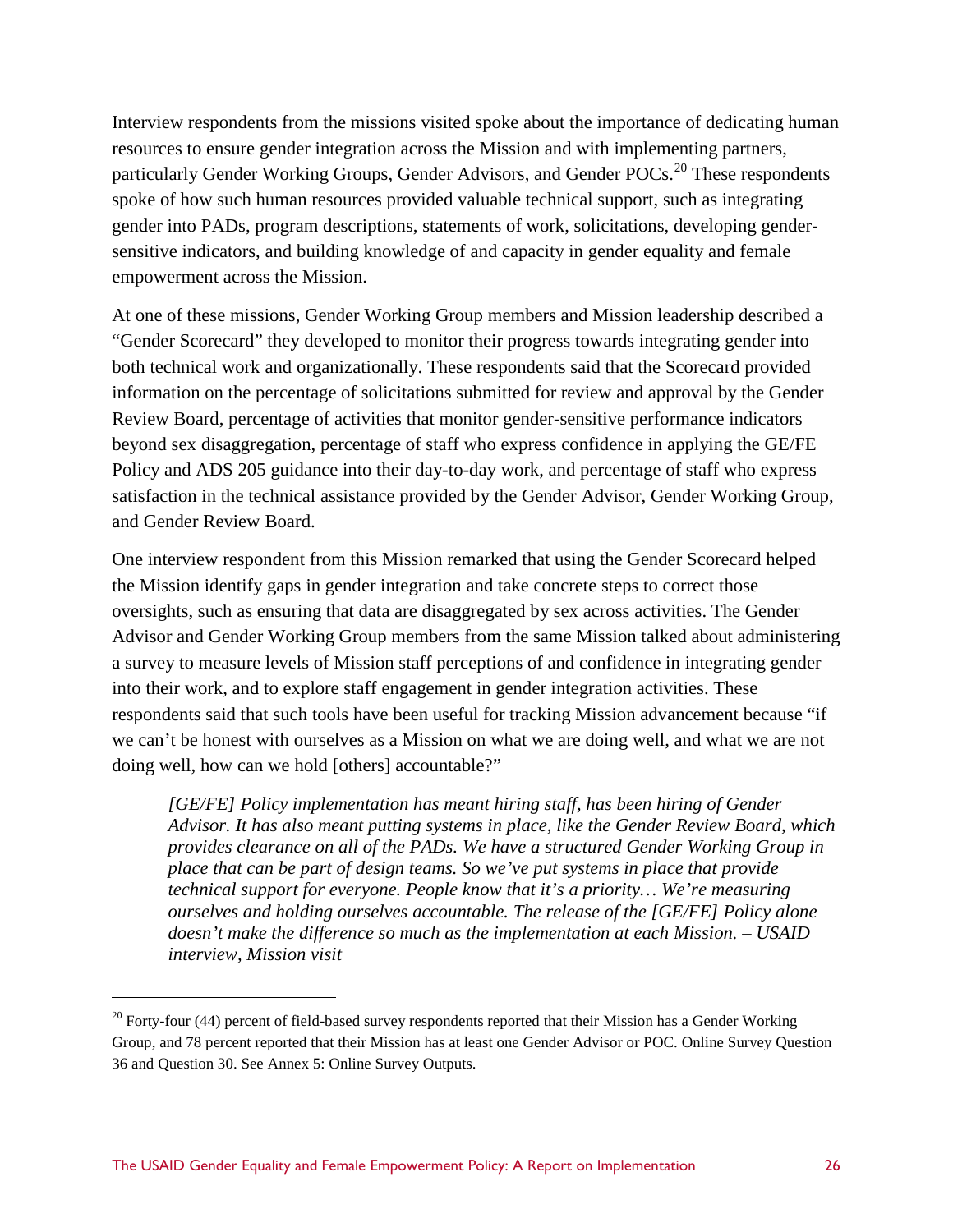Interview respondents at all missions visited said that the GE/FE Policy and ADS 205 had been used as a tool and enforcement mechanism to hold implementing partners accountable for integrating gender, and to elevate gender integration from something partners *should* do to something partners *must* do. At one Mission, interview respondents stated that solicitations now have explicit requirements to include a gender strategy with the proposal. USAID interview respondents at this same Mission described a process whereby, during the project launch meetings, the Gender Advisor or Contracting Officer's Representative (COR)/Agreement Officer's Representative (AOR) explained the Mission's expectations for the strategy: that it should connect to the broader project goals, describe how the project will promote gender equality and social inclusion, and explain foreseen bottlenecks, risks, or anything that may halt their proposed work. The respondents said that these discussions were explicitly linked to the GE/FE Policy, Mission values around gender equality and social inclusion, and alignment with the PAD gender analysis, and that the Mission has used these gender strategies as a monitoring tool for implementing partners.

*I think it [the GE/FE Policy] gives us more the public visibility. It's helped more with getting implementing partners and other donors understanding what we were doing… I think it [the GE/FE Policy] made it [gender equality] more visible, and particularly that we were going to hold ourselves accountable externally. So then people began to think: let's take this a bit more seriously. – USAID interview, Mission visit*

USAID/Washington interview respondents said that there is still more work to be done on accountability because staff are often overburdened and struggle to prioritize gender integration given the limited accountability for gender integration at USAID/Washington. USAID/Washington interview respondents also highlighted the fact that USAID needs to hold implementing partners more accountable for gender integration, and should develop processes and procedures to help implementing partners hold USAID accountable as well.

*If I were held accountable to do a better job at looking at all the RFAs and RFPs, I would pay attention to that… [but]I have a lot more responsibilities than just making sure that people are integrating gender. So, I have a better understanding that people have a lot of other work on their hands. – USAID interview, Washington, D.C.*

*I think we need to make it easier for them [implementing partners] to hold us accountable for it. Be sure that we enable them and that we ask them for their gender strategy, and that we need to put gender stuff into RFPs, not just sex-disaggregated stats,*  but use gender work plans, an annual gender work plan... It needs to become part of *what we allow them to do so that those gender champions in the field, who haven't been able to champion much, can hold us accountable. – USAID/Washington Gender Advisor group discussion* 

## 7 **While the GE/FE Policy has inspired changes in attitudes, there is some resistance to gender equality, female empowerment, and gender integration.**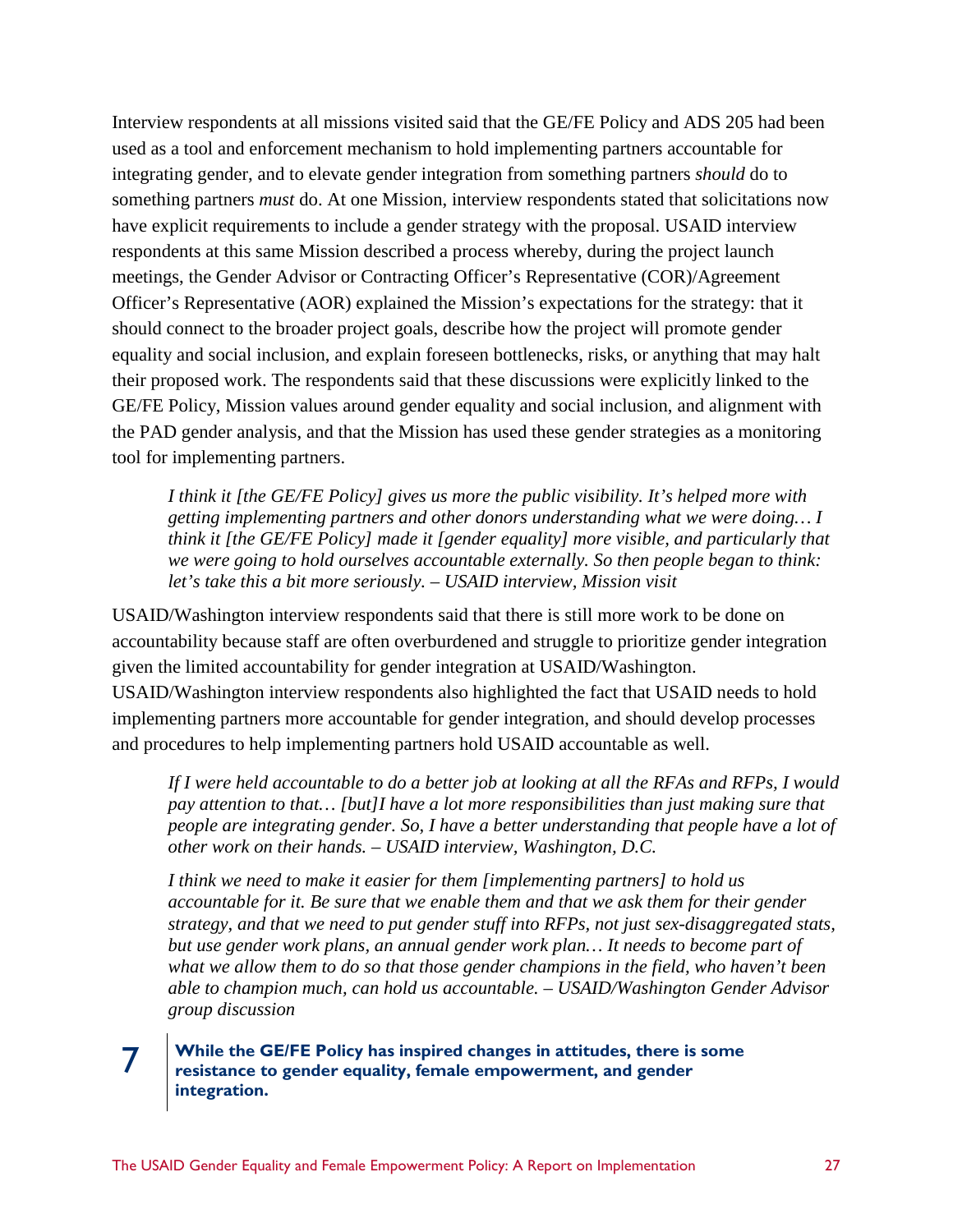A few USAID interview respondents at missions visited reported some resistance to gender integration mostly in the form of cultural beliefs, social norms, and views that gender equality and female empowerment are not relevant to their sector or country, as well as an overall lack of interest. There were a few examples of resistance from USAID/Washington interview respondents as well in terms of working with partners in country who perceived that gender roles and norms hindered them from identifying gender gaps and modifying interventions accordingly. USAID interview respondents at missions visited cited cultural norms and religious beliefs among Mission staff, implementing partners, and community members as sometimes hindering more gender integration.

*Some cultural constraints. Even [locals] who work here in the Mission may have a grain of resistance though they know better than to say so here at work. But even though they know better than to say so, it is a sign of progress. – USAID interview, Mission visit* 

At one Mission visited, a few USAID respondents reported "no pushback" from staff on gender, while some others disagreed describing "extreme pushback" from technical teams to conduct gender analysis and take responsibility for it. One interview respondent at the same Mission mentioned "too much gender" and argued against including gender in all solicitations because they felt like they had "to invent a problem to get past the gender review." While two other interview respondents at the Mission remarked that gender issues are not relevant to all programs and that USAID's lesbian, gay, bisexual, transgender, and intersex (LGBTI) focus "dilutes" the focus on gender. Some interview respondents at the same Mission mentioned resistance from implementing partners as well as inside the Mission, attributing this to cultural values, and grappled with the question of how to maintain gender at the forefront of implementation in such contexts.

When we see in those programs, we see efforts to empower women, sometime we think it *is too much. It might be different if you go to other countries where women need this. – USAID interview, Mission visit*

## <span id="page-33-0"></span>**CAPACITY TO INTEGRATE GENDER THROUGHOUT THE PROGRAM CYCLE**

This section provides findings on the extent to which USAID staff perceive the GE/FE Policy and ADS 205 as complex or difficult to use, and what individual and organizational areas need strengthening to make



gender integration less complex and difficult to identify so that USAID staff can address gender gaps throughout the Program Cycle.

#### 8 **Capacity of USAID staff to integrate gender is limited, and tailored training and tools are desired.**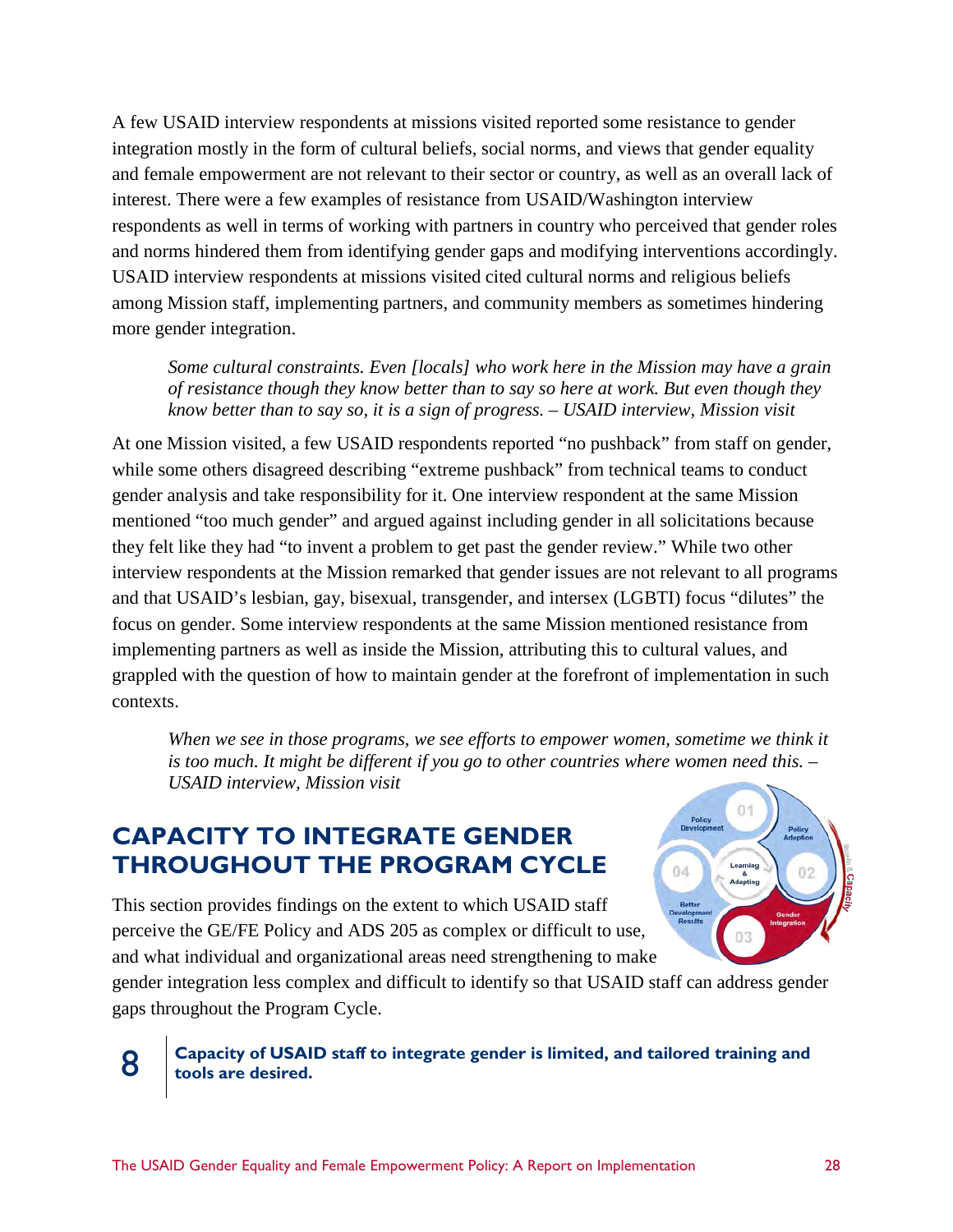USAID/Washington interview respondents, including Gender Advisors, emphasized that staff capacity to implement the GE/FE Policy is limited, and referred to a gap between knowledge and capacity. USAID/Washington interview respondents, including Gender Advisors, and online survey respondents indicated that they would benefit from targeted training opportunities and technical guidance that speaks directly to their role, sector, and tasks at hand. These respondents also asked for training that recognizes that USAID staff members have different learning styles, is relevant and engaging, and matches staff interests and the existing expertise and skills. These respondents also suggested that staff who are new to USAID and unfamiliar with gender integration should take Gender 101, but that a more nuanced, "higher-level," and sector-specific understanding of gender is needed.

*I think we need to go beyond making Gender 101 mandatory, I think that's really basic. It's really keeping the bar very low. I mean come on. I think, at the very least, you should go through 102 and 103, and how that would [be] a mandatory thing. I mean you are designing projects, you should have the whole gamut of training. You should not be designing programs without those trainings. – USAID interview, Washington, D.C.* 

Approximately 80 percent of USAID staff who responded to the online survey indicated that they had completed the Gender 101 training within the past 3 years. These data were corroborated by interview respondents at missions visited, almost all of whom said they had completed the Gender 101 training. According to the online survey respondents, Gender 102 and 103 trainings were completed at much lower rates within the past 3 years: approximately 25 percent reported taking the Gender 102 training and 18 percent reported taking the Gender 103 training (see **Exhibit 10**).





Over 90 percent of those online survey respondents who took the Gender 101 training indicated it was at least somewhat useful for implementing the GE/FE Policy. While slightly more respondents rated the Gender 102 and 103 trainings as very useful or useful (see **Exhibit 11**).

#### **Exhibit 11: USAID Gender Training Usefulness (Online Survey Q11)**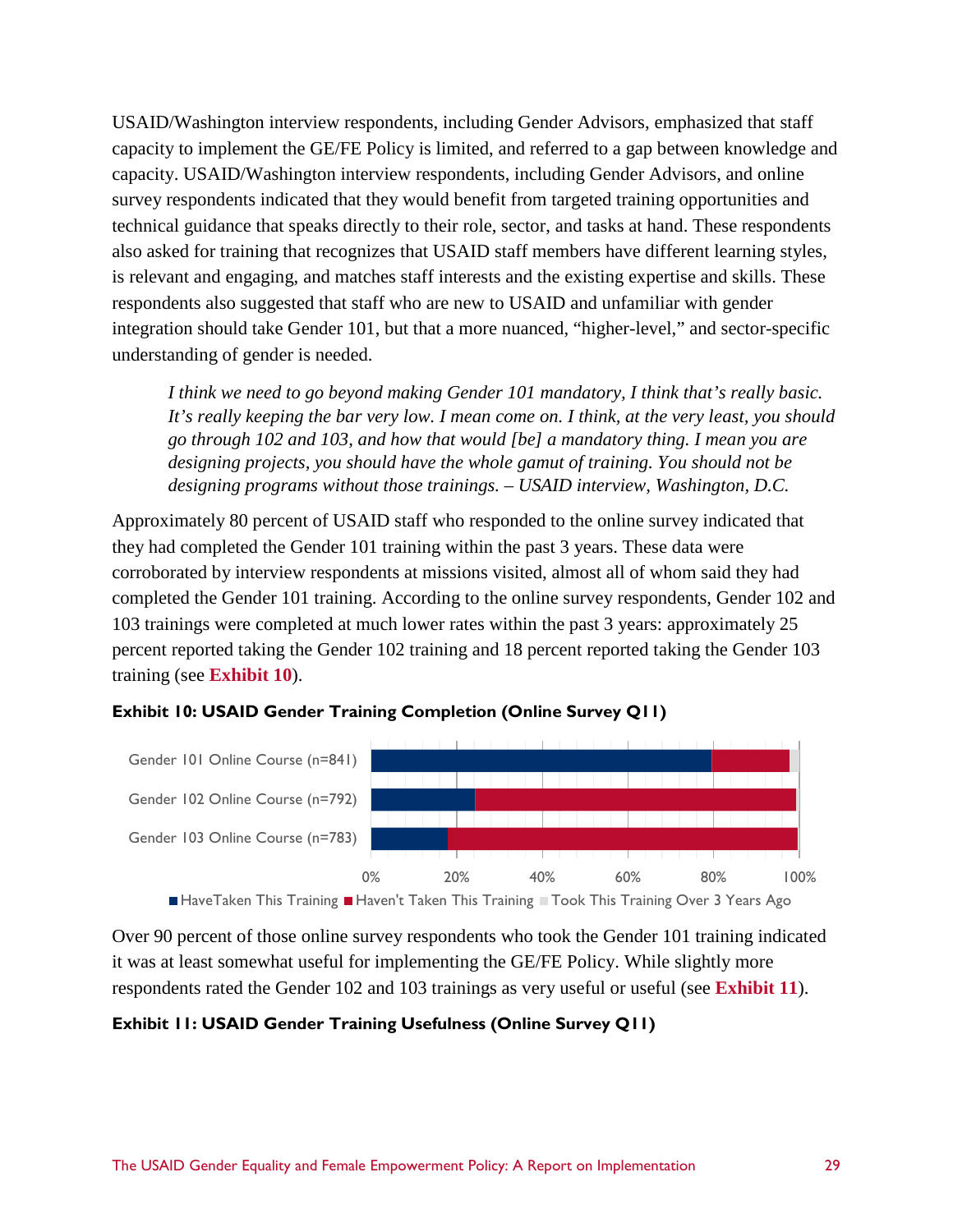

Gender Advisor online survey respondents reported having taken the Gender 101 training at a higher rate (over 90 percent) and found these trainings more useful than their non-Gender Advisor counterparts (see **Exhibit 12**).

#### **Exhibit 12: Gender 102 and Gender 103 Training Completion and Usefulness by Gender Advisor and non-Gender Advisor (Online Survey Q11)**



**Very Useful II Useful II Somewhat Useful II Not Useful II Training more than 3 years ago III No Training** 

A few interview respondents at missions visited mentioned other trainings that have helped them integrate gender into their work, and some were unaware that the Gender 102 and 103 trainings existed. One USAID/Washington interview respondent remarked that the mere existence of the Gender 101, 102, and 103 trainings was an important achievement of the GE/FE Policy.

*People have not taken Gender 102 and 103. Some are aware of them, but not even the Gender Advisor or Gender Working Group members have taken them. – USAID interview, Mission visit* 

*When I first came here, there were no gender trainings and now we have three online trainings, and sectoral trainings, and the ones that EnCompass does, and we used to have zero. That's just one example of sort of the growth of things that I think really are*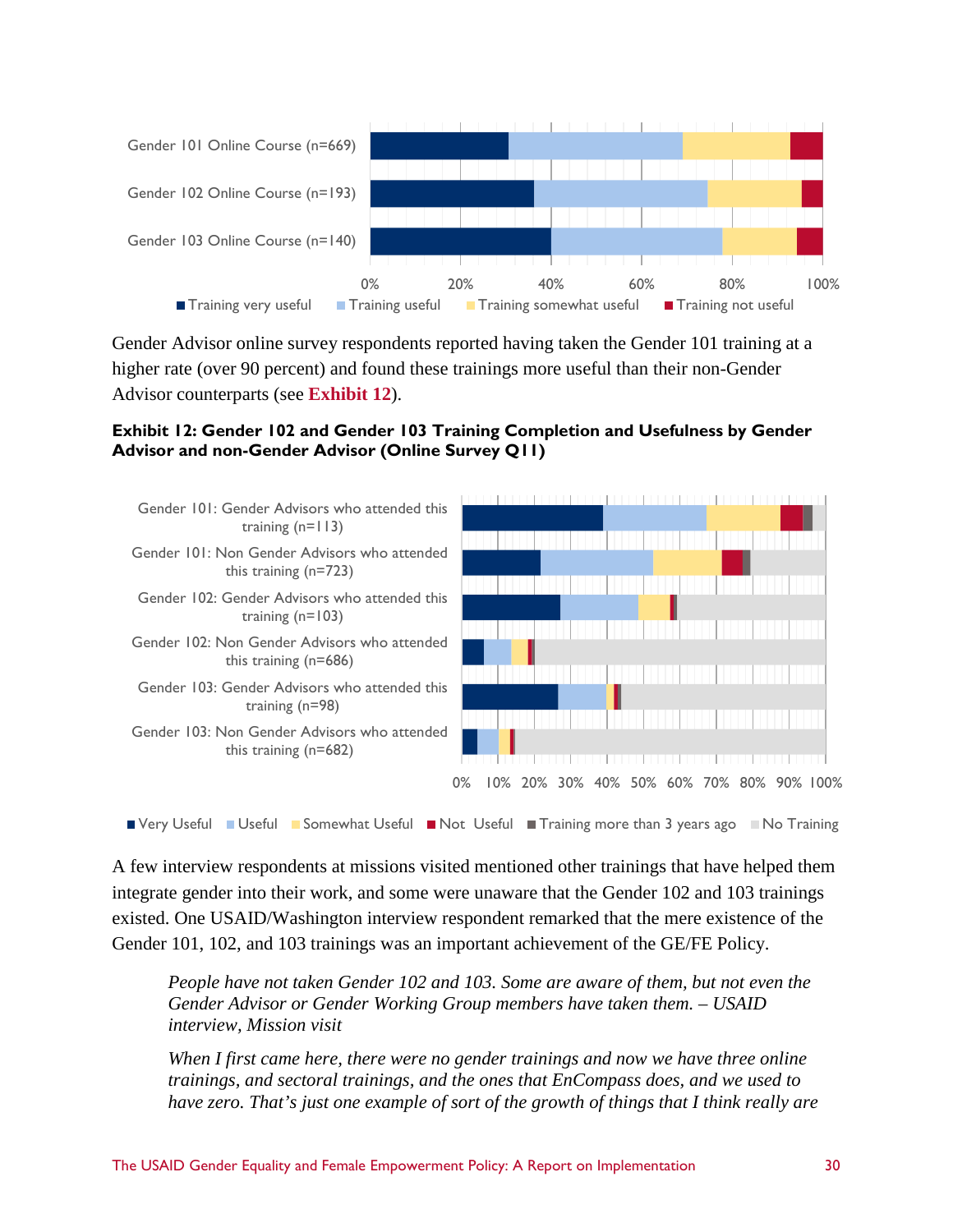### *related to having the [GE/FE] Policy, and having that policy connote an increased focus and attention on gender at the Agency level. – USAID interview, Washington, D.C.*

Some interview respondents at missions visited said that they felt confident in their abilities to integrate gender while others cited lack of knowledge as a constraint. One such respondent described a survey their Mission conducted to assess staff confidence in applying USAID guidance on gender integration in their day-to-day work. The interview respondent said that 73 percent of the Mission's survey respondents reported that they felt confident they could do so, but noted that support staff felt less confident than technical staff, which is understandable given their role.

A number of interview respondents from Technical Offices at missions visited indicated areas in which they would like to build their expertise or receive more training. These interview respondents expressed uncertainty about how to integrate gender into some specific sectors, such as energy and infrastructure, and indicated that other sectors, in their estimation, appeared to lend themselves to gender integration more clearly, such as health and agriculture. Two interview respondents at two missions visited mentioned the *Africa Regional Training of Trainers: Teaching Gender Integration to USAID Implementing Partners* held in November 2015 (which they heard about, but could not attend) as a good example of USAID moving toward training for staff who are not experts, but are responsible for reviewing documents and providing input. Several interview respondents at one Mission visited suggested that training focus on enabling staff to move beyond valuing gender equality to practical skills for integrating gender into development work to produce better results.

Interview respondents at missions visited recognized the need to deepen and broaden capacity at the Mission level to create ownership for gender integration across offices. One of these respondents outlined the risks of relying on external rather than internal capacity for core tasks remarking, "We can be contracting this out forever and teams will never own this." Interview respondents at missions visited explained that many staff do not have the formal gender training necessary to have the knowledge and confidence to improve their work internally, and to hold implementing partners accountable to gender integration.

*Need more training on specifically how not addressing gender affects your results. Not just "it's the right thing to do," but it will result in better outcomes. Case studies help people understand a compelling story, can sway people to do more. – USAID interview, Mission visit*

Requests for training were voiced by multiple interview respondents at missions visited, often in tandem with discussions of time and resource limitations that have been constraints to deepening their knowledge.

*Should have mandatory annual training on gender, need more than just the online course, like the ethics training, which is only an hour long. If it turns into multiple days,*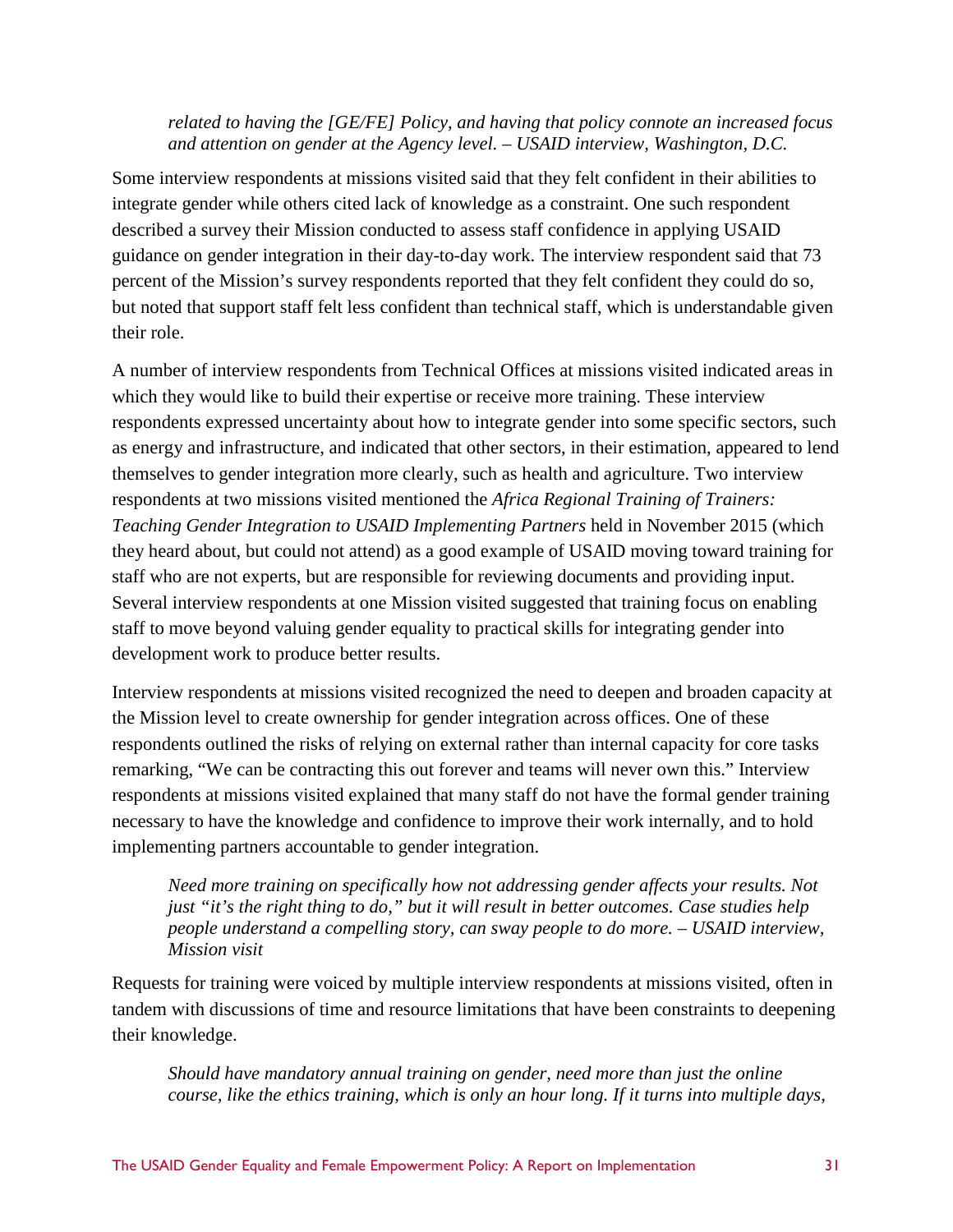*it is hard because there are so many demands on time. Looking at existing training as well and how to tag on sessions on gender… For a lot of online courses people don't know if they should take them. They know they have to do Gender 101, but other people will think, 'well I'm not on the [Gender Working Group] so I don't need to take it.' It would be good to send out information about this again. – USAID interview, Mission visit*

Interviews with staff at USAID/Washington and missions visited indicated that training geared toward those in specific roles, such as Mission leadership positions, Contracting Officers, and AORs/CORs would be particularly beneficial. USAID/Washington interview respondents, including Gender Advisors, and online survey respondents indicated the need for Contracting Officer- and AOR/COR-specific gender training. One USAID/Washington interview respondent remarked that even when gender is initially integrated into a project design, the AOR/COR may cut language from the solicitation due to lack of awareness of gender integration, which can hinder gender integration, especially at the project level. Interview respondents at the missions visited suggested that gender also be incorporated into Mission Director training, given the important role the Mission Director plays in ensuring implementation of the GE/FE Policy and ADS 205.

*Get the Contract[ing] Officers fully trained up and onboard with strengthening gender integration in solicitations and procurements. And make sure a gender expert checks up on their efforts. AORs/CORs and other Mission staff have little power to ensure gender integration at the implementation level if the contract/agreement doesn't push for it. – Online* s*urvey respondent, Gender POC, Mission* 

*Also for Mission Director training what might be very helpful is an executive level Mission Director-level course in Technical Areas. You get thrown into being a Mission Director with only a few mandatory courses. This is why you need to be an advocate for this… even a 1-day blast on gender might be too much because the Mission Director just needs to know why it is important, not how to do the assessment. – USAID interview, Mission visit*

Interview respondents at USAID/Washington and missions visited offered myriad ways in which to deliver training that both meets staff needs and time constraints, such as:

- Provide a variety of training formats that are accessible to different learning styles. For example, several respondents at missions visited remarked that they did not retain learning from online training, and other respondents said that they learned best through conversations with colleagues on what gender means for their work.
- Hold trainings at missions. Several respondents at missions visited suggested training the Gender Advisor to train other Mission staff.
- Integrate gender into the core trainings for Technical Officers and Acquisition and Assistance Officers to increase awareness of the importance of gender and how it is relevant to their work.
- Allow for more frequent training for gender POCs.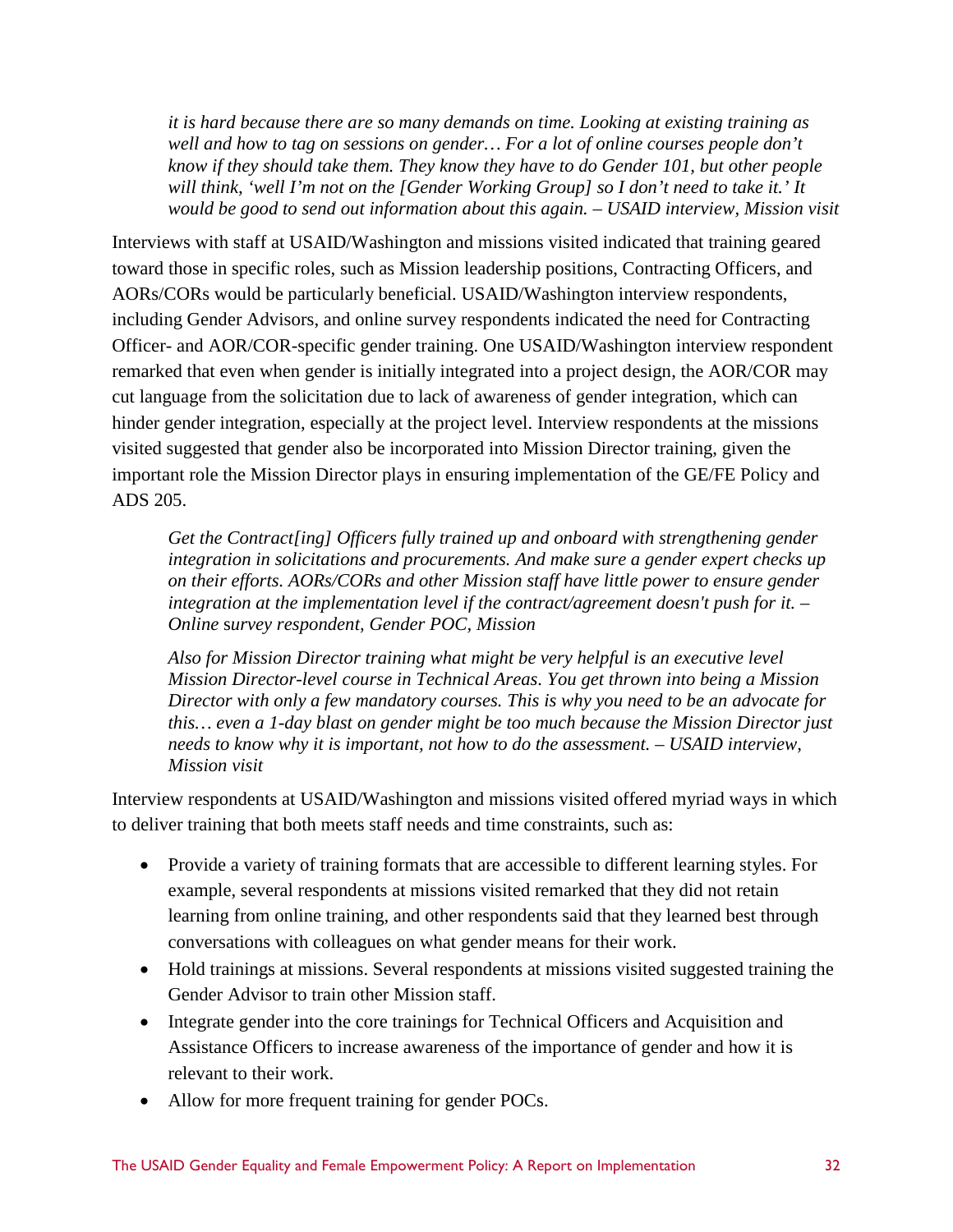Interview respondents at missions visited repeatedly voiced a desire to understand what gender integration means for their work and expressed a need for guided applications of tools to complete required or recommended tasks. These respondents suggested alternatives to training, such as discussions among peers to tailor gender integration to specific tasks and contexts, and site visits (within the country) between Technical Officers and the Gender Advisor to better understand gender gaps in target communities. Interview respondents from missions visited also said that they found toolkits and other resources, such as the Women's Empowerment in Agriculture Index and a guide to gender and land tenure, useful for conducting gender analysis or focusing on specific gender issues for their projects, and shared these tools with their implementing partners who adapted them to the local context.

Interview respondents at the missions visited described how their Gender Advisors have developed tools to meet their Mission's specific resource needs such as "quick guides" to the Mission Order on Gender. Interview respondents in Washington, D.C. and at missions visited requested more sector-specific training and resources, such as checklists or summaries of best or promising practices, to support staff with limited gender expertise to better integrate gender, monitor progress, and evaluate outcomes.

*We need tools to help us understand if the implementing partners are doing what they should be doing. We also need to make better use of custom gender indicators. – USAID interview, Mission visit*

### 9 **USAID staff lack capacity to measure progress toward gender equality and female empowerment.**

Across all missions visited, technical and support office interview respondents asked for more capacity building on how to develop and collect data for gender-sensitive indicators in order to better understand how their activities address gender inequalities. Interview respondents from these missions also voiced concerns about how to capture results at the project level. These respondents said that they understood that gender-sensitive indicators needed to be developed and tracked, but were uncertain of how to do so or report on changes in gender equality outside of standalone gender-specific project components. Interview respondents at all missions visited remarked that projects need to go beyond sex-disaggregated data, but determining how to do that was a challenge. These respondents also said that they would like to use data for strategic planning and project design purposes, but accurate and timely data were not always available at the project level.

Interview respondents at missions visited also wished for more support to learn how to measure gender-related results and outcomes, and spoke of the need for more guidance on including gender into performance plan reports and how to report on gender indicators. They also noted that better understanding of gender-sensitive indicators would help them hold implementing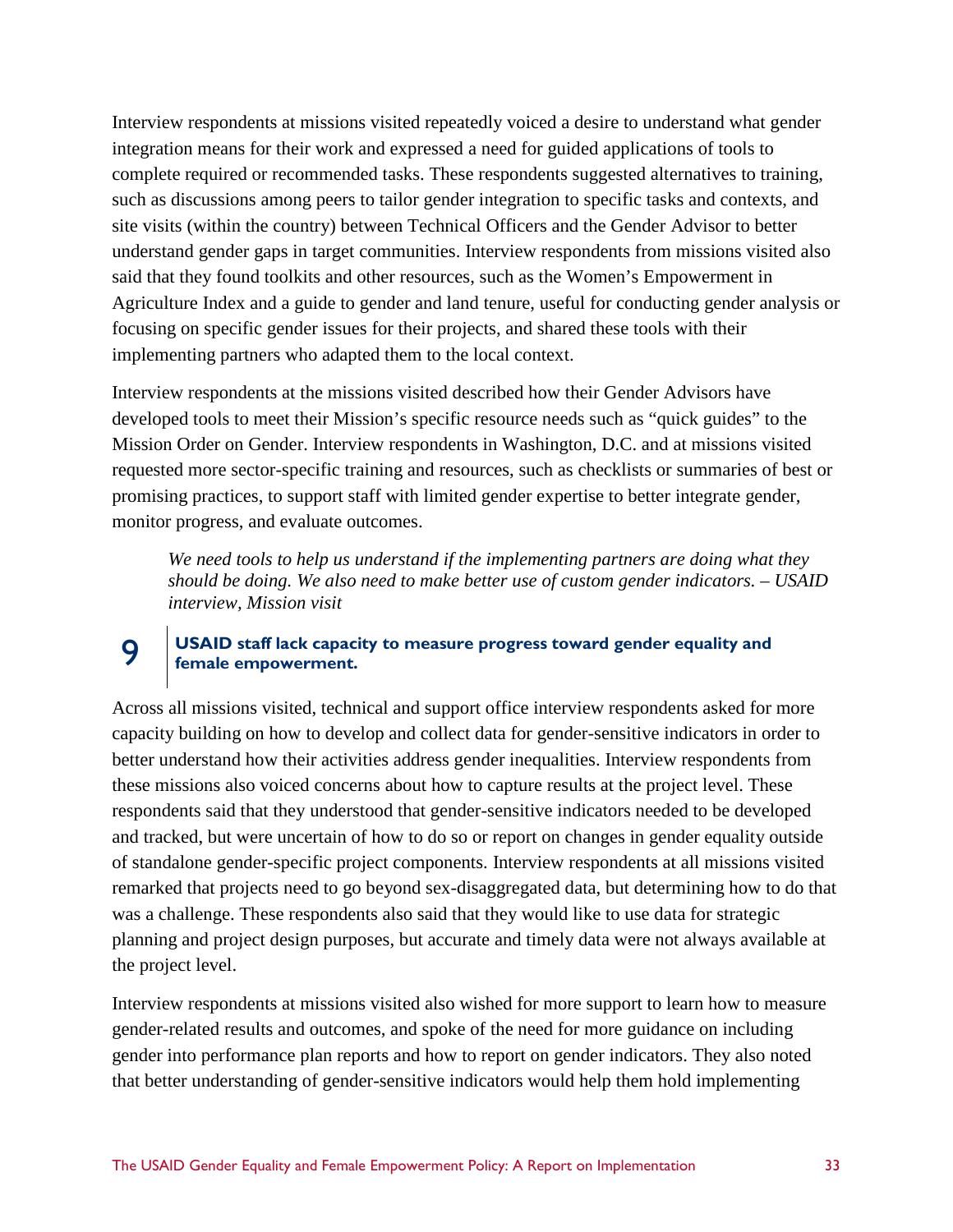partners accountable for achieving the gender equality outcomes they proposed in their solicitations and work plans.

*We track how the performance and indicators, counting of the number of women and men, disaggregating the data, but how can we link the data to the budget to ensure we achieved something that we can report? That is just a question I am putting out. Ensuring that the budget that is attributed to gender, even secondary, has achieved the objectives that the Mission has as priorities in the field of gender. – USAID interview, Mission visit*

*We count how many women attend things, at a training for example. I don't know if we, as social scientists, we quite yet know how to capture the outcomes for gender… but it would be great if someone could help us get that in our monitoring and evaluation plans. – USAID interview, Mission visit* 

This was corroborated by the solicitation analysis, which found that few solicitations called for the use of one or more of the nine standard F gender indicators. Of the 44 solicitations in the 2014 sample, only 7 (16 percent) mentioned use of the standard indicators on gender.<sup>[21](#page-39-0)</sup>

*When I got here the [GE/FE] Policy was super new so what we did at that stage was to see if our programs match in any way the objectives of the Gender Policy. After that, as gender was a criteria for the selection process, we started to not only keeping track of how the programs did in gender, but also having gender F indicators. But as not all gender F indicators apply, that has been a challenge so we created some gender outcome indicators. – USAID interview, Mission visit*

A similar trend was seen among online survey respondents. Over 80 percent of AOR/COR respondents agreed with the statement: *"*My implementing partners report their data disaggregated by sex*.*"*[22](#page-39-1)* While only 60 percent of online survey respondents agreed that their implementing partners *"*report on results related to gender equality and female empowerment" (see **Exhibit 13**).

**Exhibit 13: AORs and CORs Report Implementing Partner Monitoring and Evaluation Practices Related to GE/FE (Online Survey Q66, n=228)**

 $\overline{a}$ 

<span id="page-39-0"></span> $21$  Of the seven solicitations that included standard gender indicators, six were issued by bilateral missions and one was issued by a Regional Mission. USAID/Washington issued no solicitations that encouraged the use of the standard gender indicators in this sample.

<span id="page-39-1"></span> $22$  Online Survey Question 66. See Annex 5: Online Survey Outputs.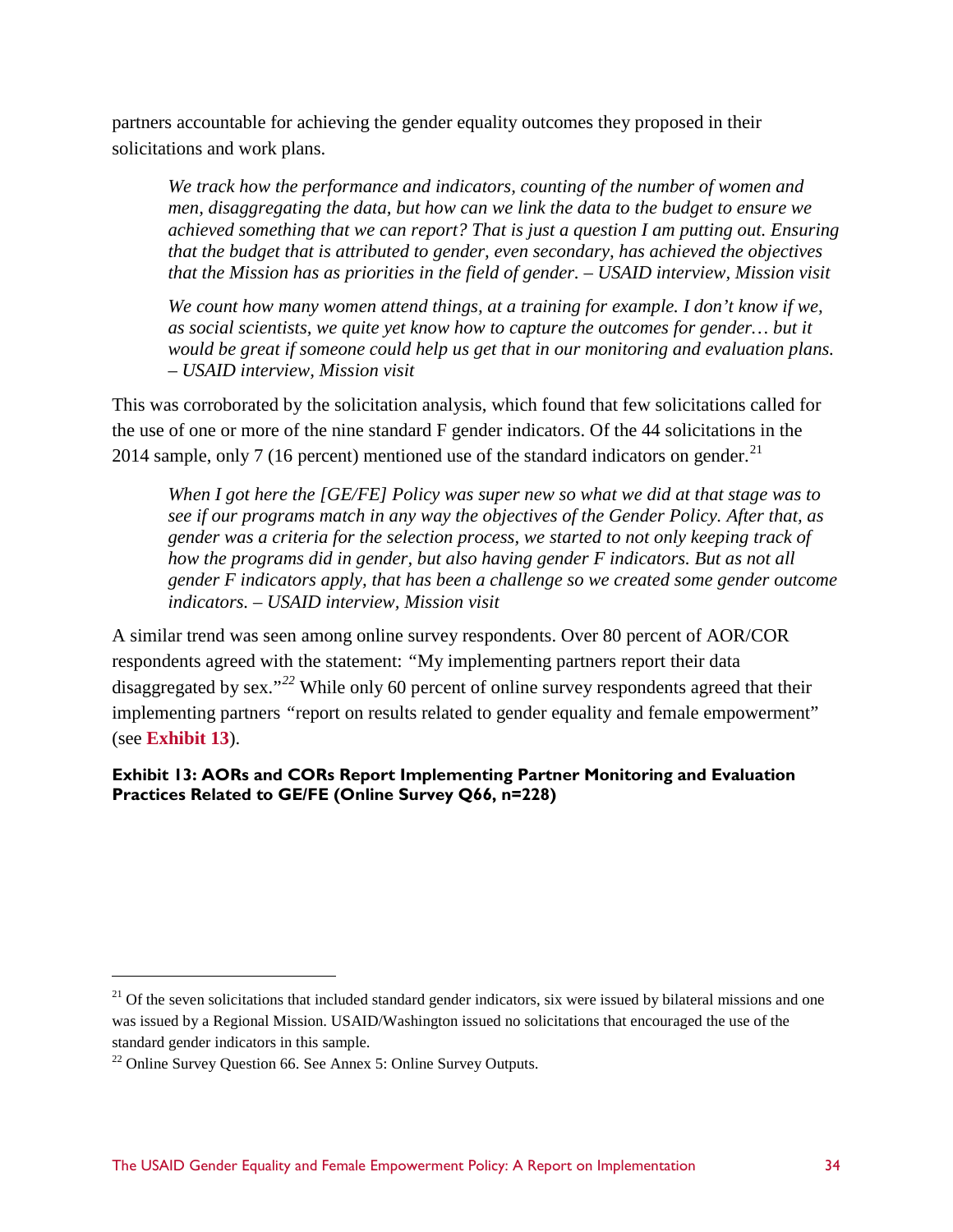

Interview respondents at missions visited and online survey respondents remarked that understanding how to effectively capture gender-related outcomes is challenging for many implementing partners and USAID staff. Interview respondents in Washington, D.C. and at missions visited noted that the current pool of standard gender indicators can be difficult to use.

*In terms of challenges in the [GE/FE] Policy, I think the idea of standardized indicators did not work, and [the indicators] weren't picked up very well. I think there are just too many challenges with standardizing outcome indicators and it can be costly. So, I think our approach to monitoring and evaluation was somewhat naïve. – USAID interview, Washington, D.C.*

At all three missions visited, interview respondents wished for more skills in how to collect gender-sensitive data, stronger capacity to develop custom gender-sensitive indicators, and increased ability to hold implementing partners to higher monitoring and evaluation standards. At one Mission visited, interview respondents voiced concerns about how to capture results at the activity level, understanding that more nuanced reporting is required, but uncertain of how to achieve this level of reporting. Some of these respondents were unsure of how to develop gender-sensitive indicators or report on gender outside of standalone, gender-specific project components.

*What is equity in representation – [is it] participation in workshops? Participation in training programs? You get the 50:50, but what does that mean? Are they speaking out? Some of these things are hard to measure, hard to pinpoint. – USAID interview, Mission visit* 

# 10 **USAID's human resources policies and practices inadequately support implementation of the GE/FE Policy and ADS 205.**

USAID/Washington interview respondents, including Gender Advisors, stated that USAID's human resources systems have not yet caught up with the GE/FE Policy and ADS 205, and that performance management and promotion processes should better take into account USAID's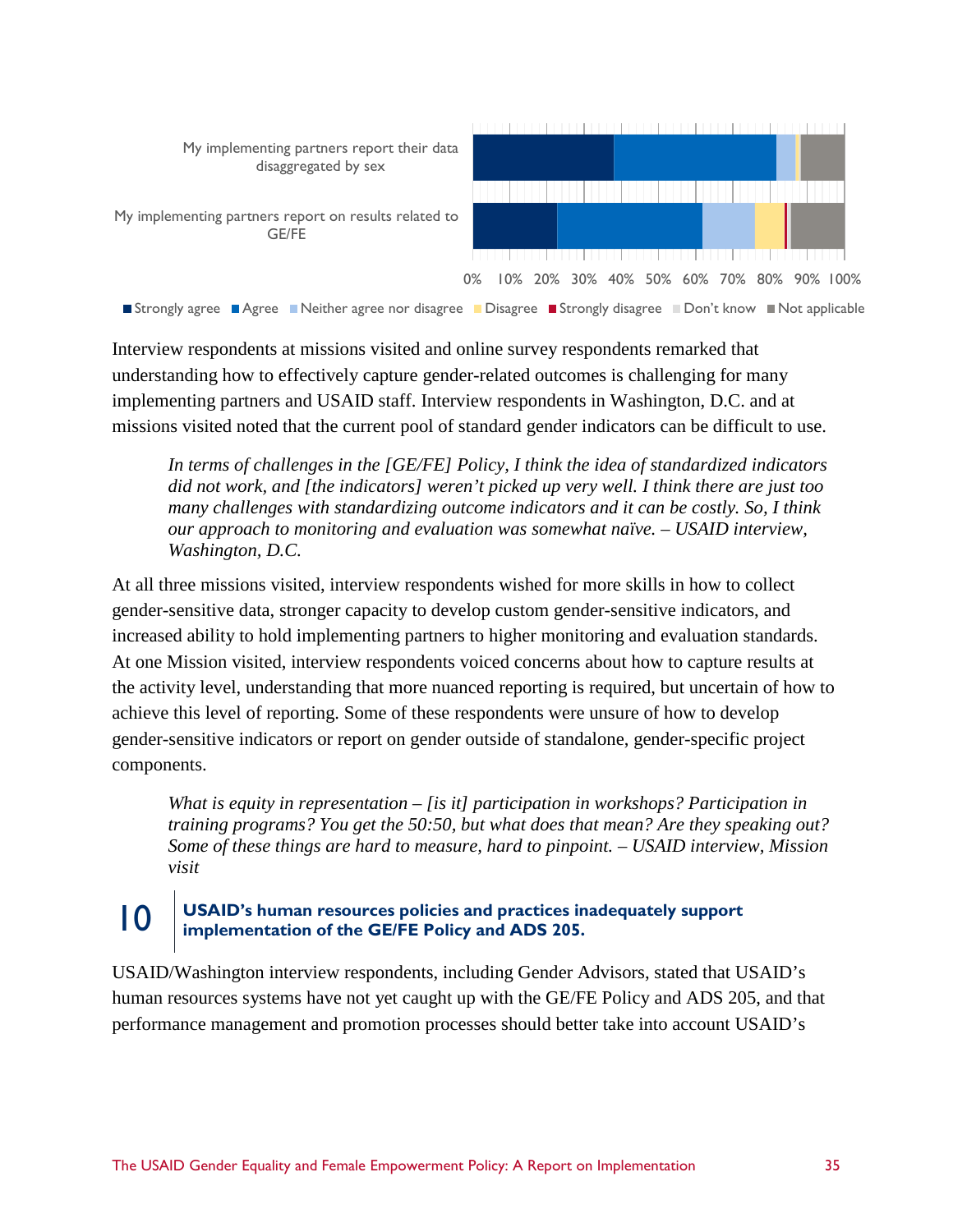commitment to gender as articulated in the GE/FE Policy and ADS 205. This was corroborated by online survey respondents, 41 percent of whom had an opinion on the question reported that the "level of staffing or resources" constrains the implementation of the GE/FE Policy.<sup>23</sup>

USAID/Washington interview respondents, including Gender Advisors, highlighted the need for human resources policies and practices, including hiring systems, staffing priorities, performance evaluations, and promotion criteria, to be more clearly linked to implementing the GE/FE Policy and ADS 205. Online survey respondents spontaneously mentioned in open-ended questions that USAID's human resources policies and practices are not currently aligned with the needs of the GE/FE Policy and ADS 205.

USAID/Washington Gender Advisor group discussion participants believed that the current human resources guidance on Gender Advisor role and responsibilities is inadequate and a need exists to establish full-time Gender Advisors in each Mission/operating unit with clear statements of work. This was echoed by a Gender Advisor interviewed at one of the missions visited who remarked on the lack of clarity and guidance in the GE/FE Policy ("one small paragraph describing the position") and the ADS 205 ("vague description"). This same Gender Advisor also commented on USAID/Washington's expectations for the Gender Advisor position and suggested that job descriptions be developed that clearly articulate roles and responsibilities within the Mission, with USAID/Washington, and with partners (external and implementing).

*Implementation of the [GE/FE] Policy at our Mission is still limited. Our Project Design and Gender Specialist cannot commit 100 percent on gender (his position was designed to be half on project design and half on gender). The next step for the Mission is for the Mission leaders to prioritize gender and equip the Mission with adequate resources: human resources and materials. – Online survey respondent, Non-Gender Advisor, Mission*

*We've been saying this from the beginning because the [GE/FE] Policy references the responsibilities of human resources. But there's no guidance and there is a lot of resistance. There is nothing for people to go off of when developing positions. No one has looked at how much time should be spent on gender for a given budget or portfolio. Even for us, as Gender Advisors and POCs. Currently, the [GE/FE] Policy says that any Mission with a budget of more than \$25 million needs to have a Gender Advisor and to me, that is the most arbitrary thing. – USAID/Washington Gender Advisor group discussion* 

USAID/Washington interview respondents, including Gender Advisors, also highlighted the need to integrate gender into USAID's hiring processes. This would include evaluating potential

 $\overline{a}$ 

<span id="page-41-0"></span> $23$  Online survey Question 68. See Annex 5: Online Survey Outputs.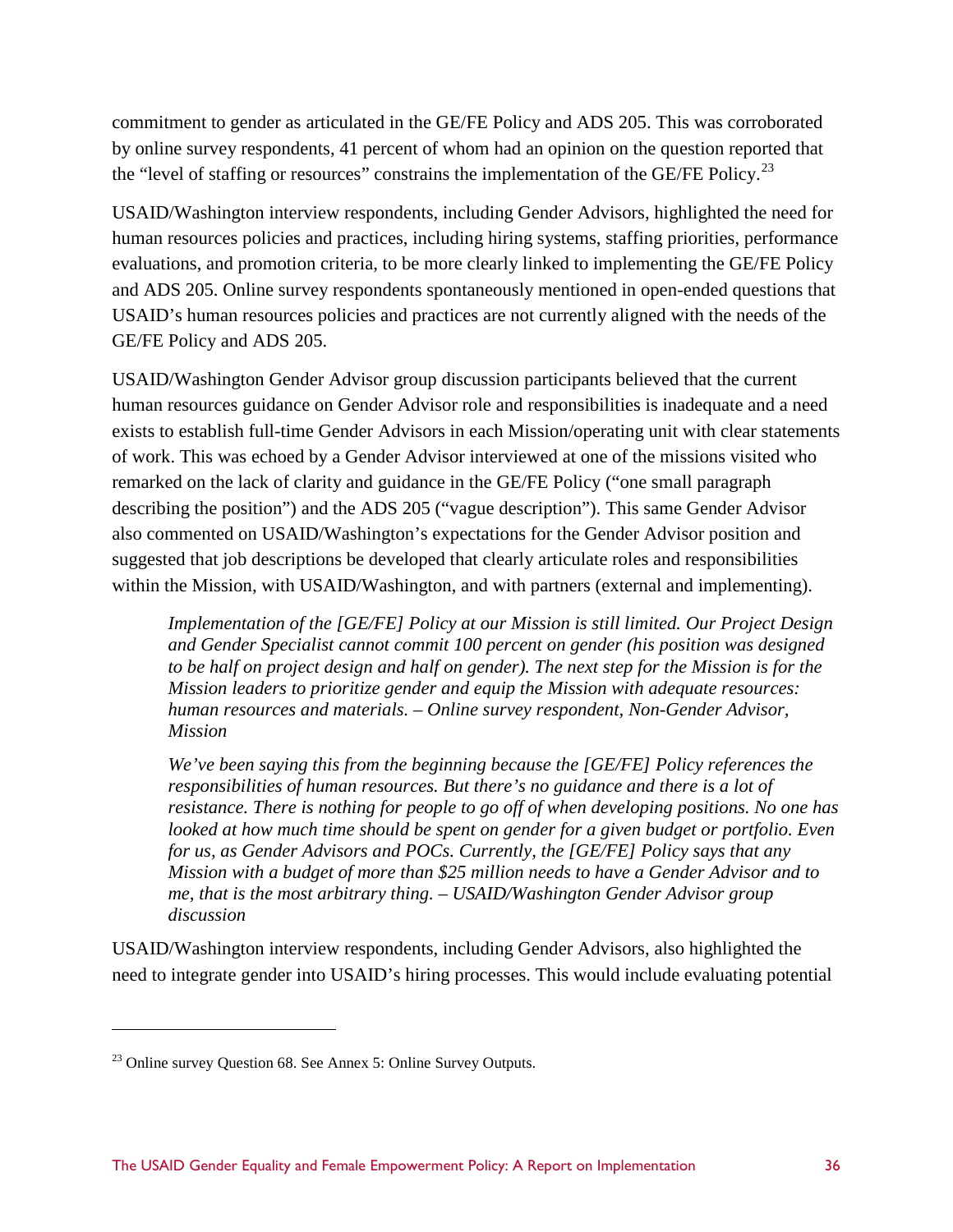candidates for employment with USAID based on their "gender sensitivity." The same respondents cited the need to include gender in annual evaluations, promotion processes, and USAID's core competencies. Developing a USAID/Foreign Service backstop for gender was also mentioned spontaneously by USAID/Washington interview and online survey respondents (in open-ended questions) who remarked that creating this position could help implement the GE/FE Policy and ADS 205 across the Agency.

*A Foreign Service gender backstop should be seriously considered. Agency backstops haven't changed in YEARS… we're still staffing to meet the needs of the Agency decades ago. – Online survey respondent, Non-Gender Advisor, Mission* 

*So my wish would be – just as we have a bar, a standard around technical expertise in a number of different fields in the Agency – we should hold that same standard to gender in terms of our hiring practices, in terms of our evaluations, etc. In the core competencies. I think it's hugely important. – USAID interview respondent, Washington, D.C.* 

# 11 **The current USAID/Washington gender architecture is confusing to some and seen as constraining GE/FE Policy implementation across the Agency.**

USAID/Washington interview respondents, especially Gender Advisor group discussion respondents, as well as online survey respondents both Gender Advisors and non-Gender Advisors in open-ended questions, described the current USAID/Washington gender architecture as confusing and at times conflicting. These respondents explained that the structure in which GenDev, PPL, and the Senior Coordinator's office share leadership for gender equality and female empowerment is not clear enough regarding leadership responsibilities, specifically in regard to GE/FE Policy implementation. These same respondents explained that the current architecture has created confusion around USAID's gender messaging, funding streams, and priorities.

USAID/Washington Gender Advisors in group discussions, in particular, highlighted the manner in which the current gender architecture has made their role more challenging due to the lack of clear hierarchy and shared authority of GenDev, PPL, and the Senior Coordinator's Office. These respondents said that this lack of clarity has left them wondering who exactly is in charge of gender at USAID, and who is ultimately responsible for ensuring implementation of the GE/FE Policy and ADS 205 across the Agency.

*I think the biggest issue with how the way the GenDev office is set up, with the Senior Gender Coordinators' Office is a huge issue. You have an office that implements the Policy, which is GenDev, and then you have the Senior Coordinator who manages the funds that we get. There is a huge disconnect in that… Because the office [GenDev] is the one that is implementing all of this. And I think that the Senior Coordinator's role is very important because it's the face of the Agency on gender issues, and I think it's critical to*  have that. But I don't think that they should delegate the funding and have such an *oversight on what GenDev gets to do. – USAID interview, Washington, D.C.*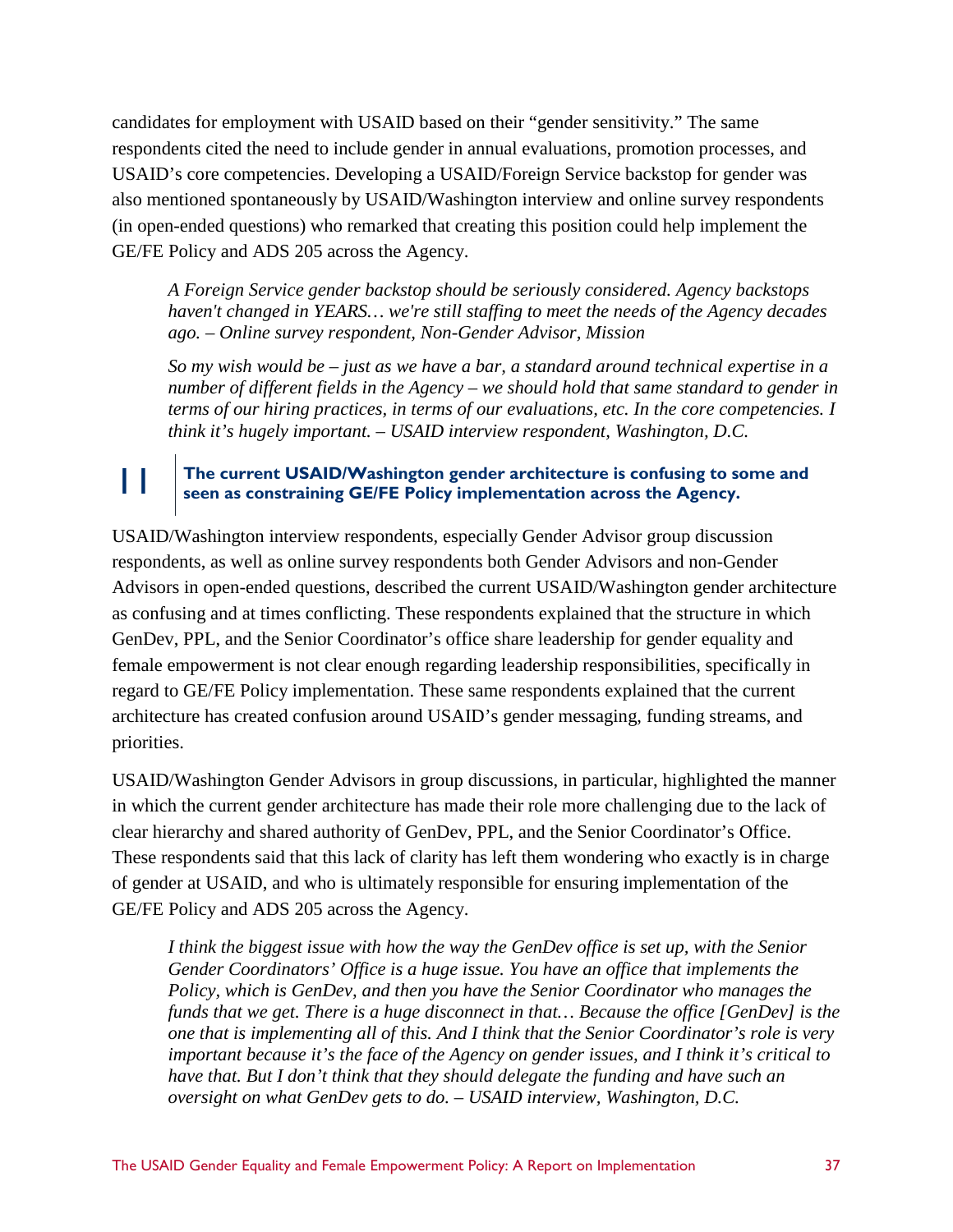In addition to the multi-pronged leadership structure, USAID/Washington Gender Advisors in group discussions remarked that GenDev "is buried" in the Bureau for Economic Growth, Education, and Environment (E3). USAID/Washington interview respondents, including Gender Advisors, and online survey respondents stated that the location of GenDev has been a hindrance to cross-agency GE/FE Policy implementation because GenDev often responds to the needs of the E3 Bureau before engaging with the broader Agency. According to USAID/Washington interview respondents, including Gender Advisors, the GenDev Office lacks a strong crossagency mandate, although issues of gender equality and female empowerment cut across every USAID technical sector, Bureau, and Mission. USAID/Washington interview respondents, including Gender Advisors, suggested moving GenDev into the Front Office or PPL in order to expand its reach and establish it as a cross-agency office with enough power and status to ensure effective GE/FE Policy implementation.

*And the other huge issue is that gender is housed in E3 and they are completely separate from [my Bureau], and it's an issue for all the Pillar Bureaus. And is a particular issue for the DRG center where all the other social inclusion issues are housed and they have a rights-based approach, and GenDev has a very technical approach and they don't talk to each other and disagree on the best way to go about integrating gender. That is really tricky and we don't have a consistent message and someone needs to be in charge and that means changing the leadership structure. – USAID/Washington Gender Advisor group discussion* 

Washington, D.C.-based Gender Advisors, and some non-Gender Advisor online survey respondents to open-ended questions, remarked most often, and spontaneously, about the need to restructure the current USAID/Washington gender architecture. These individuals regularly interact with and seek direction from the current gender architecture and are likely to be affected by the structure, coordination, and delegation of responsibilities. This sentiment was corroborated by online survey respondents, fewer than 40 percent of whom agreed or strongly agreed with the statement: "I think the Agency's current organization and structure for the implementation of the Gender Policy is working."<sup>[24](#page-43-0)</sup>

# **12** The mandate for and demands on Regional Bureau and Mission Gender Advisors and POCs are high, yet their capacity to respond to these demands varies.

Interview respondents in Washington, D.C. and at missions visited remarked on the substantial workload that has been placed on Regional Bureau, and Mission Gender Advisors and POCs, and suggested that further staffing and support are needed.

 $\overline{a}$ 

<span id="page-43-0"></span> $24$  Online Survey Question 67. See Annex 5: Online Survey Outputs.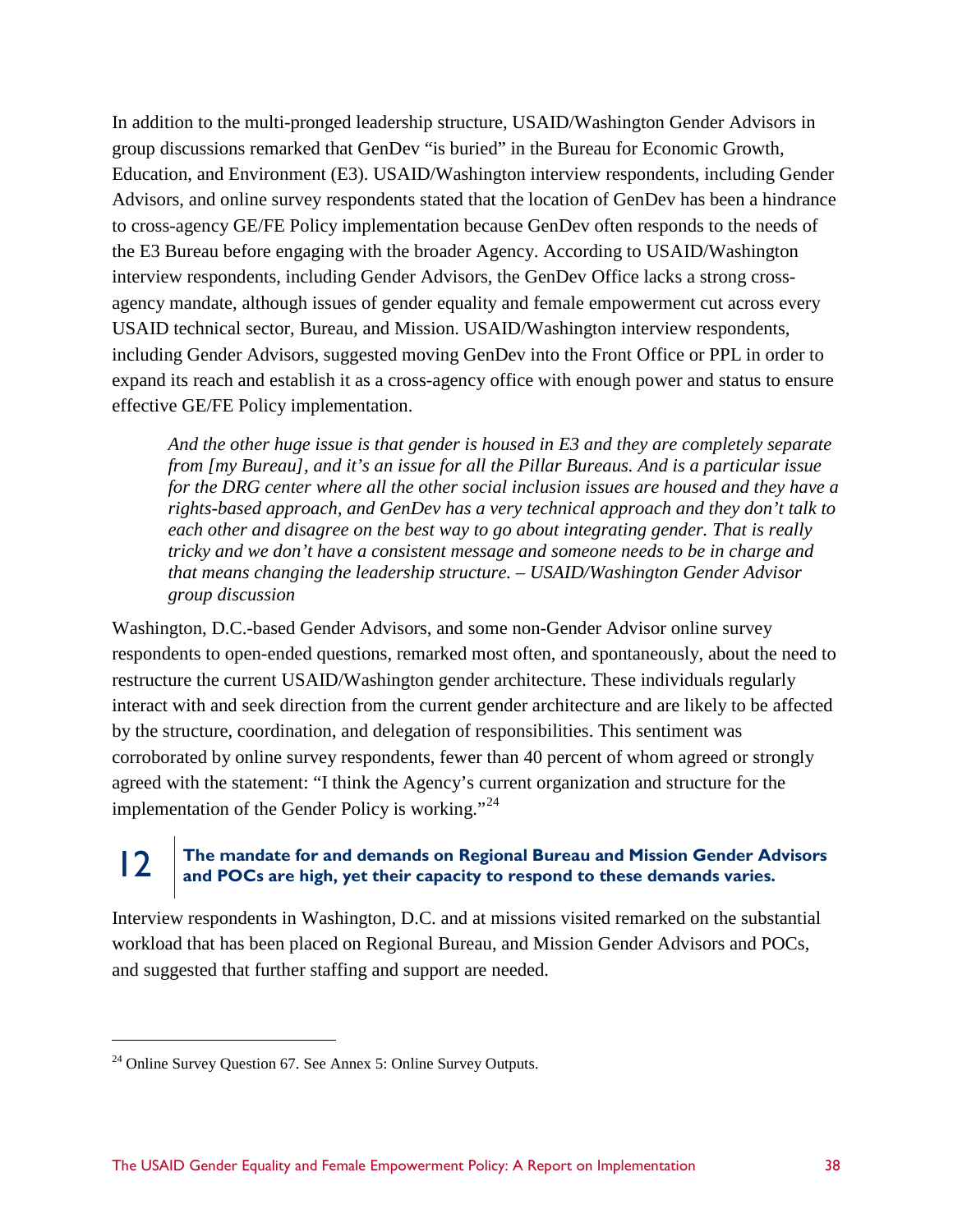At missions visited, interview respondents across offices described the role of the Gender Advisor as one that involves a broad and daunting array of tasks that may include serving as the lead Mission technical expert on gender integration (conducting gender analyses, facilitating trainings related to gender integration, ensuring that gender is incorporated into procurements and solicitations); chairing the Mission's Gender Working Group; building staff capacity and systems for integrating gender throughout the Program Cycle; conducting site visits; fostering partnerships; positioning the Mission as a thought leader in gender equality and female empowerment; and participating in meetings on gender issues organized by the both the donor community and the government.

Interview respondents at missions visited consistently remarked that their Gender Advisor was "fully engaged and in high demand," and that having a single expert responsible for their Mission was insufficient. Across all three missions visited interview respondents said that their Gender Advisor needed more support due to competing demands, and suggested expanding sources of support to alleviate this burden on a single individual and to improve access to technical support within their Mission.

 *I'm not sure, it would be great if we have more technical support from Washington. [The Gender Advisor] is very good, but she has to cover the whole region so she is very busy. – USAID interview, Mission visit*

*[Our Gender Advisor] is great and she helps us a lot, but she is only one person. So, if we are really serious about getting this gospel out, then we need someone who backs her. Because, basically now, she can't take vacation. – USAID interview, Mission visit*

Online survey data supported this claim. Online survey respondents included both Gender POCs and part-time and full-time Gender Advisors. Half of these respondents reported that they spent *less than 25 percent* of their time on gender-related tasks. Even among full-time Gender Advisor respondents, 25 percent reported dedicating less than 100 percent of their time to gender-related tasks (See **Exhibit 14**).<sup>[25](#page-44-0)</sup>

**Exhibit 14: Gender Advisor and POC Time Spent on Gender-related Tasks (Online Survey Q6 and 7)**

 $\overline{a}$ 

<span id="page-44-0"></span> $25$  Online Survey Question 6 and 7. See Annex 5: Online Survey Outputs.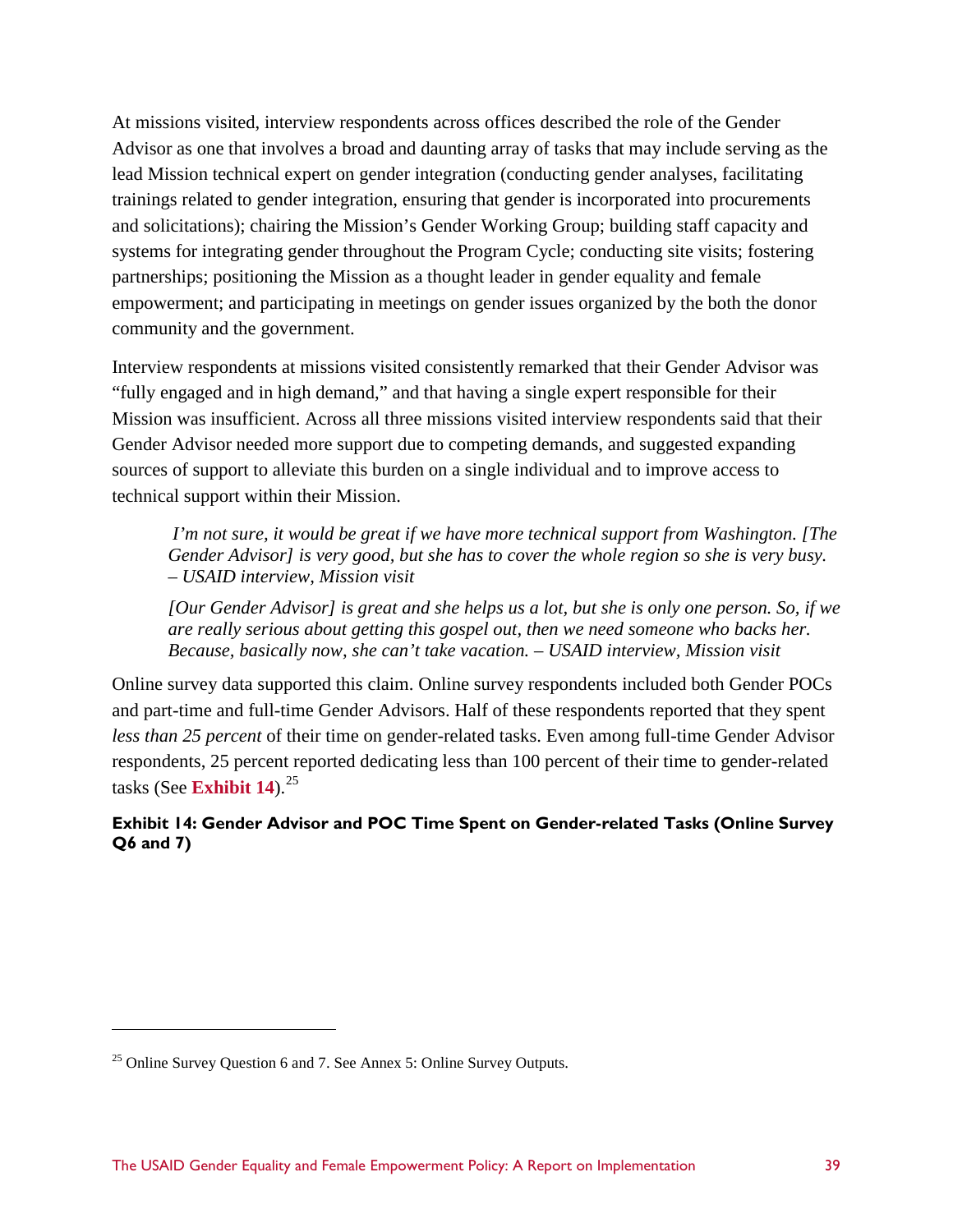

Mission Gender Advisors were cited by online survey respondents as a primary source for questions about the GE/FE Policy and ADS 205. Concurrently, Mission Gender Advisors online survey respondents were more likely to reach out with questions (both to other Gender Advisors and other sources, such as GenDev) than Mission staff online survey respondents in general, indicating that Gender Advisors are both a source of knowledge and actively seeking knowledge from other sources (See **Exhibit 15**). Several Gender Advisors interviewed at the missions visited discussed reaching out to USAID/Washington Gender Advisors and gender leadership for technical support and policy implementation guidance.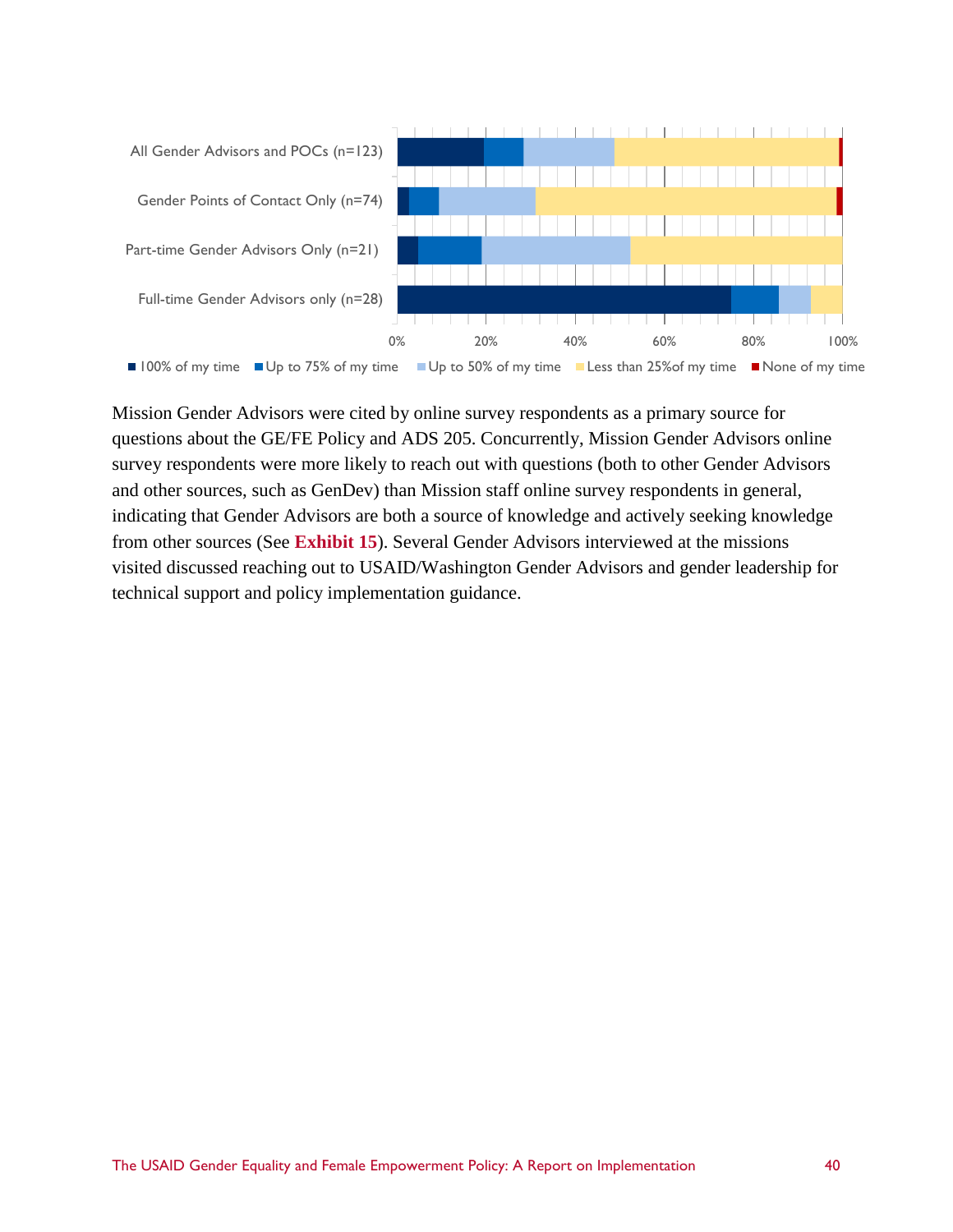#### **Exhibit 15: Gender Advisors are More Likely to Seek Assistance to Questions about the GE/FE Policy (Online Survey Q16)**



Interview respondents at USAID/Washington and the missions visited also spontaneously mentioned Regional Bureau Gender Advisors as overextended. One interview respondent at a Mission visited said that their Regional Bureau Gender Advisor had been very supportive, but has three regional programs and approximately 50 countries to support resulting in severe constraints on his time.

USAID/Washington interview respondents, including Gender Advisors, explained that both Mission and USAID/Washington Gender Advisors and POCs are stretched very thinly across their portfolios, and often split their time between gender and another position. They noted that even those staff who do have the capacity for and interest in gender integration are overwhelmed with large portfolios and/or competing responsibilities. Interview respondents at USAID/Washington and the missions visited, and online survey respondents (in open-ended questions) acknowledged the importance of expanding staffing given the limited number of gender experts at missions (one) and bureaus (one) so that gender expertise is mainstreamed and not residing with one or two people. These respondents suggested ensuring that every operating unit has a skilled full-time Gender Advisor and encouraging each Technical Office in every operating unit to identify and support the training of a gender POC for that office who can complement the work of the Gender Advisor. Interview respondents at USAID/Washington, including Gender Advisors, and the missions visited cited lack of funding as a constraint for hiring the additional staff needed to integrate gender into USAID's work.

*We have just one Gender Advisor per Bureau and it doesn't matter if it's 2 countries or 64 countries. It doesn't matter if your budget is tiny or huge. Because the ADS says you*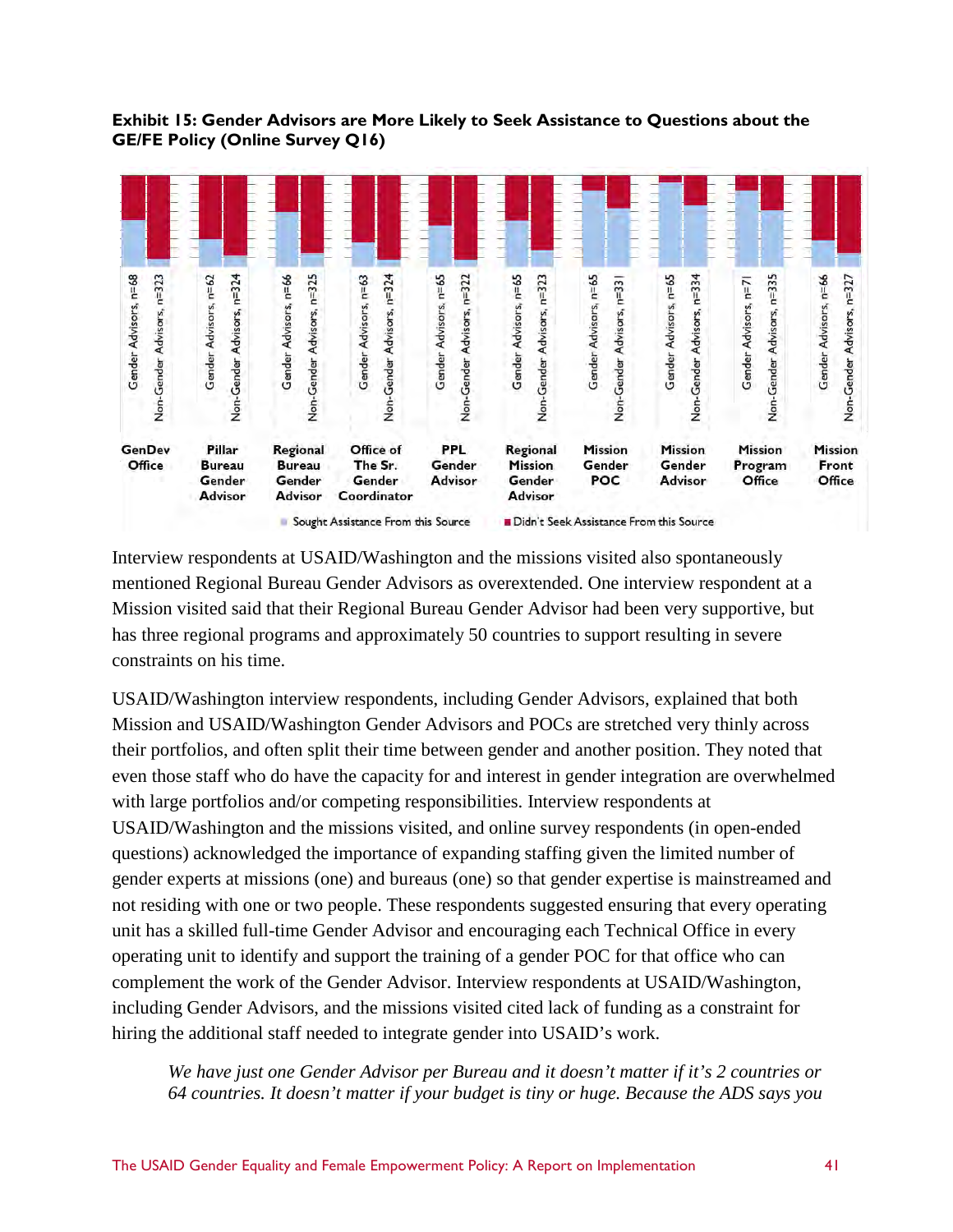*only need one per operating unit and it doesn't matter. And there has to be stricter, more concrete suggestions about duties, training, and other opportunities, and maybe that belongs in the human resources section and isn't appropriate for ADS 205 because people who are writing position descriptions are not looking there for guidance. – USAID/Washington Gender Advisor group discussion* 

*If we really want to do a better job incorporating gender considerations into our projects, we need to get more staff who know how to do it and whose full-time job is working on it – otherwise it's going to be lip service as usual. – Online survey respondent, Gender POC, Regional Bureau, USAID Washington* 

Interview respondents at USAID/Washington, including Gender Advisors, and missions visited said that while Mission Gender Advisors serve as the trusted resource on gender integration, their technical capacity varies. Online survey respondents identified their Gender Advisors' skills as the strongest enabler to implementing the GE/FE Policy (see **Exhibit 16**) and generally found their Gender Advisors to be sufficiently knowledgeable to provide guidance on how to implement the GE/FE Policy and ADS 205 (see **Exhibit 17**).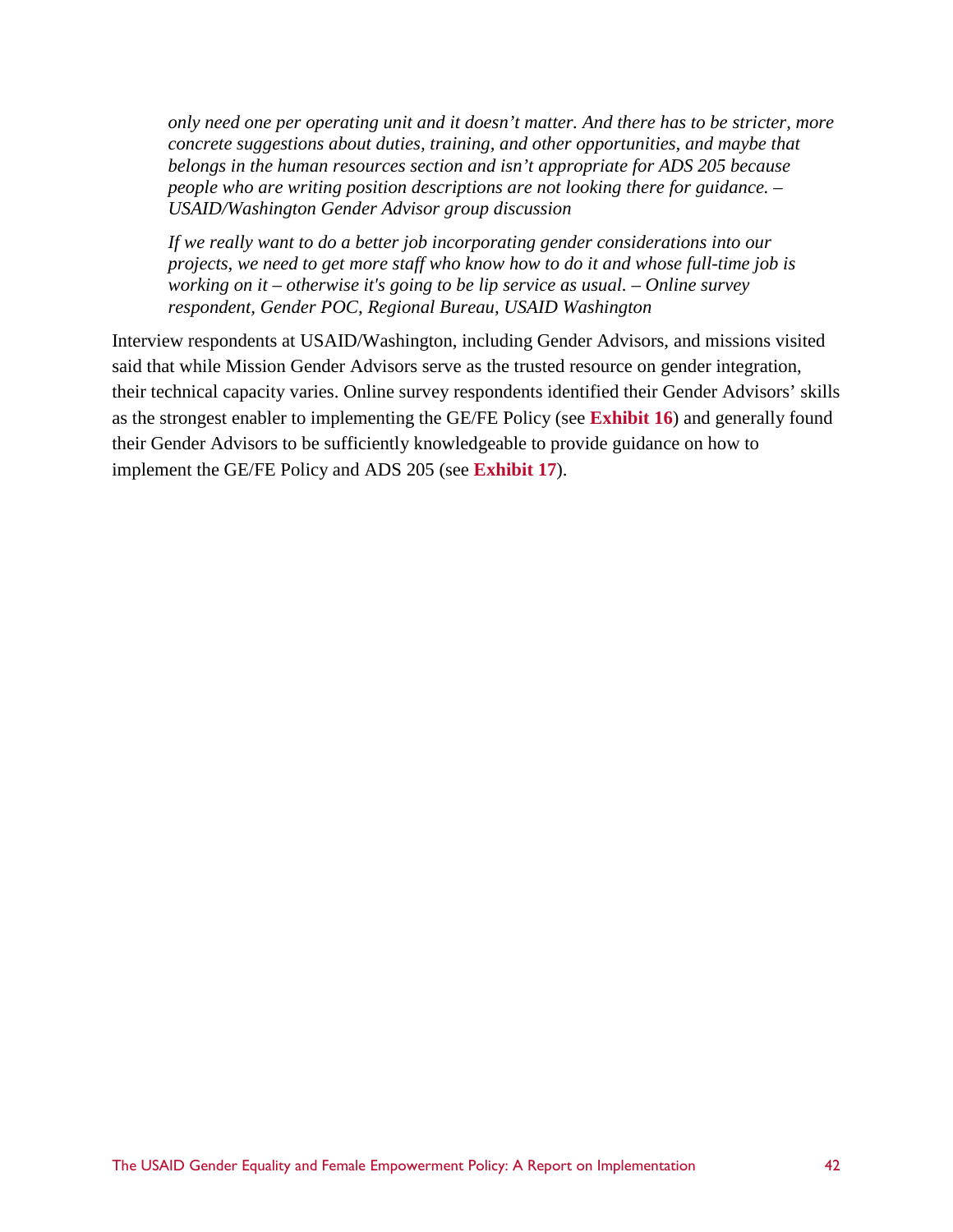### **Exhibit 16: USAID Staff Report Key Enablers to Implementing the GE/FE Policy (Online Survey Q68)**



Strongly enables Enable Neither constrain nor enable Constrain Strongly Constrain Don't know Not applicable

**Exhibit 17: USAID Staff Report that their Gender Advisor, POC, or Other(s) is Sufficiently Knowledgeable to Provide Guidance on Implementing the GE/FE Policy and ADS 205 (Online Survey Q31 and Q46)**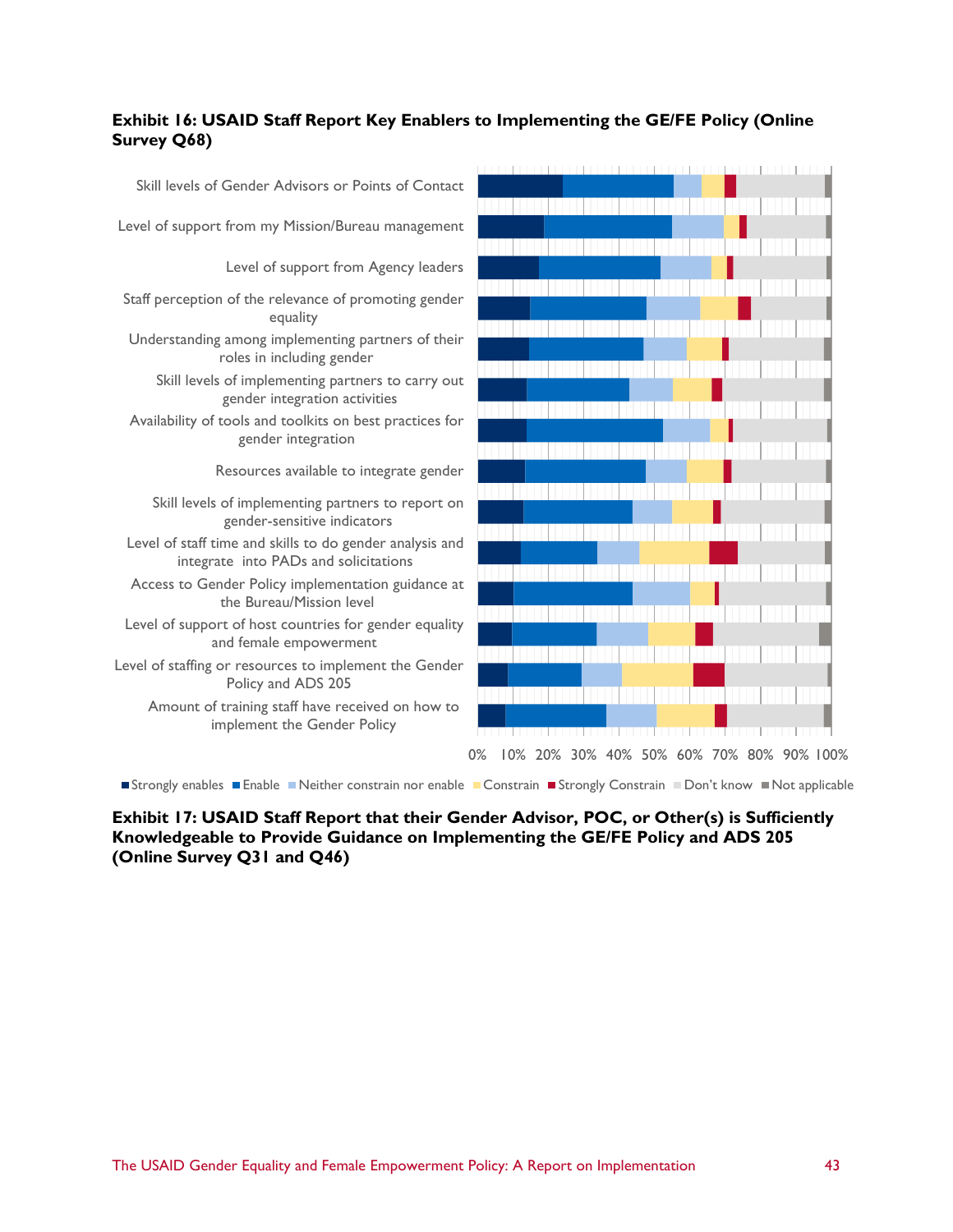

However, interview respondents at missions visited, including Gender Advisors, felt their skills could be improved. In other words, USAID staff view Gender Advisors as more skilled in gender integration than many Gender Advisors themselves feel they are, and Gender Advisors at missions visited said that their skills could be bolstered so they can better serve their missions and implementing partners.

*I mean, one of my best learning experiences have been with other missions, with gender POCs. They've come to me, asking me how these things work. And I am also looking for people to tell me that because I don't always know. We followed the [GE/FE] Policy and we did this, and you know, which is great. But when I started, I really didn't know what I was doing. – USAID interview, Mission visited*

*I would like to have a formal gender training of trainers to get the good tools I could use. Whatever I know on gender I feel I should share with my colleagues in a formal way. Even in the Gender Working Group. Our knowledge is important for the Mission internally, but also [to] make our implementers accountable for what they do. I would love to see more trainings coming in. – USAID interview, Mission visited* 

Interview respondents at the missions visited commented on how their Gender Advisors have grown in their level of engagement, and would like to see more support both for their technical growth and because of competing demands on their time. These respondents suggested that USAID provide minimum standards for Gender Advisors and POCs so they have the skills necessary to conduct gender analyses or confidently discuss gender with external partners. This message was echoed in interviews with USAID/Washington staff, including Gender Advisors, who felt that Gender Advisors' and POCs' capacity levels varied across the Agency.

*For Gender Advisors, I think we need to be equipped and enabled to do this work. Most of our trainings are about the indicators, the definition of gender, and the existence of policies, but it's not about how to do the work. It's not about approaches and how to do the gender diplomacy. We need to train our Gender Advisors. I used to do this with our advisors, AORs, and CORs. – USAID interview, Washington, D.C.* 

*I wish that there was a way to really up the skills level of some of our Gender Advisors and POCs so that they really have deeper skills, and that would involve missions having*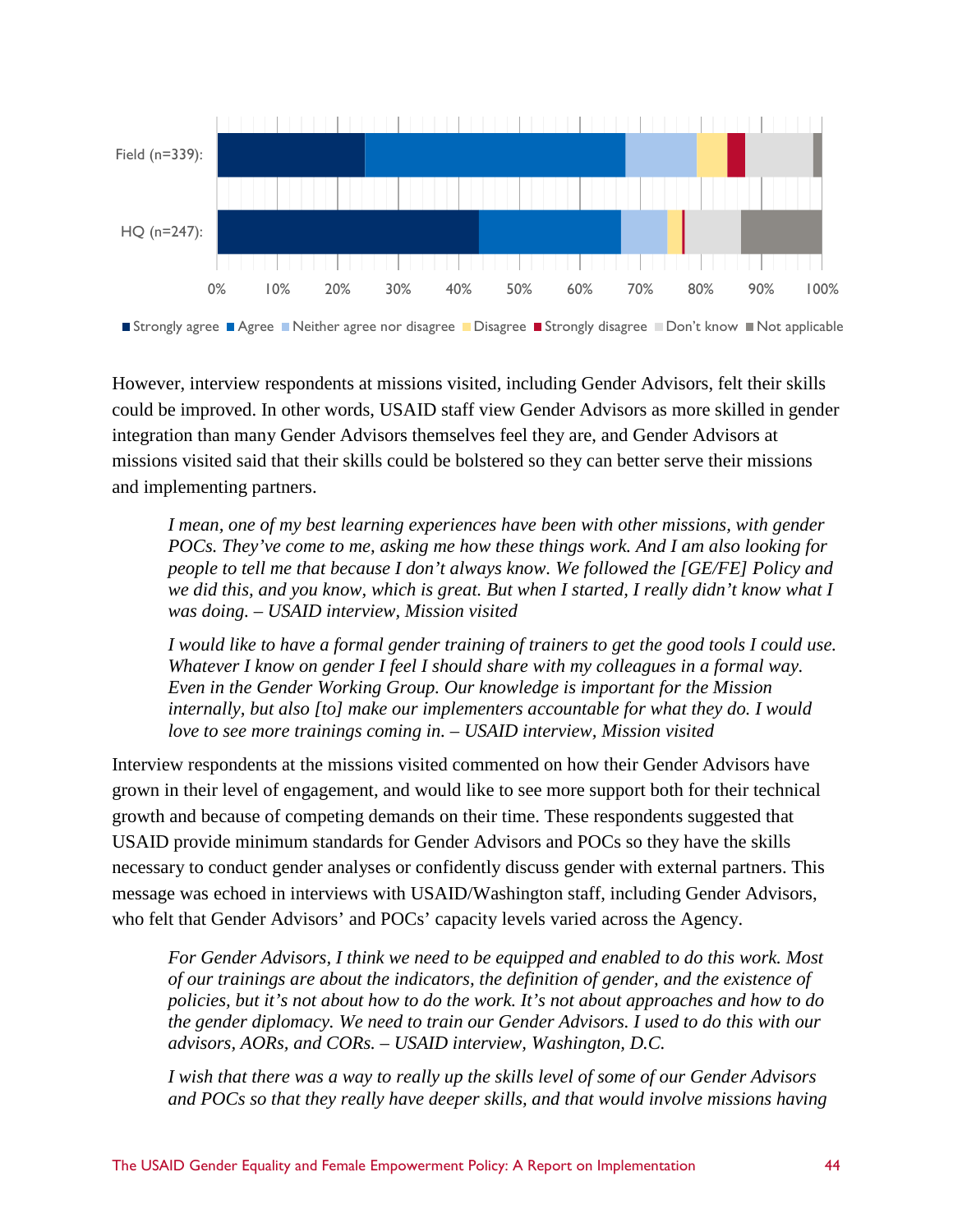*enough funds to really hire gender experts, which they don't by and large, so indirectly, this is partially a money point again. – USAID interview, Washington, D.C.* 

# **PROGRESS TOWARDS DEVELOPMENT RESULTS**



This section presents findings related to the extent to which implementation of the GE/FE Policy and ADS 205 has led to the intended

development results: "to improve the lives of citizens around the world by advancing equality between females and males, and empowering women and girls to participate fully in and benefit from the development of their societies."

### **13** The GE/FE Policy has catalyzed USAID to collaborate with external partners and <br> **13** other U.S. Covernment experies around sandar and the and famels **other U.S. Government agencies around gender equality and female empowerment.**

Interview and group discussion respondents at USAID/Washington and the missions visited mentioned that the GE/FE Policy has encouraged and enabled USAID to partner with other donors, external partners, and government agencies (national and other U.S. Government) in fora related to gender equality and female empowerment in ways USAID did not in the past.

Interview respondents at missions visited described how their Mission has used the GE/FE Policy to leverage its convening authority and build regional partnerships around issues, such as supporting female entrepreneurs; LGBTI rights and health; and gender-based violence prevention and response.

*[The Gender Advisor] is very active in terms of being a resource for Embassy writ large. She represents us also in terms of the government meeting on gender, organized by Ministry of Gender and Family Promotion, as well as the fact that there is a gender monitoring office here. So, the Gender Advisor participates in meetings organized by the both the donor community as well as the government on gender issues. – USAID interview, Mission visit*

# **14 Progress is being made towards integrating gender into USAID projects, but it is too soon to see outcomes at the development results level.**

At missions visited, interview respondents across many technical offices and some support offices spoke with enthusiasm about how their programs, projects, and activities were integrating gender, and indicated that this would not have happened without the GE/FE Policy, and some mentioned the ADS 205.

*Two new projects that are just gender-focused, that wouldn't have existed before [the GE/FE Policy]... but not only that the Mission supported it, they said, 'Oh hey, here is \$4*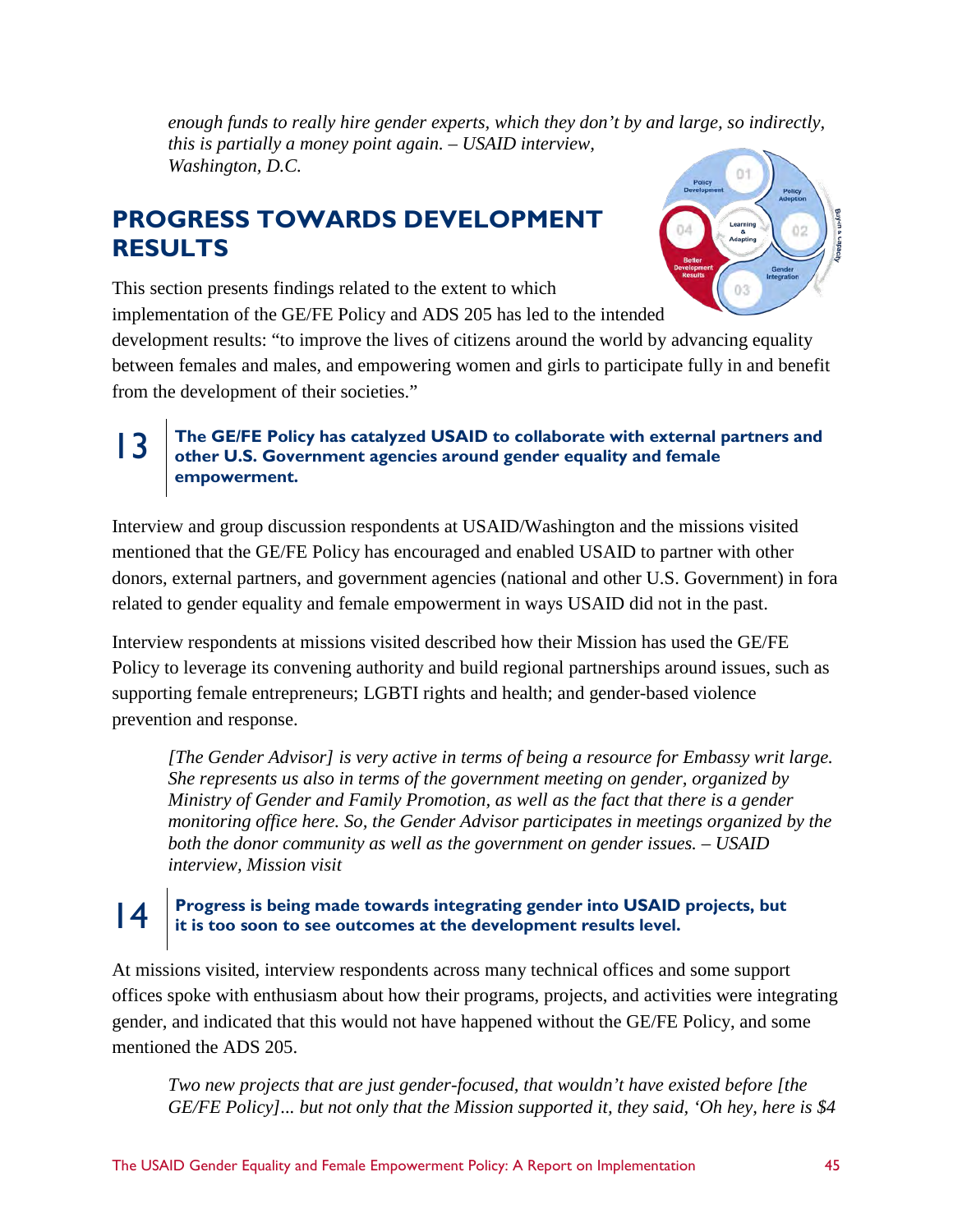*million work with UN Women and develop something on gender-based violence.' This is a hole in our portfolio. So, this wouldn't have happened without the [GE/FE] Policy, without the changes, without the Mission. Everything that came from that and the awareness that is now on this subject matter. – USAID interview, Mission visit*

One interview respondent from a Mission visited gave an example of child soldier recruitment activity that was initially gender-blind when it came to the Mission through a global annual program statement. Although staff were unsure of its applicability, "a gender component was included" in the design phase because of the Mission's focus on gender integration. During a monitoring visit to the project, Mission staff were surprised to see how ingrained gender roles were among children under 6 years old. As a result of that monitoring visit, the Mission increased the gender focus of the project. At another Mission visited, interview respondents said that their gender analysis found that transportation costs were a barrier for women farmers, when they had assumed that the major barrier was literacy. Interview respondents said that the gender analysis showed that gender norms prohibited women from driving so they must hire transportation, which increases the cost of their products.

A USAID/Washington interview respondent spoke of the role the GE/FE Policy played in helping to integrate gender into USAID's response to the Ebola epidemic, and how the GE/FE Policy was leveraged to ensure that women were involved in Ebola prevention and response on the ground.

*The Ebola team had no stats because they were on the first frontline and I encouraged them to collect disaggregated data by sex. We tried to write up why these women's groups and the Liberian ministries thought women were dying more, and we explored if we could use these women's groups to help fight Ebola, and use the existing network so women were no longer seen as victims and could play an important role in identifying and controlling Ebola. That for me is one of the strengths of the Gender Policy because it's not just about including women, but also exploring the roles women can play and how to increase women's decision power, especially in cases like the Ebola crisis. – USAID interview, Washington, D.C.* 

Interview respondents at missions visited provided other examples of how their programs, projects, and activities were integrating gender because of the GE/FE Policy and ADS 205 such as:

- Reducing gender-based violence by working with local women's organizations, judges, investigators, prosecutors, police officers, and local and international nongovernmental organizations to prevent and respond to gender-based violence against indigenous women, Afro-Colombian women, persons living with disabilities, and LGBTI people
- Working with female mediators in conflict
- Working with men on "new masculinities," gender-based violence, and gender equality
- Female empowerment, especially with ex-combatant women trying to reintegrate into society, and strengthening the work of women in the labor movement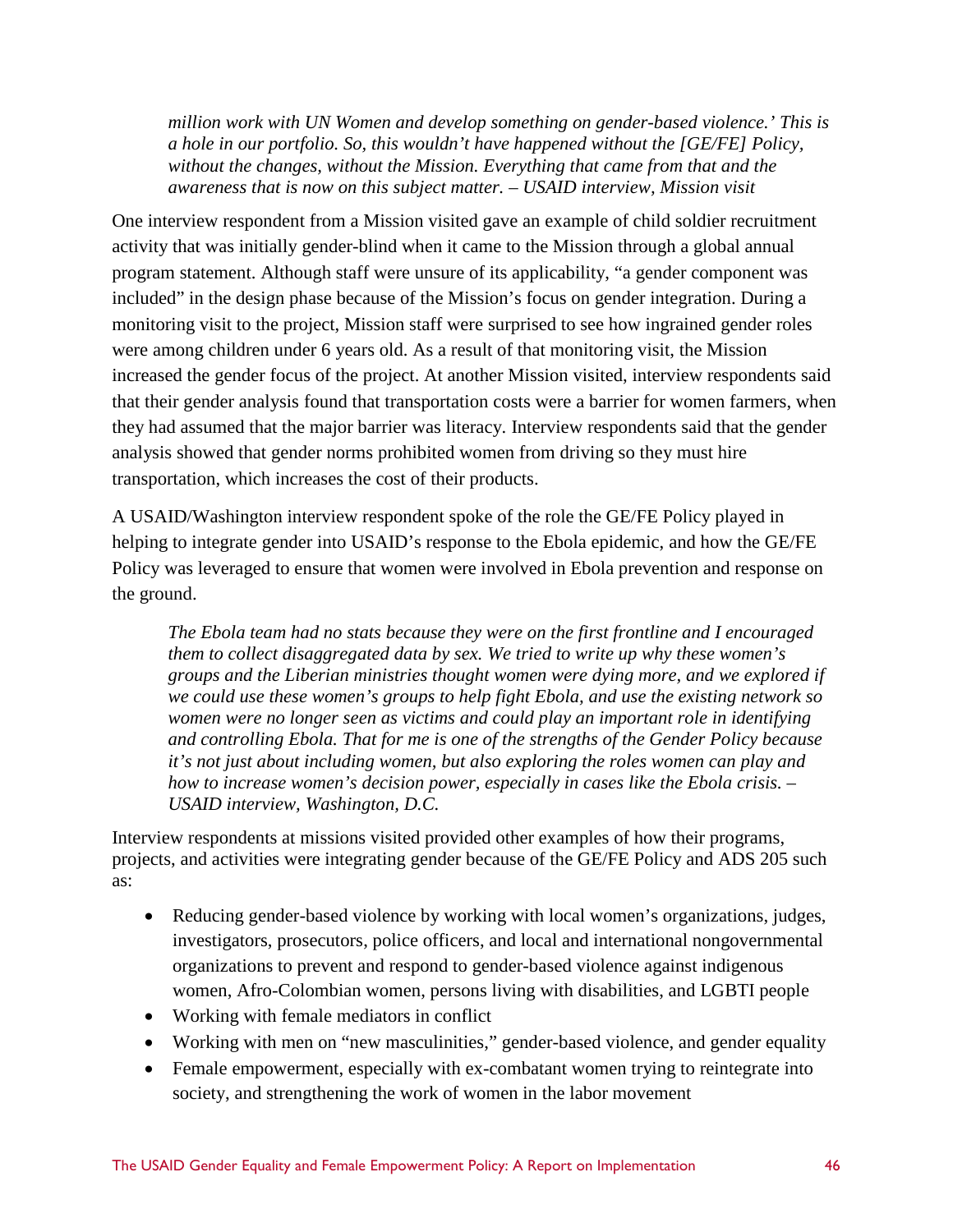- A malaria prevention program that recognized that men do not seek services in the same way as women and developed a peer-to-peer service delivery model for male migrant workers
- A program that used the Women Peace and Security Framework to identify the unique challenges facing women in conflict and engaged young women in conflict mitigation
- A forest management project that recognized the double discrimination against indigenous women and adjusted the design to engage them actively in planning
- A disaster assistance program that is consciously engaging females in local government planning activities for complex emergencies, an activity from which they were previously omitted
- A program focused on working with jurists on a rule of law activity that helps combat domestic violence
- An anti-trafficking initiative tailoring their message to women and men based on understanding their differing perceptions of human trafficking and their vulnerability to being trafficked.

Despite these examples of gender integration into projects, less than 40 percent of AOR/COR online survey respondents agreed that because of the GE/FE Policy and ADS 205 their projects are better able to increase women's and girls' capability to realize their rights and reduce gender disparities. Less than 30 percent agreed that their projects are able to reduce gender-based violence (see **Exhibit 18**).  $26$ 

### **Exhibit 18: AORs and CORs Report the Contribution of the GE/FE Policy and ADS 205 in Achieving Development Results (Global Survey Q66, n=228)**



■ Strongly agree ■ Agree ■ Neither agree nor disagree ■ Disagree ■ Strongly disagree ■ Don't know ■ Not applicable

Interview respondents at USAID/Washington and the missions visited, and online survey respondents were generally positive about the direction in which gender integration has been

 $\overline{a}$ 

<span id="page-52-0"></span><sup>26</sup> Online Survey Question 66. See Annex 5: Online Survey Outputs.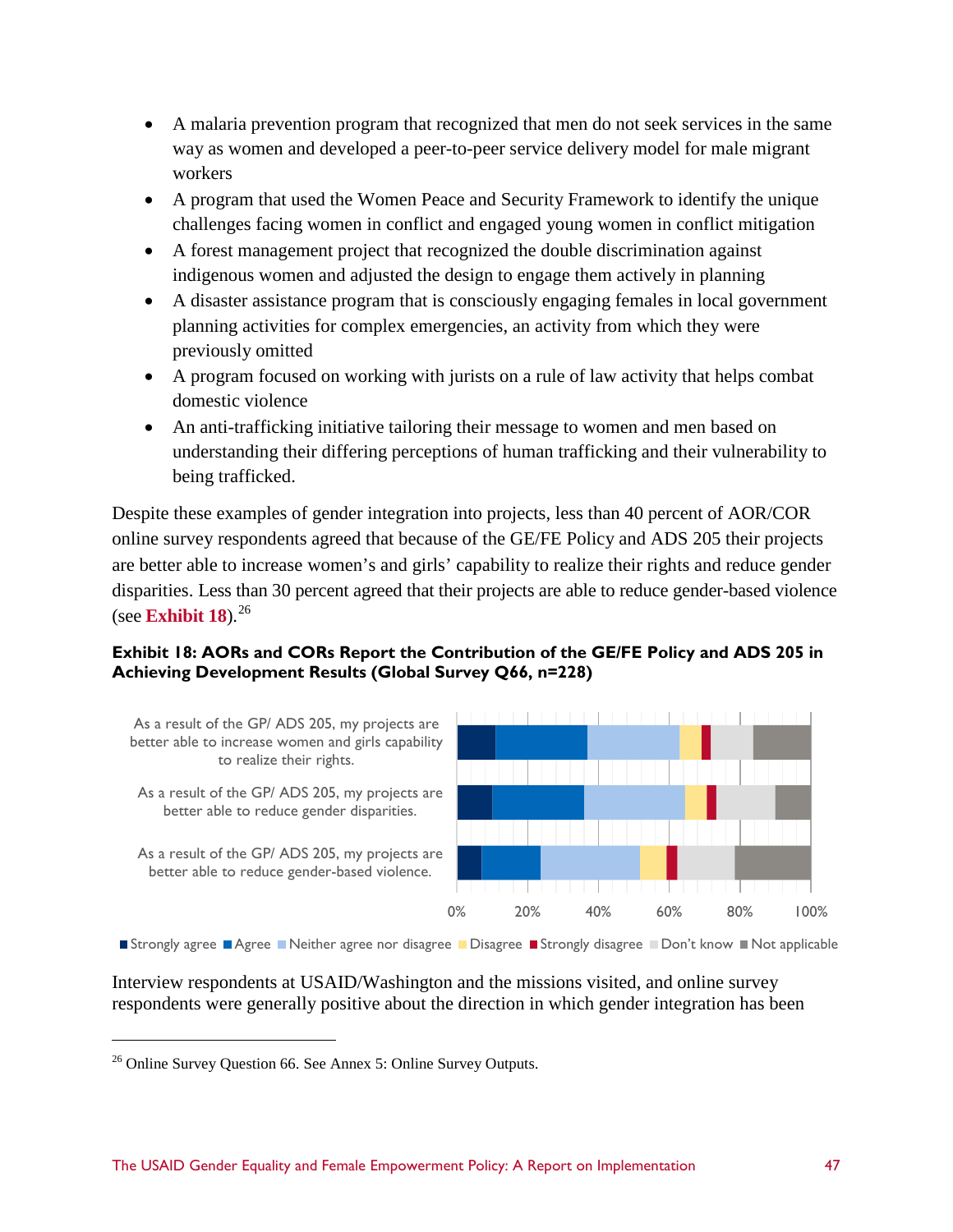moving at USAID, but believed that more time and evidence is needed to see the impact on the ground at the development results level.

### **15** There is limited gender integration in USAID solicitations, with little innovement from 2011 to 2014 **improvement from 2011 to 2014.**

Analysis of a sample of solicitations indicates that gender integration in solicitations was limited despite the clear guidance laid out in the ADS 205. Although there was a slight increase in gender integration in solicitations from 2011 (pre-Policy) to 2014 (post-Policy), overall, the majority of solicitations scored low across both years for the sample of 34 (2011) and 44 (2014) solicitations for this assessment. The average percent score (the percentage of total possible scorecard points) in 2011 was 18 percent and it rose to 23 percent in 2014; an increase of less than 5 percent. Even for those solicitation sections that improved, the score increase was small. Improvements were also inconsistent across sub-categories, such as sector, region, and issuing entity. Solicitation scores by year and section are displayed in **Exhibit 19**.

| <b>Solicitation Section</b>                                                                                       | <b>Possible</b><br><b>Total Points</b><br>per Section | 2011<br><b>Average</b><br><b>Percent</b><br>Score $(n=34)$<br>solicitations) | 2014<br><b>Average</b><br><b>Percent</b><br>Score (n=44<br>solicitations) | <b>Change</b><br>from 2011 to<br>2014 |
|-------------------------------------------------------------------------------------------------------------------|-------------------------------------------------------|------------------------------------------------------------------------------|---------------------------------------------------------------------------|---------------------------------------|
| <b>Background</b>                                                                                                 | 11                                                    | 13%                                                                          | 16%                                                                       | 3%                                    |
| <b>Statements of Work,</b><br><b>Statements of Objective, and</b><br><b>Performance Work</b><br><b>Statements</b> | 6                                                     | 50%                                                                          | 61%                                                                       | 11%                                   |
| <b>Program Descriptions</b>                                                                                       | 3                                                     | 10%                                                                          | 9%                                                                        | $-0.8%$                               |
| <b>Monitoring and Evaluation</b>                                                                                  | 5                                                     | 13%                                                                          | 16%                                                                       | 3%                                    |
| <b>Reporting</b>                                                                                                  | 8                                                     | 3%                                                                           | 11%                                                                       | 8%                                    |
| <b>Key Personnel</b>                                                                                              | $\overline{4}$                                        | 10%                                                                          | 14%                                                                       | 4%                                    |
| <b>Past Performance and Core</b><br><b>Capabilities</b>                                                           | $\overline{\mathcal{A}}$                              | 3%                                                                           | 10%                                                                       | 7%                                    |
| <b>Evaluation or Selection</b><br><b>Criteria</b>                                                                 | $\overline{2}$                                        | 79%                                                                          | 80%                                                                       | 0.1%                                  |
| <b>TOTAL SCORE</b>                                                                                                | 43                                                    | 18%                                                                          | 23%                                                                       | 5%                                    |

#### **Exhibit 19: Solicitation Scores by Year and Section**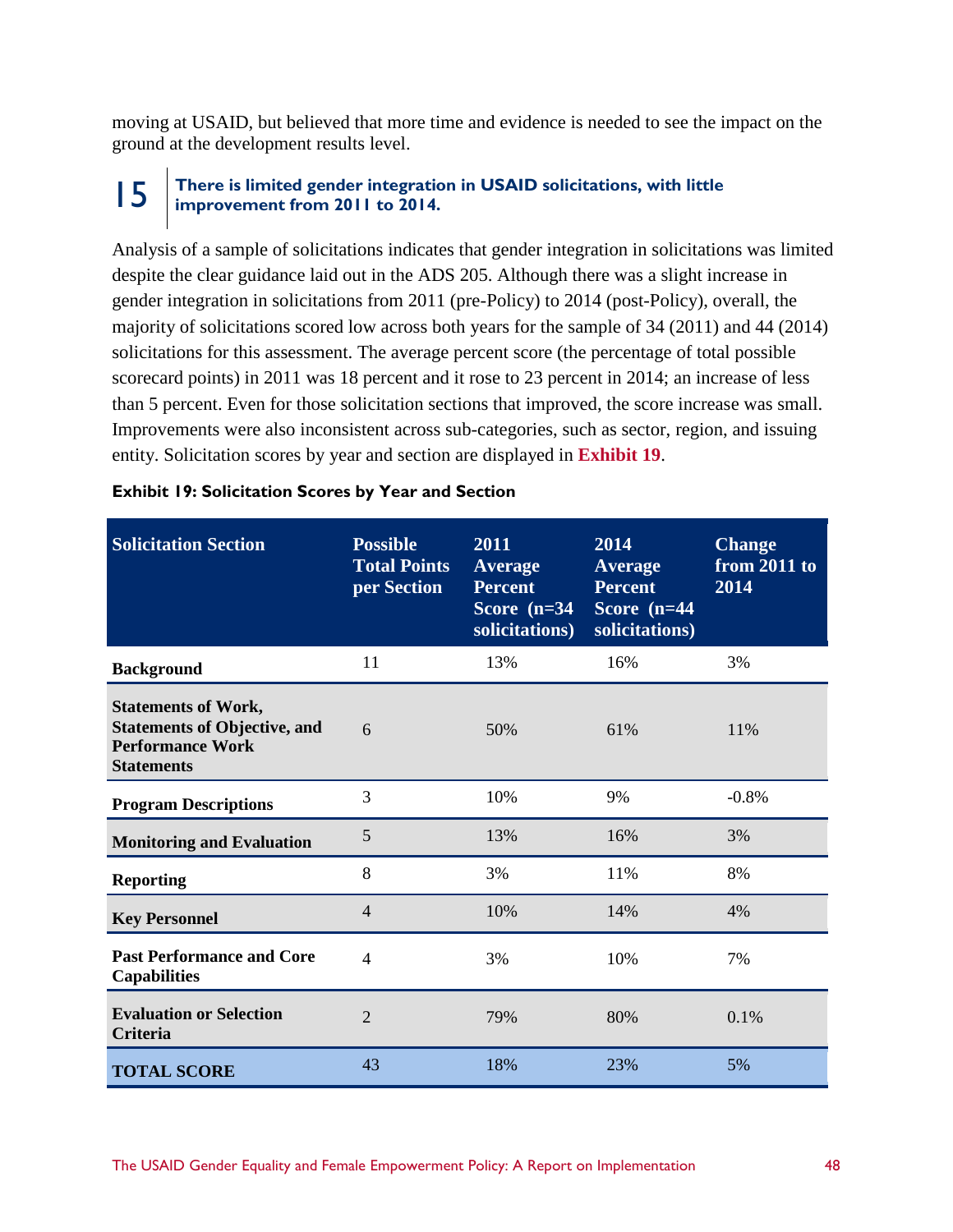Interview respondents at USAID/Washington, including Gender Advisors, and the missions visited, as well as online survey respondents mentioned the need to improve gender integration in solicitations and the procurement process. Interview respondents from one of the missions visited mentioned that efforts have been made to integrate gender into solicitations, but there is still room for improvement and they '*can do better*.'

Interview respondents from USAID/Washington and the missions visited, and respondents to the open-ended online survey questions repeatedly called for additional training for AORs and CORs on gender integration and the ADS 205 requirements. These respondents said that, even if program and technical offices integrate gender into solicitations, this information may be cut by AORs/CORs before solicitations are issued. Therefore, more needs to be done to ensure that AORs/CORs are aware of the importance of gender, have the capacity to integrate it into solicitations, and can hold implementing partners accountable for gender integration at the project level.

*I think our CORs and our AORs probably need to be better trained in validating some of the gender information that comes across their desks in regards to contracts and agreements, and I think shoring that up would be helpful for some of the data that we try to collect when programs and projects finish up. – USAID interview, Washington, D.C.* 

# **16 More time and financial resources are needed to fully integrate gender throughout the Program Cycle.**

Interview respondents at USAID/Washington and the missions visited spoke about the need for more time and resources, both human and financial, to support gender integration into all phases of the Program Cycle, particularly the preparation of PADs and solicitations. These respondents, even those eager to integrate gender into their work, said it was challenging to set aside the time needed to bring themselves up to speed on gender integration via training or sharing best practices. Others cited the quick turnaround time on deliverables and competing demands on their time as constraints to their ability to be thoughtful and consider whether gender is being addressed adequately.

Several interview respondents at the missions visited cautioned that knowledge and skills may be insufficient to bring about improved practice because of Mission staff's time constraints, which make it very difficult to attend training. Additionally, even if they do attend, when they return to work, they cannot put the learnings into practice due to multiple demands on their time and resource constraints.

*Everything is resources. [We need to] advocate for these poor CORs/AORs and technical offices. If you look at their daily lives, some of our offices, not only they need to work on project design and work on everything and take care of every single comma, they are administering three or four or five projects at the same time and designing two activities.*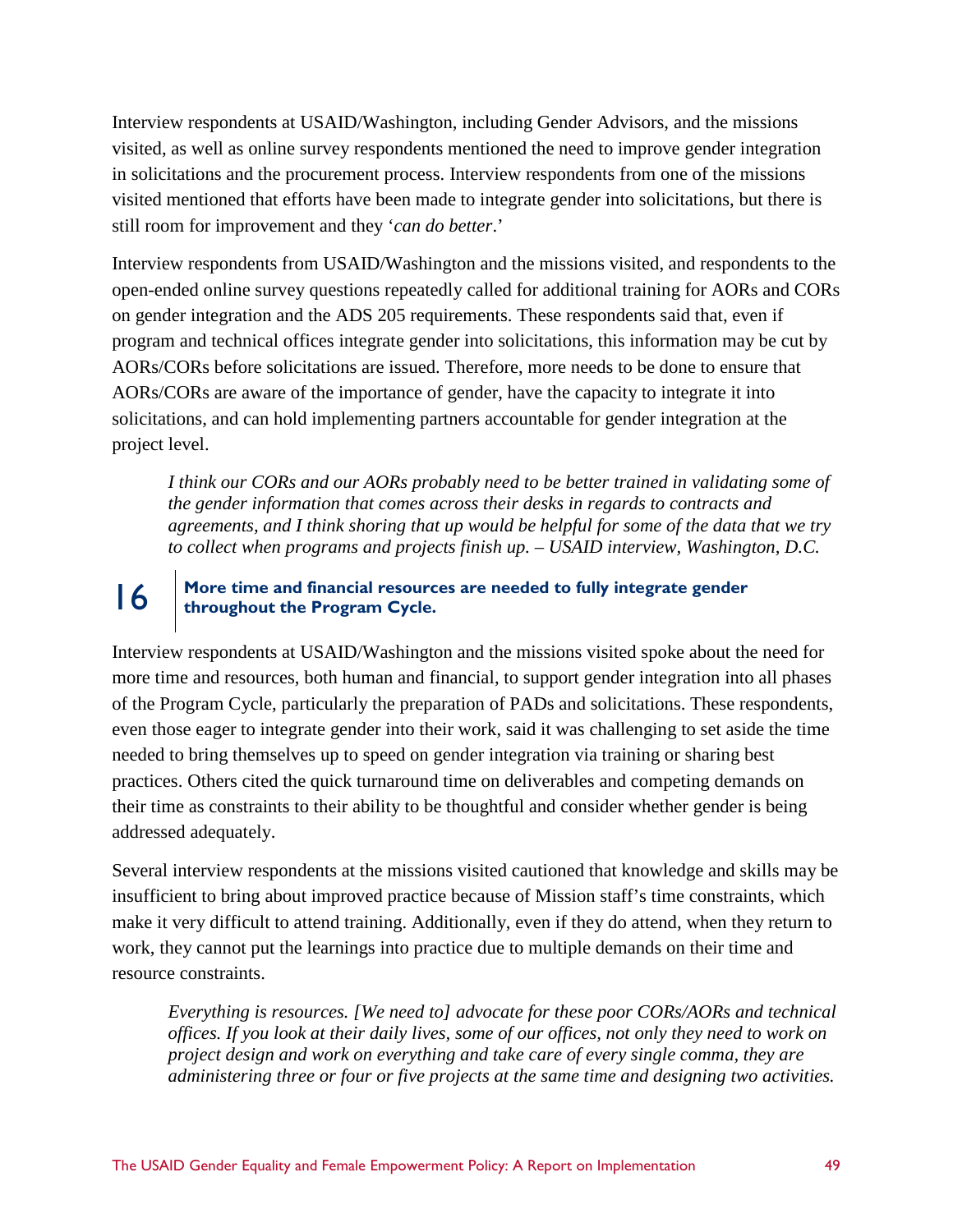*So, I would assume they could have very good intentions, but they are overwhelmed. – USAID interview, Mission visit*

*Time is a huge issue for the programmatic side, as well [as] in terms of implementation of gender. We could easily take a whole week and shut down the Embassy, and literally just think about gender in our programs, with panels etc. There is that balance about how much time you have available. – USAID interview, Mission visit*

USAID/Washington interview respondents and respondents to the open-ended online survey questions not only noted the lack of funding for skill-building activities around gender, but also discussed the impact that limited project budgets can have on the ability to address gender gaps thoughtfully and the need for dedicated funds to help spur gender-focused standalone activities.

*Increase available resources (funding, personnel) to provide technical assistance (virtual and in-country) to operating units when needed for gender analysis, strategic planning, project design, preparation of solicitations, and evaluation. – Online survey respondent, Non-Gender Advisor, Regional Bureau, USAID/Washington* 

n-

Implementing **Partners** 

03

# **IMPLEMENTING PARTNERS**

The findings in this section relate to Washington, D.C.- and fieldbased implementing partners' knowledge of the GE/FE Policy, and perceptions of challenges, gaps, successes, and impact of USAID GE/FE Policy adoption.

# 17 **Implementing partners are generally aware of the GE/FE Policy and believe that increased attention to gender equality and female empowerment has resulted.**

Washington D.C.- and field-based implementing partner interview and group discussion respondents demonstrated high levels of awareness of the GE/FE Policy and ADS 205. Washington, D.C.-based implementing partner group discussion respondents reported an increased awareness of the GE/FE Policy within their own organizations and among USAID staff they have worked with. One Washington D.C.-based implementing partner group discussion respondent described how the launch of the GE/FE Policy raised awareness among their staff that "the gender department exists," and that they saw increased requests for assistance in order to comply with the GE/FE Policy and ADS 205 mandates. Field-based implementing partner interview and group discussion respondents remarked that the GE/FE Policy has made USAID visible and present in networks and partnership related to gender equality and female empowerment, where they were absent before.

*Among implementing partners, there is an increased attention to gender, more staff working on these issues, trainings developed for staff members; and in implementation, there is an increased monitoring of both gender equality and female empowerment. – Implementing partner group discussion, Washington, D.C.*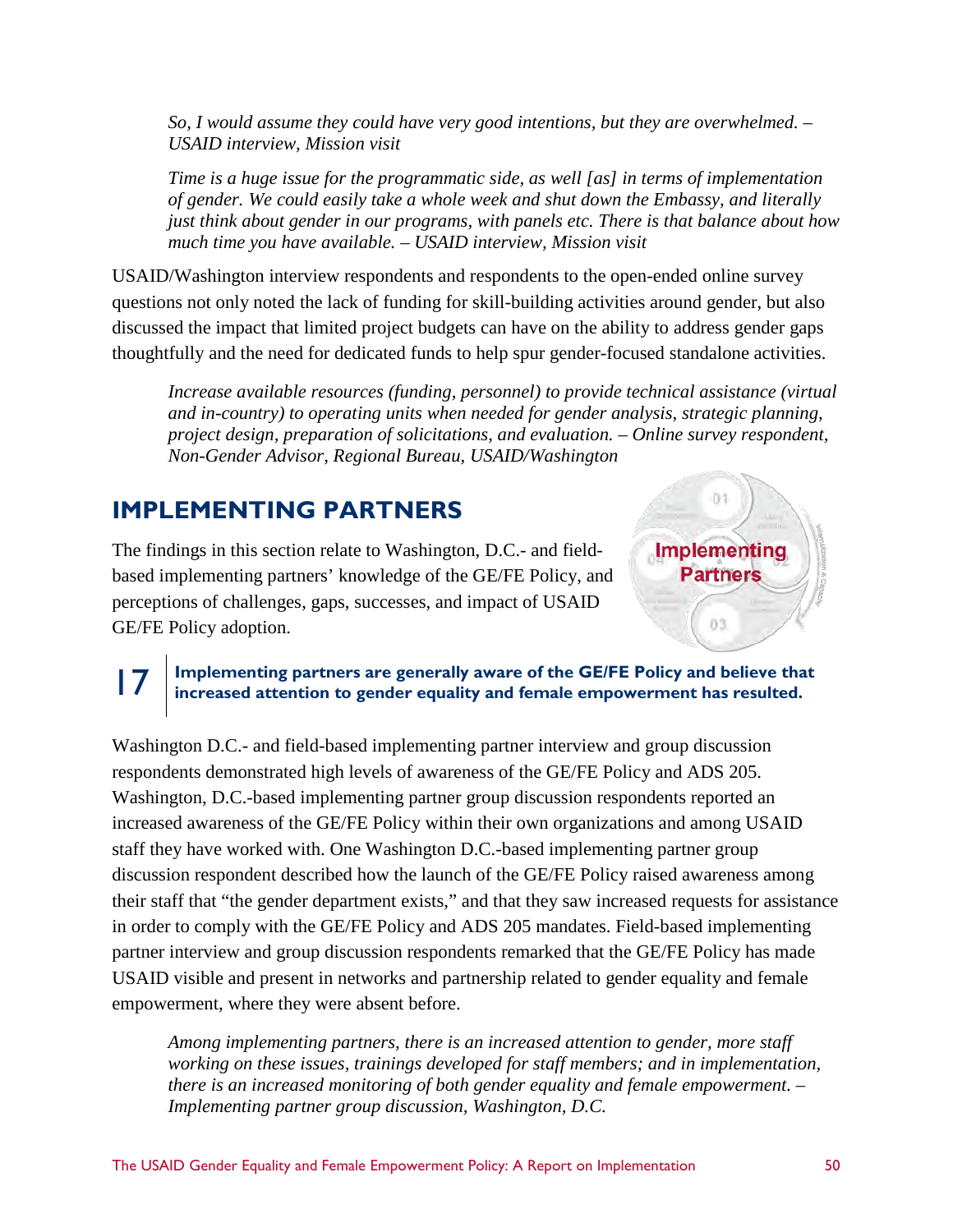*I don't really know what goes backstage, and I don't know if it was the [GE/FE] Policy that made the change—I assume it was because it coincided at that time—but it's clear that USAID has had a strong shift towards gender programming and pushing gender issues at every level. – Implementing partner interview, Mission visit* 

# **lexamplementing partner organizations have** leveraged the GE/FE Policy and ADS 205 to elevate gender integration in **their work.**

Washington D.C.-based implementing partner group discussion respondents remarked that the GE/FE Policy and ADS 205 have created an enabling environment and a "framework" for gender integration in their work. These respondents reported that they have leveraged USAID's increased focus on gender equality and female empowerment to advance this agenda in their organizations. Washington D.C.- and field-based implementing partner group discussion and interview respondents spoke of USAID staff who have championed the GE/FE Policy and ADS 205 to bring about changes for better gender integration in USAID's work and have gone beyond the basic requirements. Washington D.C.-based implementing partner group discussion respondents also mentioned differences in levels of commitment to and capacity for gender integration among Missions.

*[The] ADS 205 and the [GE/FE] Policy are great compliance tools for addressing these issues within implementing partners. Before the [GE/FE] Policy was in place, gender had to be argued as a rights issue, but now it's a business case issue and that speaks to a different audience, and gives you a different way to approach why this should be done… Having the compliance stick helps to ensure gender integration. – Implementing partner group discussion, Washington, D.C.* 

*There is a lot of contrast between different missions on their response to the [GE/FE] Policy. It is inconsistently applied. Some missions are on point with committed leadership, standalone strategies, and even have gender featured in their CDCS. Other missions are way behind. The same is true for different AORs. Some are big gender champions. Others slash the gender focus from design, budgets, etc. – Implementing partner group discussion, Washington, D.C.* 

### 19 **USAID leadership at all levels is critical for implementing the GE/FE Policy and ADS 205.**

Implementing partner group discussion respondents in Washington, D.C. and interview respondents in the field spoke of the importance of all levels of USAID leadership to provide consistent messaging that gender is a priority and allocate sufficient resources. These same respondents cited supportive leadership as making a difference in their ability (and the ability of others) to integrate gender into their work. Washington, D.C.-based implementing partner group discussion respondents said that USAID staff would benefit from gender training that was geared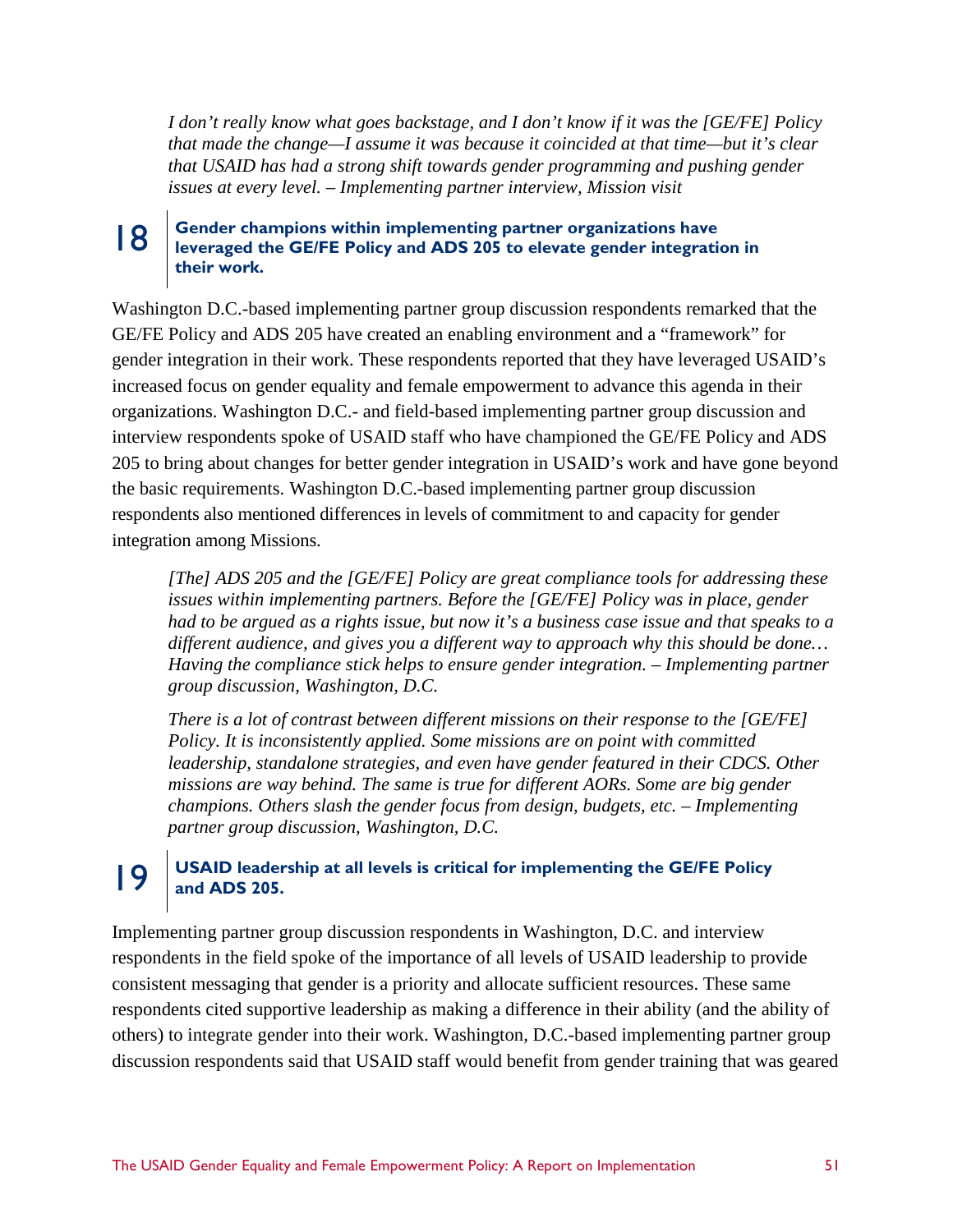toward specific roles (e.g., Mission leadership, contract officers, and AORs/CORs) to ensure consistent gender integration in all aspects of USAID's work.

*We see a lot of variation across individual missions and their response to the [GE/FE] Policy. Those missions with committed leadership even feature the issues heavily in CDCS, but [at] other missions AORs and CORs are way behind. Even within missions themselves, different offices have different priorities and a lot of it depends upon personality. – Implementing partner group discussion, Washington, D.C.* 

# 20 **Implementing partners working with missions visited have seen changes in Mission processes and requirements for them to integrate gender.**

Implementing partner interview and group discussion respondents at all three missions visited said that the missions have instituted new processes and systems to ensure that implementing partners are integrating gender from proposals to implementation. At one Mission visited, implementing partner group discussion respondents described how solicitations now have explicit requirements to include a gender strategy with the proposal. They stated that there is a significant change from previous experiences when implementing partners could "just include a couple of paragraphs on women, typically towards the end, or in the annexes" to now having to present a "proper, coherent gender strategy" with their annual work plan that the Mission uses to monitor implementing partners' work.

*We recently piloted a curriculum on gender for our own staff in gender mainstreaming. Not just trying to render this in our reporting, but tasking our partners to feel a lot less like ticking the box. It feels decidedly a lot less like this because of the [GE/FE] Policy than it did a few years ago. – Implementing partner group discussion, Mission visit* 

Implementing partner respondents working with one Mission visited relayed a number of steps they had taken to build internal capacity in gender integration for themselves, such as tools to address gender inequalities in proposals and guidance documents, checklists, and assessment guides. Other implementing partner respondents at missions visited said that they hired gender experts to conduct seminars and workshops for staff on how to integrate gender more effectively into their programs. One implementing partner respondent at a Mission visited said that their Gender Specialist liaised with the Mission Gender Advisor twice a year to discuss their work in gender and to collaborate on learnings expected from evaluations. Another implementing partner respondent from the same Mission commended USAID for recognizing their need to budget for a Gender Specialist to provide quality assurance and review proposals, inception reports, work plans, and data collection instruments for gender sensitivity in order to better integrate gender into their work.

*They [the Mission] have ensured that we streamline gender into the program so that is a good thing that didn't happen before. They [the Mission] insisted that we present a coherent gender strategy and that was something that didn't happen before. They've*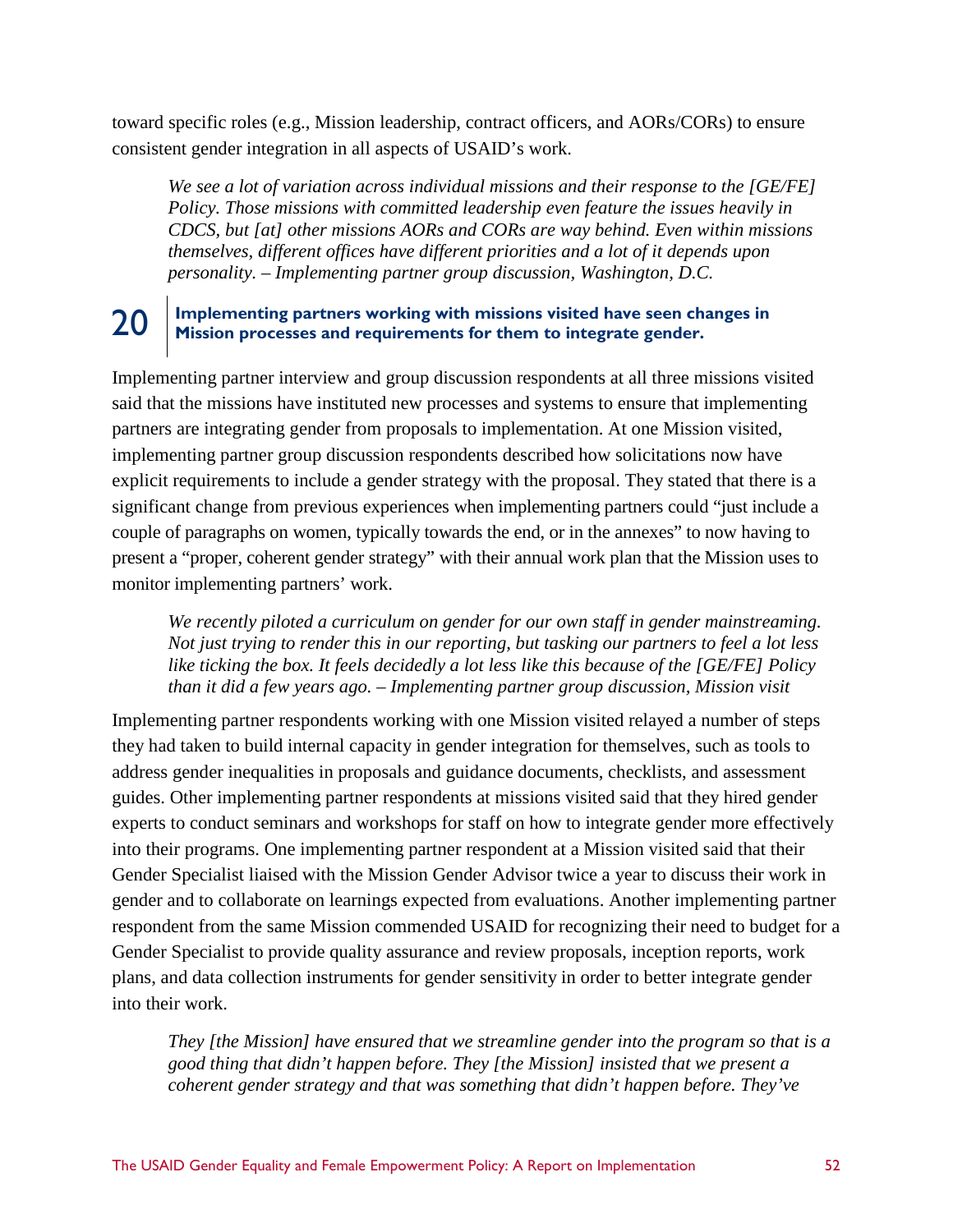*provided sufficient resources within the program so we can flexibly target activities that can reflect that gender program. – Implementing partner group discussion, Mission visit*

# 21 **Implementing partners have limited capacity to measure progress toward gender equality and female empowerment beyond sex-disaggregated data.**

Across all missions visited, implementing partner respondents said that they struggled with how to go beyond sex-disaggregated data to measure progress toward gender equality and female empowerment.

*We disaggregate by sex. Not everything, but where it makes sense it is. We have some specific gender indicators, but they are mostly tied to the area where work has a gender component to it… – Implementing partner interview, Mission visit*

*The Gender Policy and ADS 205 have helped and contributed to some of these things, but we don't have enough concrete evidence to establish a clear link between the [GE/FE] Policy and these better and equitable results. We need more evidence because they are just getting started. Impact data will take a while and we need more impact evaluations to determine what is really going on. – Implementing partner group discussion, Washington, D.C.* 

# 22 **The GE/FE Policy has allowed implementing partners to be more intentional about integrating gender into proposals, but gender integration in USAID solicitations is still weak.**

Washington, D.C.-based implementing partner group discussion respondents spontaneously mentioned solicitations when asked about changes in their work and how USAID approaches gender equality and female empowerment because of the GE/FE Policy and the ADS 205. These respondents said that the GE/FE Policy and ADS 205 have allowed them to be more intentional when responding to solicitations, but that gender integration in USAID solicitations still needs improvement. These same respondents said that the solicitation process has not allowed for addressing gender analysis properly in proposals. For example, some solicitations have allowed for gender analysis within Project Year 1, but these respondents said that many solicitations have not laid the groundwork for proper gender analysis and integration prior to project implementation. These Washington, D.C.-based implementing partner group discussion respondents also stated that USAID has often passed responsibility for conducting gender analysis onto implementing partners in solicitations, yet many implementing partners lack capacity to conduct sound gender analysis. These respondents also remarked that solicitations are an area for USAID to strengthen gender integration and suggested that USAID require that all solicitations have gender as an evaluation criterion, allot (or increase) points to gender, give points for staffing and monitoring plans (not just for integration into project design), include a budget for gender, and integrate gender throughout the program design.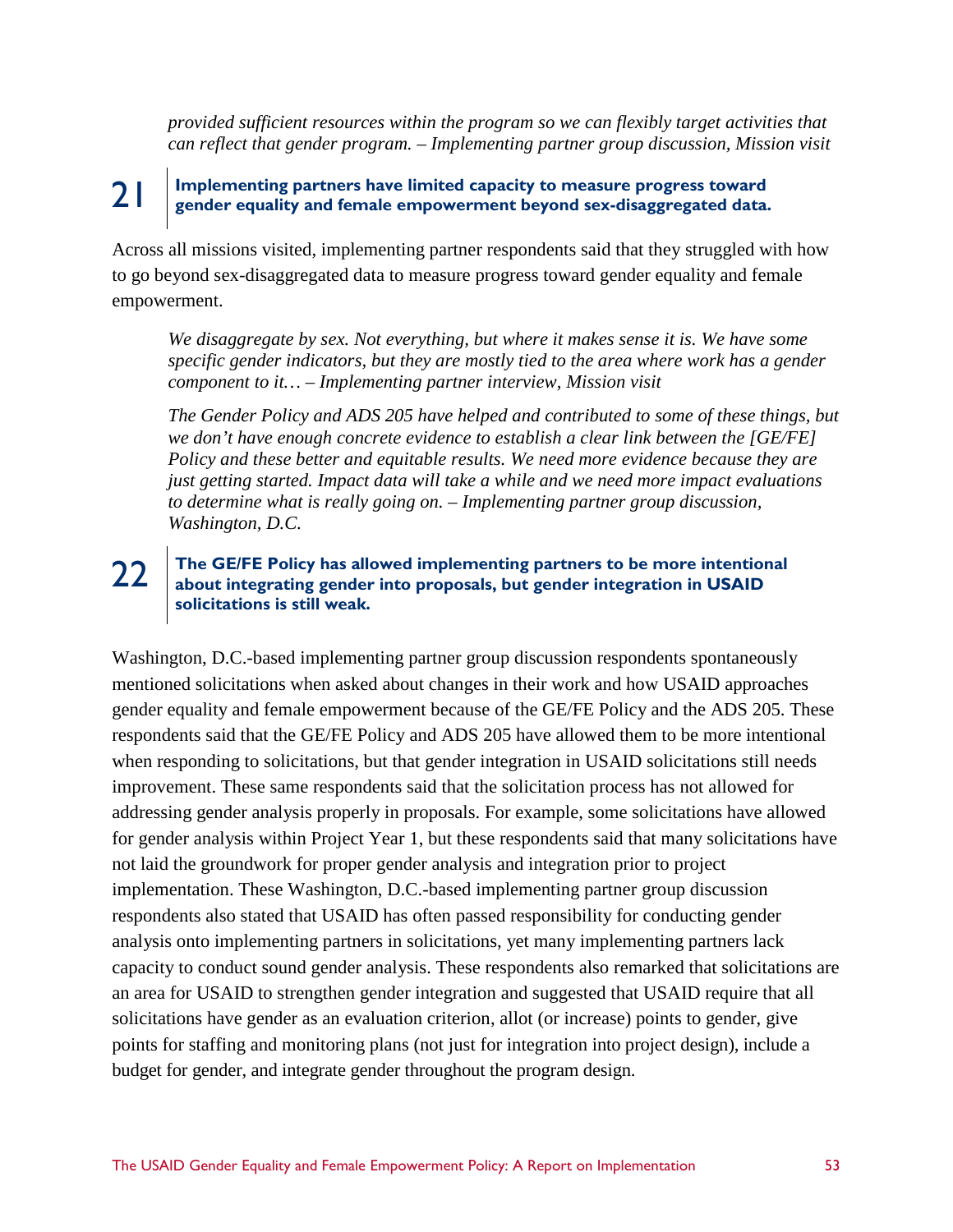*Even in solicitations, we are often asked to include a gender paragraph as a separate annex, unlike the Millennium Challenge Corporation, which requires gender to be integrated across the solicitation. And that is something that USAID has yet to do. The solicitations would be a place to strengthen gender integration. – Implementing partner group discussion, Washington, D.C.*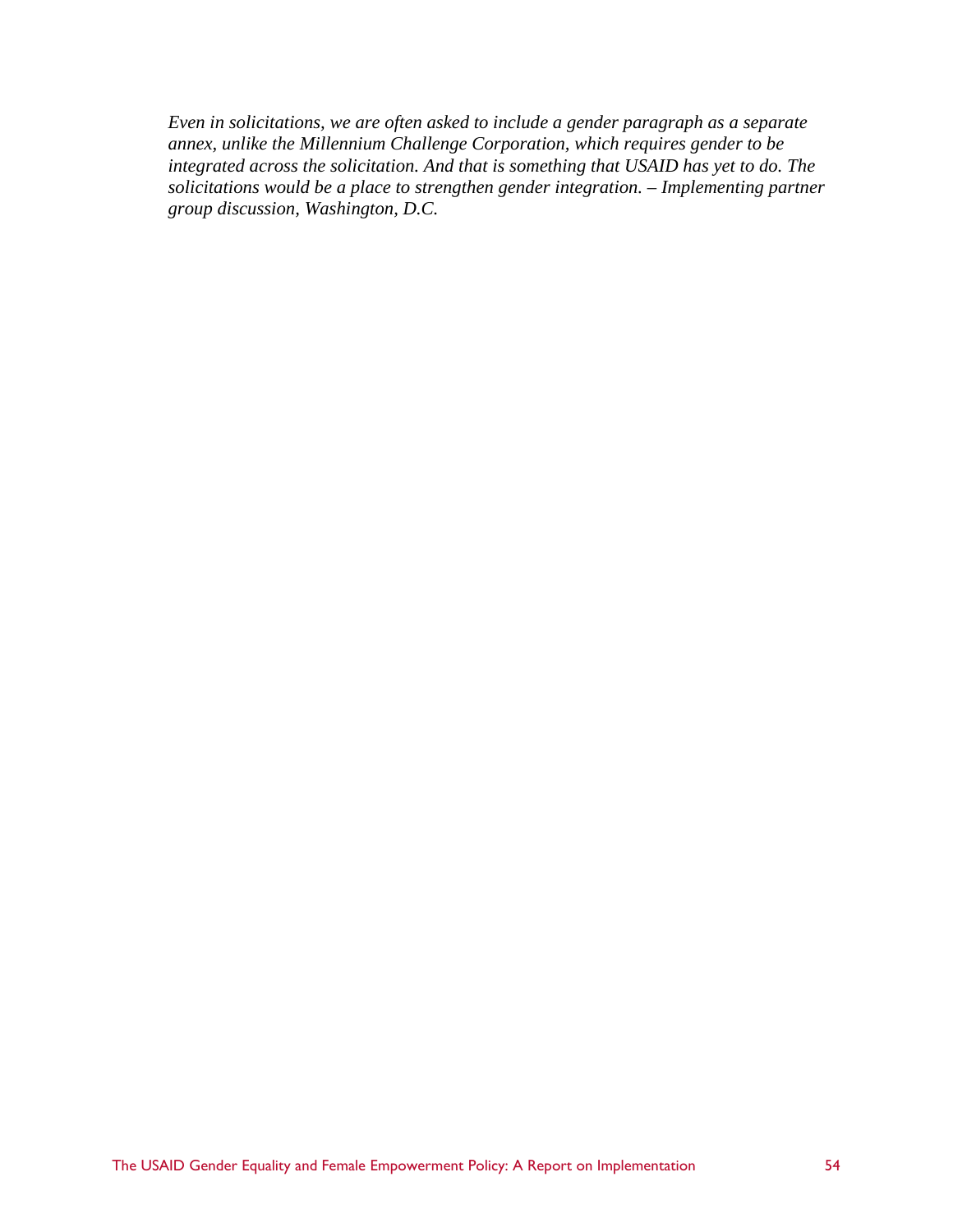# **CONCLUSIONS**

The findings show that adoption of the GE/FE Policy and ADS 205 is happening throughout the Agency. The GE/FE Policy and ADS 205 have required USAID staff and its implementing partners to shift some paradigms related to gender equality and female empowerment, and to take action toward gender integration.

Referring back to the Policy Flow (**Exhibit 20**) and considering the Diffusion of Innovation Theory, findings show that the GE/FE Policy and ADS 205 have allowed "innovators" to take steps, sometimes bold, to find ways to ensure gender is integrated throughout the Program Cycle. The GE/FE Policy and ADS 205 have given "early adopters" the space and support needed, while others are not fully onboard, and USAID and implementing partner knowledge or skills to

integrate gender into their work varies with many seeking more capacity building. The findings provide some emerging evidence of gender integration at project level, but it is too early to see development results. In order to achieve the three overarching outcomes laid out in the GE/FE Policy, gender integration is still needed throughout the Program Cycle, particularly in solicitations, as are development and use of gender-sensitive indicators.

# **ENABLERS AND CONSTRAINTS TO POLICY IMPLEMENTATION**

The findings indicate that USAID's launch and





early adoption of the GE/FE Policy and ADS 205 have led to greater gender integration in the Agency's work, and laid the groundwork for positive development outcomes down the road. USAID staff are generally aware of the GE/FE Policy and ADS 205, and believe that the Policy's introduction has focused greater attention on gender equality and female empowerment throughout the Agency. Following 3 years of advocacy, awareness raising, and training, the findings indicate that USAID staff believe that the GE/FE Policy "has teeth" and USAID is taking gender integration seriously. By formalizing USAID's commitments, the Agency has given gender champions the support and "stick" they need to advocate for gender integration.

USAID staff identified support from leadership at different levels as an imperative enabler of implementation, particularly Front Offices that have embraced their mandate to promote gender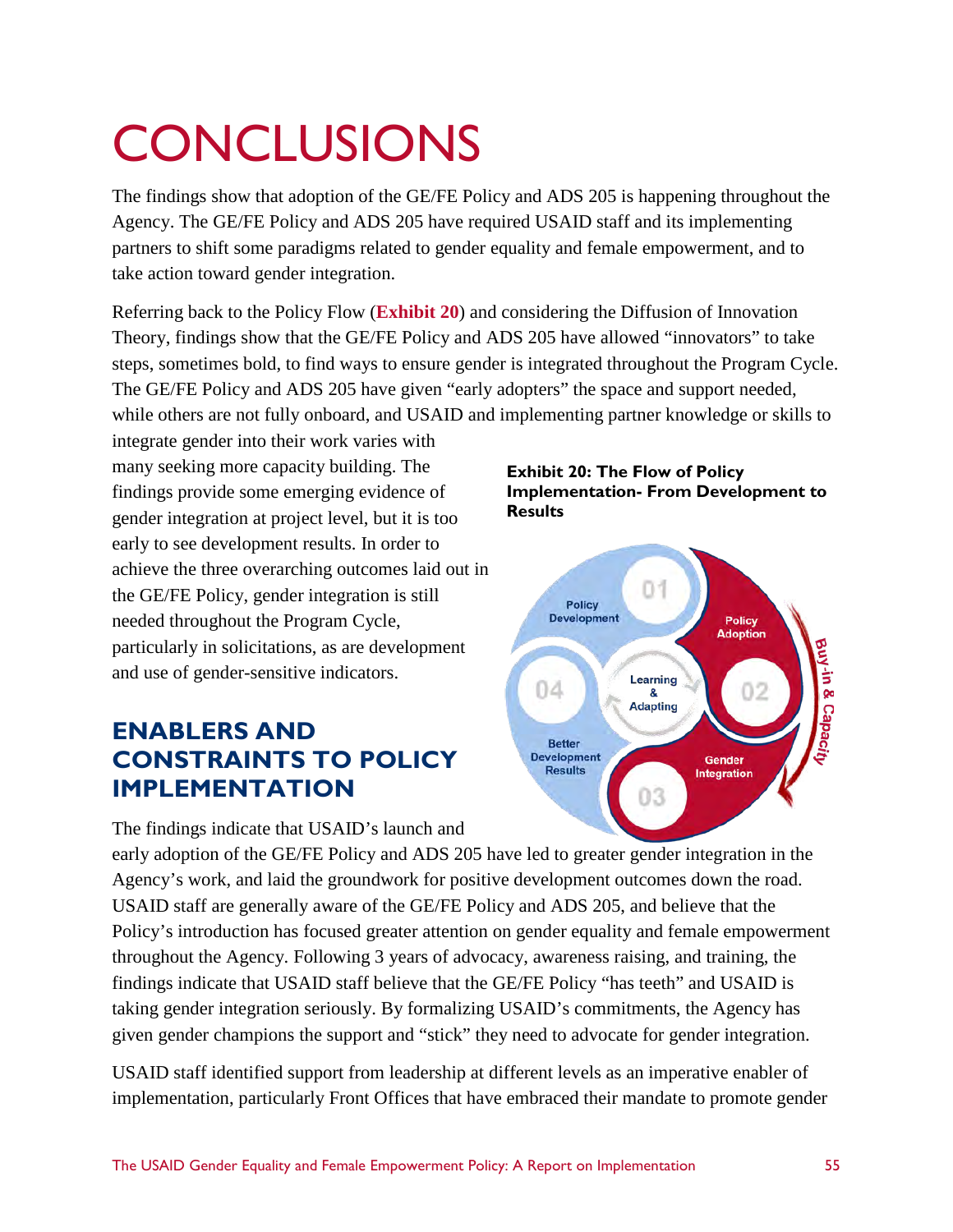integration and hold staff and implementing partners accountable for achieving the GE/FE Policy's goals. Gender Advisors and POCs across the Agency, as required by the Policy, have played a central enabling role in ensuring implementation of the GE/FE Policy and ADS 205 by serving as key technical resources for USAID staff. These leaders, Gender Advisors and POCs have served as key enablers for GE/FE Policy implementation when they have the resources and skills to provide technical support, hold staff accountable, and raise awareness about the GE/FE Policy, ADS 205, and the importance of gender equality and female empowerment more broadly.

Given this confluence of enabling factors, operating units throughout USAID are implementing the basic requirements of the GE/FE Policy and ADS 205: ensuring all staff have completed basic gender training, developing Mission Orders on Gender, and conducting gender analyses (CDCS, RDCS, and PAD). In some cases the GE/FE Policy has fostered a commitment not only to gender integration internally, but also to collaborating with external stakeholders to promote gender equality and female empowerment.

These signs of significant progress should not lead to complacency, however. The findings also revealed a gap between USAID staff awareness and the ability to integrate gender, which is constrained by lack of knowledge, skills, and time to gain these knowledge and skills. This is a major constraint for effective implementation of the GE/FE Policy and ADS 205. Findings show that many USAID staff seek further guidance to help them integrate gender at every stage of the Program Cycle. Additional constraints to effective implementation of the GE/FE Policy and ADS 205 include limited resources dedicated to gender integration, USAID staff time constraints, and competing work demands.

# **USAID STAFF BUY-IN**

Findings indicate that missions are going beyond basic compliance with the GE/FE Policy and ADS 205 requirements, and have developed internal structures to enable gender integration and instated accountability mechanisms to monitor progress. Mission-level coordination mechanisms, such as Gender Working Groups, have contributed to internal processes that have enabled Gender Advisors and other staff to hold themselves and their implementing partners accountable to gender integration.

At the same time, there are some indications of resistance. The findings suggest that sustained awareness raising and sensitization on gender equality and female empowerment principles and concepts, allocation of more resources, and time to internalize these concepts are necessary to address the existing resistant attitudes and ensure a gender-transformative culture across the Agency.

# **USAID STAFF CAPACITY**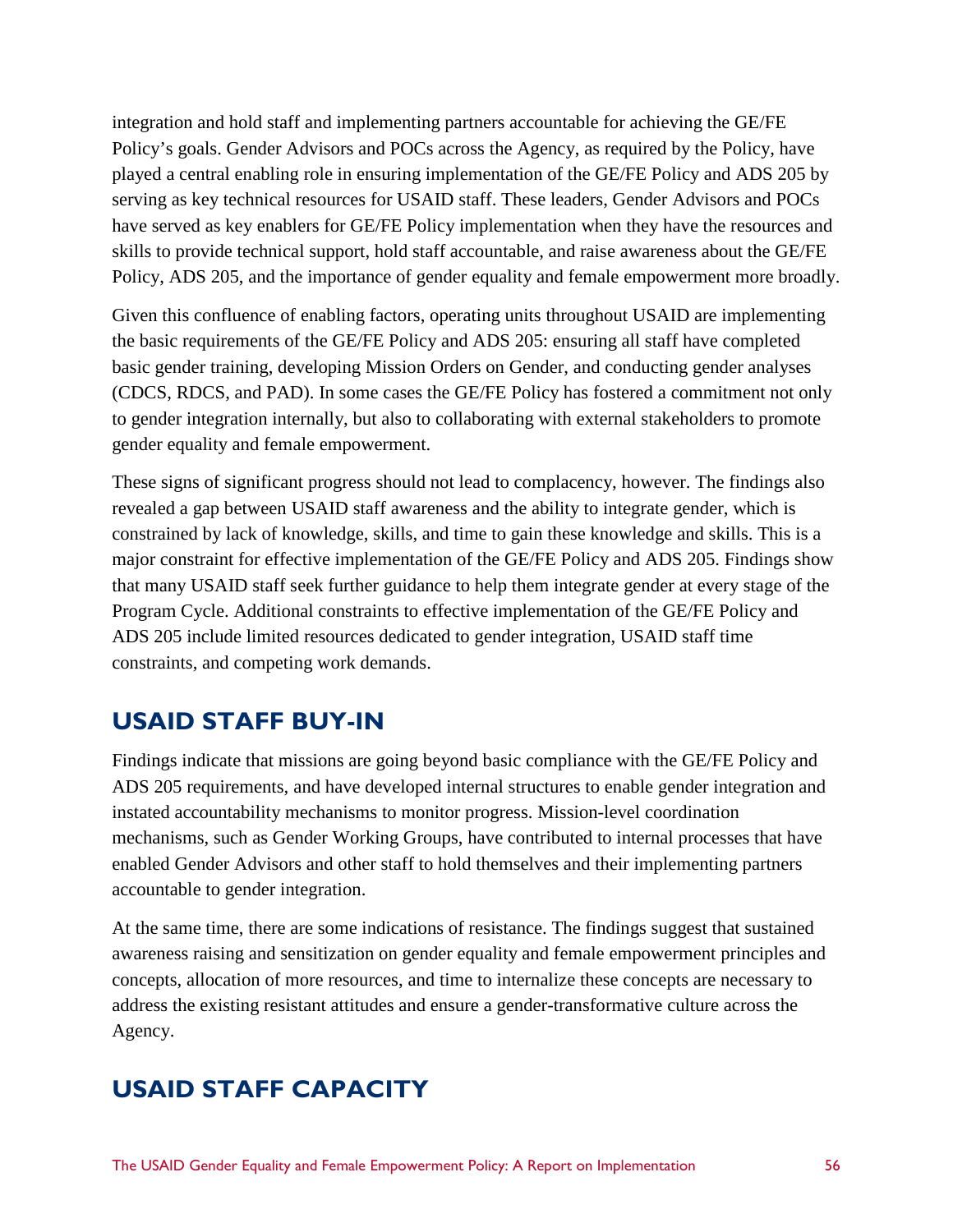Findings indicate that many staff, including Gender Advisors, find gender integration complex and seek capacity building that is specific to their technical role and administrative function. While USAID staff have acquired a basic understanding of gender equality and female empowerment via the Gender 101 training, the findings showed that staff clearly desire more nuanced training, guidance, tools, and toolkits targeted to their particular roles and responsibilities, sectors, and activities within the Program Cycle. Gender Advisors and POCs across the Agency find themselves tasked with a daunting array of responsibilities and demands, yet have varying levels of technical expertise with which to respond, particularly skills to integrate gender into solicitations and develop and use gender-sensitive indicators.

An overarching concern that ran across findings is the need for more time and funding for staff to integrate gender meaningfully and thoughtfully into their work in the face of competing demands and resources. The findings show a desire for a human resources system that aligns hiring, performance management, and promotion practices with the GE/FE Policy and ADS 205 desired outcomes and mandates. For USAID to take gender integration to the next level, building a cadre of professionals prepared to integrate gender across the Program Cycle is key.

USAID/Washington's gender architecture may have served the Agency well during the GE/FE Policy development and launch process, but the findings show that now, 3 years in, more staff are needed to support full implementation and USAID/Washington staff seek more clarity and linearity about who "owns" the GE/FE Policy and ADS 205, and who holds the Agency accountable. The findings showed that the shared authority of GenDev, PPL, and the Senior Coordinator's Office, and the fact that GenDev is "buried within E3" are hindering further implementation and messaging on USAID's gender priorities and funding streams.

# **PROGRESS TOWARD BETTER DEVELOPMENT RESULTS**

USAID staff have taken clear strides forward in integrating gender. However, more time is needed, beyond the initial 3 years, to see changes in development results. Better application of gender analyses in solicitations and increased understanding of how to develop and use gendersensitive indicators will help USAID monitor and evaluate progress toward equitable development outcomes.

# **IMPLEMENTING PARTNERS**

There was no major divergence between the views of USAID staff and implementing partners on the GE/FE Policy implementation. Findings show that, like USAID staff, implementing partners are generally aware of the GE/FE Policy and see that USAID/Washington and missions have increased their attention to gender equality and female empowerment and, as a result, have started holding implementing partners more accountable to gender integration. USAID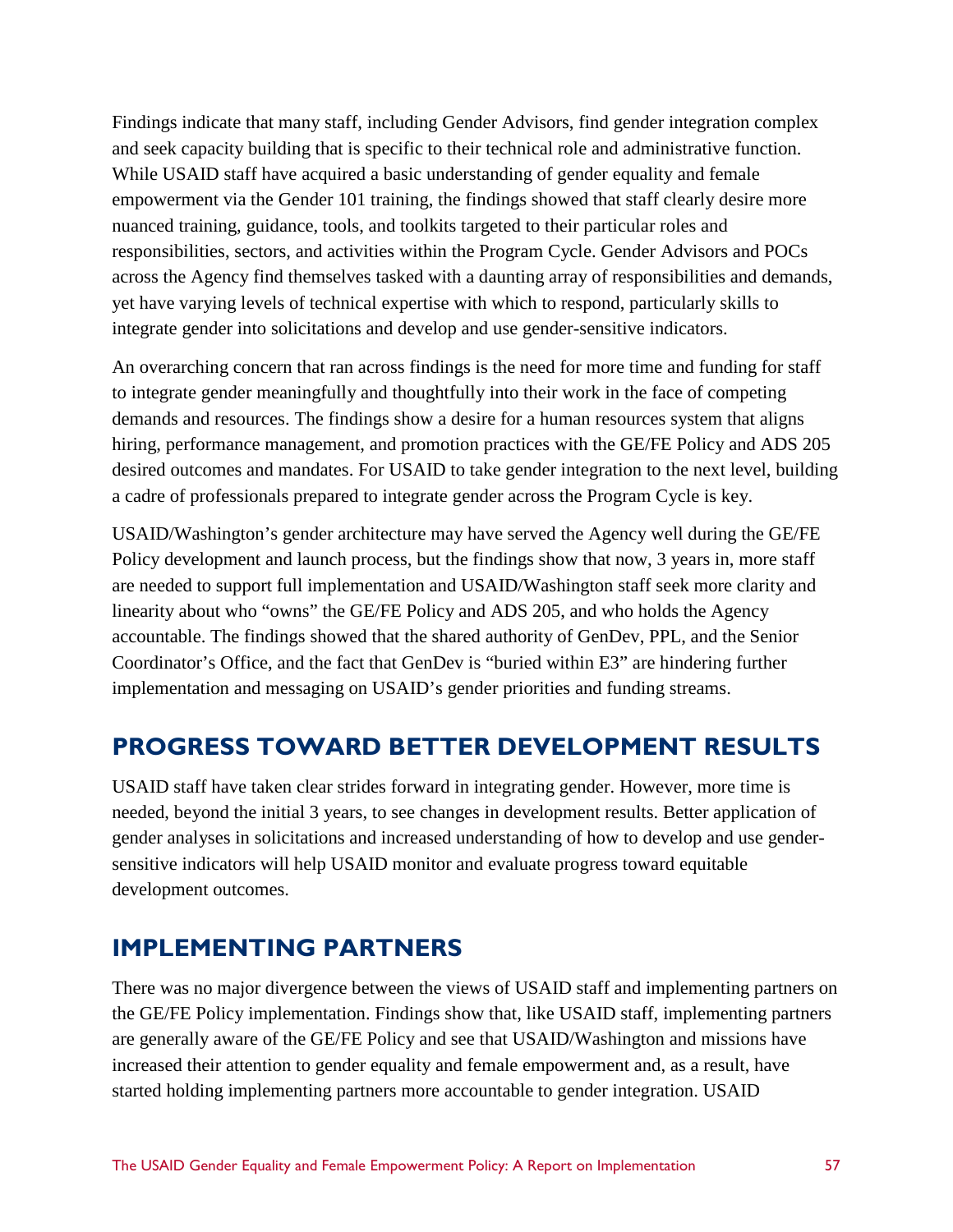leadership (at all levels) was recognized by implementing partners as a critical enabler to USAID's implementation of the GE/FE Policy and ADS 205. Like USAID staff, implementing partners would like to see better and more gender integration in USAID's solicitations so that proposals, and ultimately projects and activities, can better respond to gender gaps and advance gender equality and female empowerment. Because of the GE/FE Policy, gender champions within Washington, D.C.-based implementing partners have been able to be more intentional about integrating gender into proposals, but are often limited by solicitations that still require "gender paragraphs" or a "gender annex." The GE/FE Policy has had influence beyond the Agency because it has been used by gender champions within implementing partner organizations to elevate gender integration into their own organizations, in addition to their USAID-funded proposals and projects. However, like USAID staff, implementing partners have limited capacity to measure progress toward gender equality and female empowerment beyond collecting sex-disaggregated data and conducting gender analysis.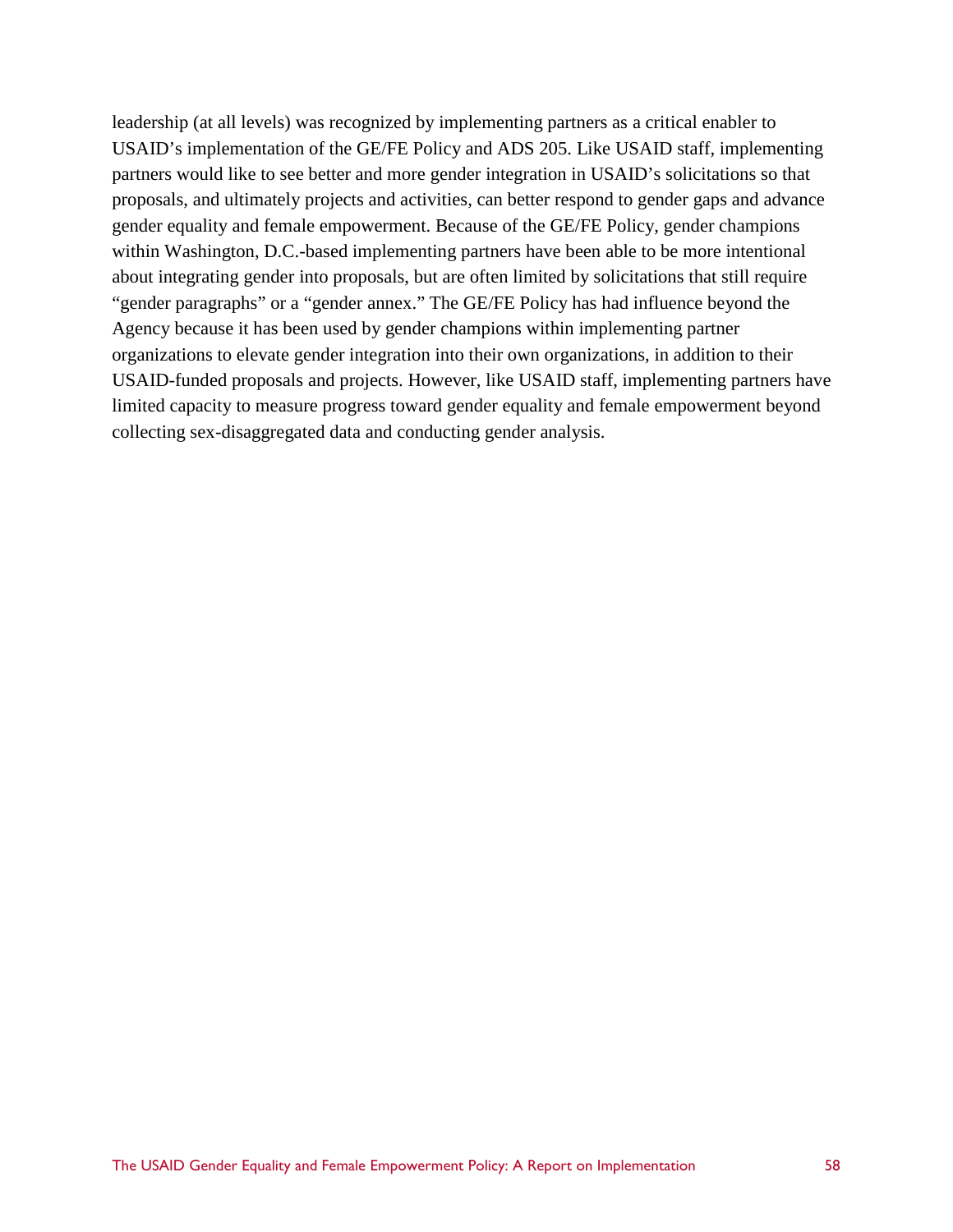# RECOMMENDATIONS

Strong messaging when the GE/FE Policy was launched conveyed that USAID was serious about gender equality and female empowerment, and gave the innovators and early adopters (usually gender champions) the authority and backing to take action and hold others accountable to gender integration. Looking forward, it is important that USAID continue this momentum to ensure that GE/FE Policy implementation moves into the next phase of diffusion. Current USAID realities and varying capacity among USAID staff and implementing partners pose challenges to implementing the GE/FE Policy and ADS 205 throughout the Program Cycle. Continued advocacy, communication, information sharing, and capacity building will be key to reduce uncertainty and attain the desired benefits of the GE/FE Policy.

USAID has taken positive steps toward gender integration, but needs to address key factors that are hindering further progress in integrating gender throughout the Program Cycle. The Diffusion of Innovations Theory recognizes that innovation will happen within different groups at different rates over time, at organizational and individual levels.

This section provides recommendations for USAID to move through the "policy flow" and achieve the desired development results. It is recommended that key gender stakeholders gather and assign responsibilities for the specific recommendations listed below.

**Exercise 2 Clarify Gender Advisor roles and responsibilities, and invest in core skills and competencies to implement the GE/FE Policy and ADS 205.** competencies to implement the GE/FE Policy and ADS 205.

The GE/FE Policy requires that missions, regional bureaus, pillar bureaus, and PPL appoint a Gender Advisor. At the Mission-level, the GE/FE Policy states that this individual "should have (or be given the opportunity to fully develop) the technical skills and competencies necessary to provide appropriate guidance to technical and program staff to ensure that the policy is successfully implemented at the Mission." Although Gender Advisors have been appointed across the Agency (in large part), their roles and responsibilities are unclear and inconsistent, which creates confusion. This ambiguity, due in part to a lack of a shared position descriptions and requirements, has led to a variance in skills and expertise. For example, the Gender Advisors in the three missions visited had three different titles and their purview ranged from covering issues related to LGBTI and disability to counter-trafficking, as well as other responsibilities related to the office in which they "sat." Given that Gender Advisors are a key enabler to implementing the GE/FE Policy and ADS 205, further investment in Gender Advisors and more clarity of their roles are crucial to moving from policy adoption to development results.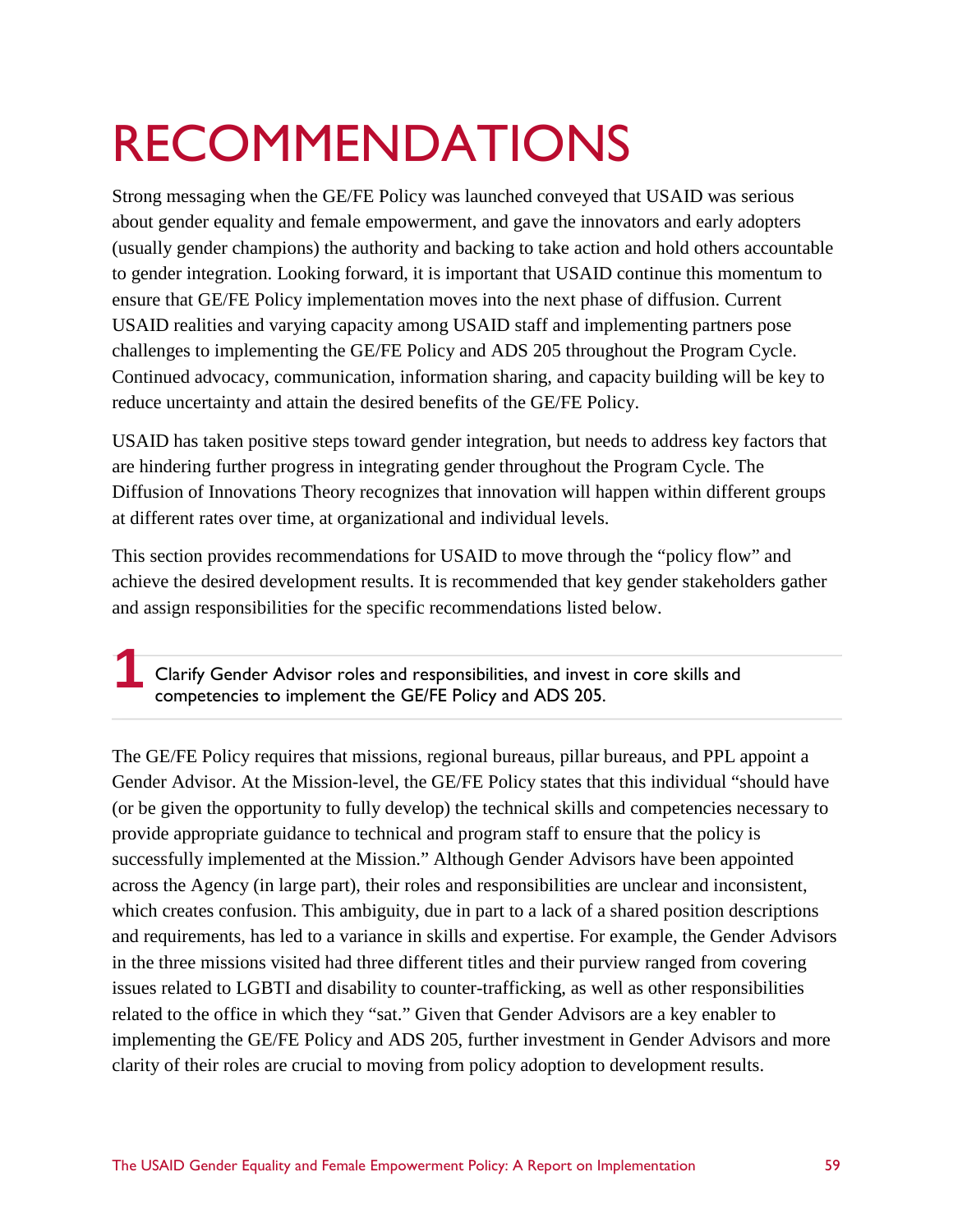# **SUGGESTED NEXT STEPS:**

#### **Short-term:**

- Develop a **standard Gender Advisor position description**, especially at Mission-level, to ensure a cadre of Gender Advisors across the Agency with equivalent roles and responsibilities that are clear to all. These position descriptions should provide specific guidance on roles and responsibilities within a Mission and a Bureau, across USAID and operating units, with external and internal partners, and for Mission-level vis-à-vis USAID/Washington. These position descriptions should also clarify the purview of Gender Advisors and, possibly, consistency in titles.
- Design a **learning agenda for Gender Advisors** (especially at missions) for building core skills and competencies. This could be done by conducting a needs assessment for all USAID Gender Advisors (possibly through an online survey) that assesses competencies and identifies capacity gaps. Findings from the needs assessment could be used to develop a strategy and approach(es) for addressing the identified gaps through targeted skill-building activities such as mentorship, professional development funds, and knowledge sharing events to deepen their technical skills, share best practices, and build a community of practice across the Agency.

**Expand the range and number of capacity-building opportunities across the Agency to 2016**<br>**2** increase knowledge and skills related to gender integration.

USAID staff capacity is still low in a range of areas related to gender equality, female empowerment, and gender integration. Lack of time, competing demands, a range of learning styles and preferences, and levels of specificity in staff needs require diverse capacity-building opportunities to meet the various needs in topic and delivery. The Gender 101 training served an important role in the early years of the GE/FE Policy and ADS 205 rollout and will continue to be important for new employees, but more in-depth training is required to build the capacity of program, technical, and contract staff to integrate gender into their work.

Based on USAID staff time constraints, capacity building should consider nontraditional interactive, online, blended learning approaches. Face-to-face opportunities should be held at the regional level as much as possible both to reach more staff and to reduce staff travel time.

# **SUGGESTED NEXT STEPS:**

#### **Short-term:**

• Establish a **minimum standard of competencies for AORs and CORs** for integrating gender, tracking gender-sensitive indicators, and reporting on how projects are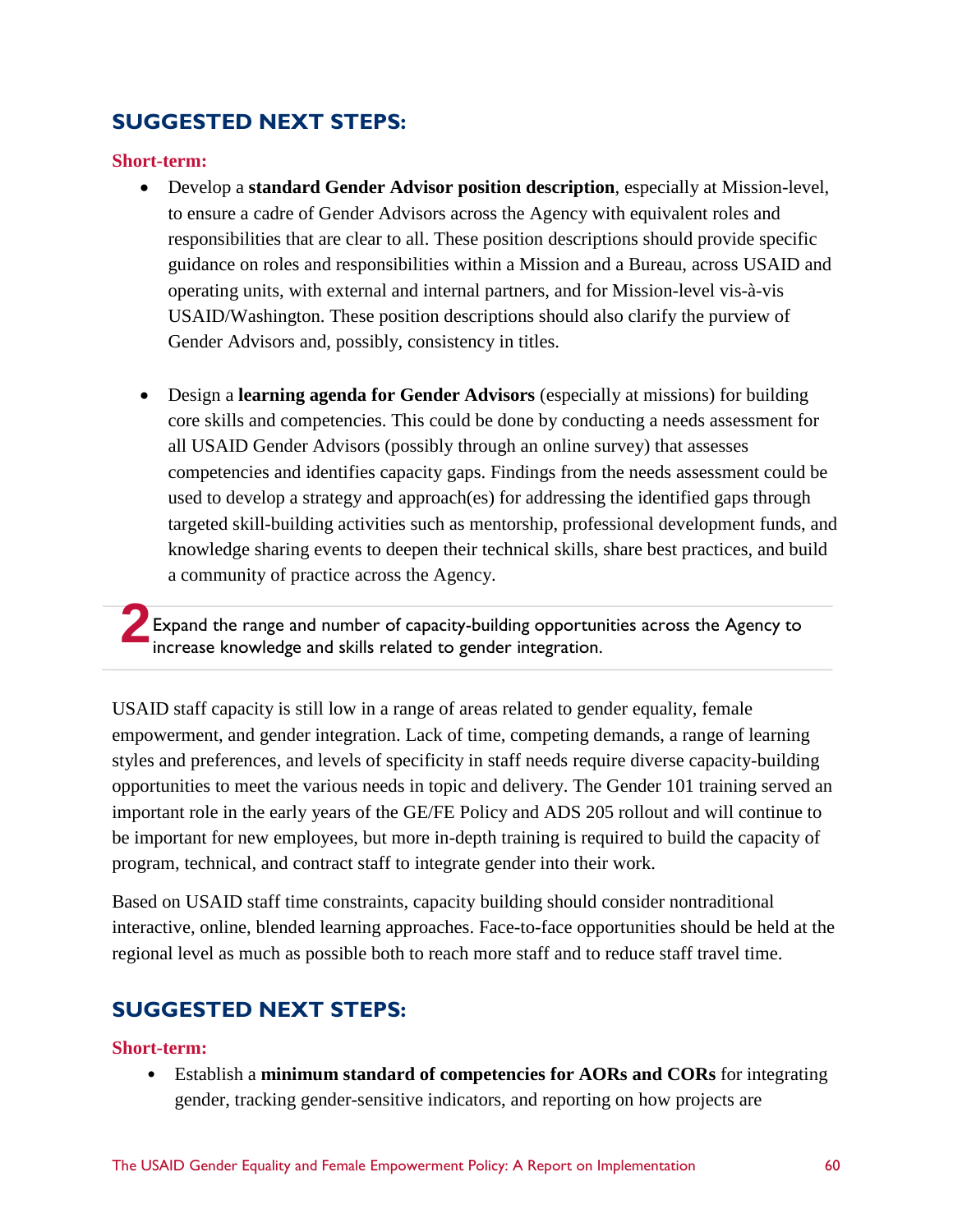addressing or changing gender disparities, responding to gender-based violence, or empowering women and girls.

- Increase messaging and marketing of the **Gender 102 and Gender 103 trainings** and make these, in addition to the Gender 101 training, a requirement for CORs, AORs, technical, program, monitoring and evaluation, and Acquisition and Assistance staff, as well as Contracting and Agreement Officers.
- Develop sector-specific **"gender modules"** that can be incorporated into the existing and future trainings for Technical Office staff that include information such as gendersensitive indicators, key gender analysis questions, examples of gender gaps, and how to conduct gender analysis or and apply the findings into PADs. Prioritize sectors where gender integration is more challenging, such as energy and infrastructure.

#### **Long-term:**

- Continue to **examine USAID training** for staff who are not Gender Advisors or POCs to identify where gender-related content could be incorporated, and work with the Office of Human Resources to modify relevant USAID trainings that do not include genderrelated content. This could include, for example, "gender modules" at annual Directors' Conferences that include both technical (e.g., gender analysis) and operational (e.g., ADS 205) content for Mission Directors and Deputy Directors to foster gender champions among those in leadership positions.
- Make **Gender 101, 102, and 103 trainings, and ADS 205 prerequisites** for Project Design and Management, and Acquisition and Assistance 104 training.

**3** Strengthen USAID staff capacity to monitor and evaluate gender integration results.

One challenge widely identified by staff across USAID and implementing partners was how to develop and use gender-sensitive indicators to measure progress toward gender equality and women's empowerment, as well as how to use sex-disaggregated data, which are being collected. Building this capacity would support USAID to gather evidence that it can use for learning and adapting, showcasing and sharing best practices on gender integration, and achieving results that reduce gender gaps and empower women and girls.

# **SUGGESTED NEXT STEPS:**

#### **Short-term:**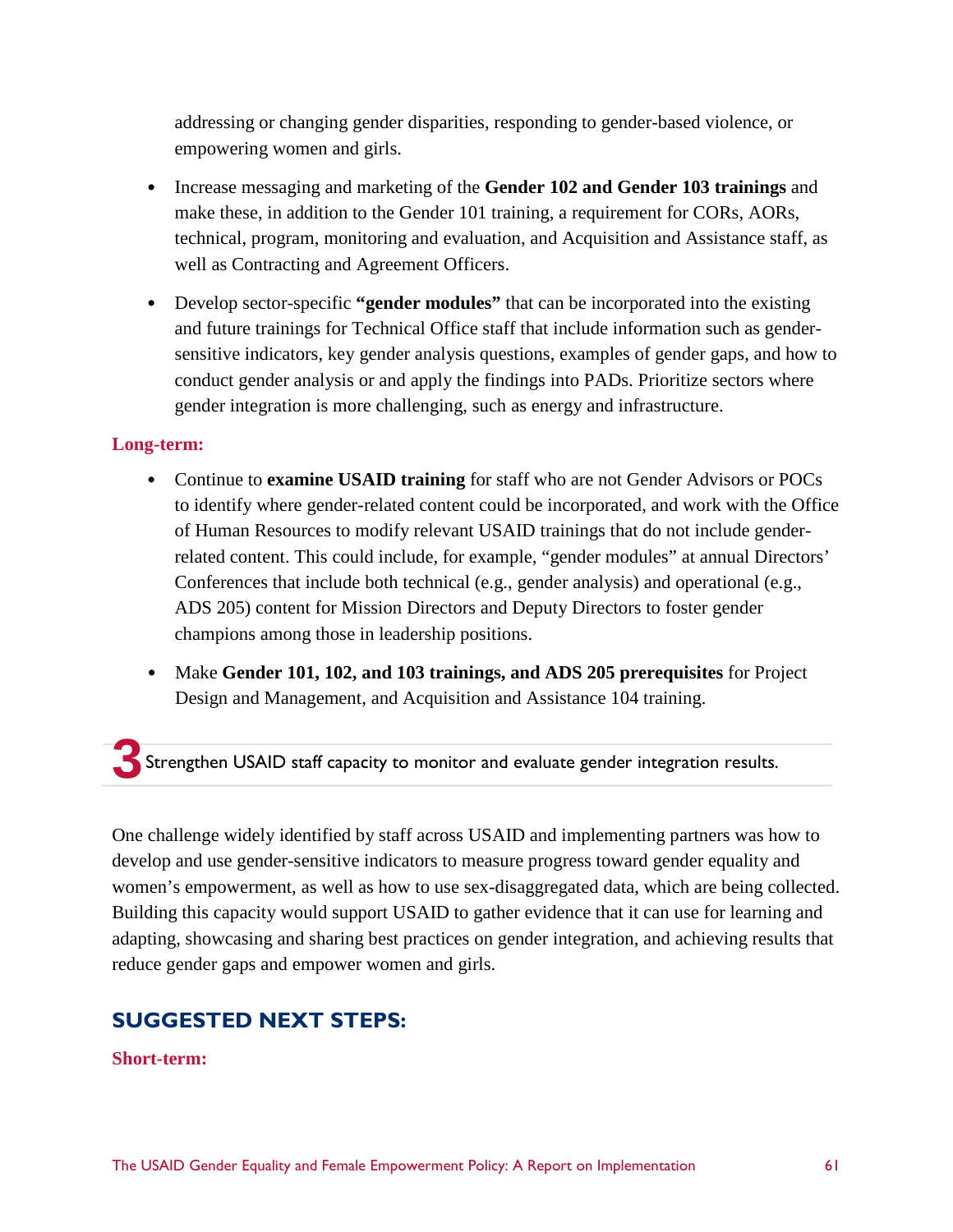- Develop and provide **specific guidance/tools/training/support** to Mission staff, especially AORs/CORs and Monitoring and Evaluation Officers on how to develop, monitor, and analyze gender-sensitive indicators.
- Revise and **standardize USAID quarterly and annual reporting formats** to reflect gender-sensitive data collection and reporting.
- Develop **more tools and ensure proper accountability systems** are in place to hold USAID staff responsible for integrating gender into performance monitoring plans, and activity monitoring and evaluation plans

**4** Develop focused tools and resources for gender integration and a strategy for dissemination.

USAID staff have found resources and tools to fill the gap in knowledge and skills related to gender integration an enabler to gender integration. USAID staff need a platform for creating and sharing information to achieve and act on shared values and understanding of the relative advantages of the GE/FE Policy and ADS 205.

# **SUGGESTED NEXT STEPS:**

### **Short-term:**

- Develop tools and guidance for **integrating gender into solicitations**, using gender analyses to inform project design, and developing gender-sensitive indicators.
- Create a **dissemination strategy** for the existing tools, toolkits, guides, and other resources related to gender integration developed across the Agency and available on MyUSAID to ensure all staff are aware of their existence and can easily access them.

### **Long-term:**

• Establish an **Agency-wide reference group** (including Mission representatives) to conduct an audit of existing tools and resources related to gender integration that have been developed by missions and bureaus since 2012 and make sure they are available on MyUSAID. Once amassed, assess what further tools, resources, and guidance are needed and pilot these materials to ensure their relevance to the target audience.

Strengthen and deploy a gender workforce to maintain momentum, fill gaps, and relocate key gender personnel/offices to respond to demands better.

Gender champions and "early adopters" have been able to use the GE/FE Policy and ADS 205 to achieve substantial changes in USAID in 3 short years. The launch of the GE/FE Policy and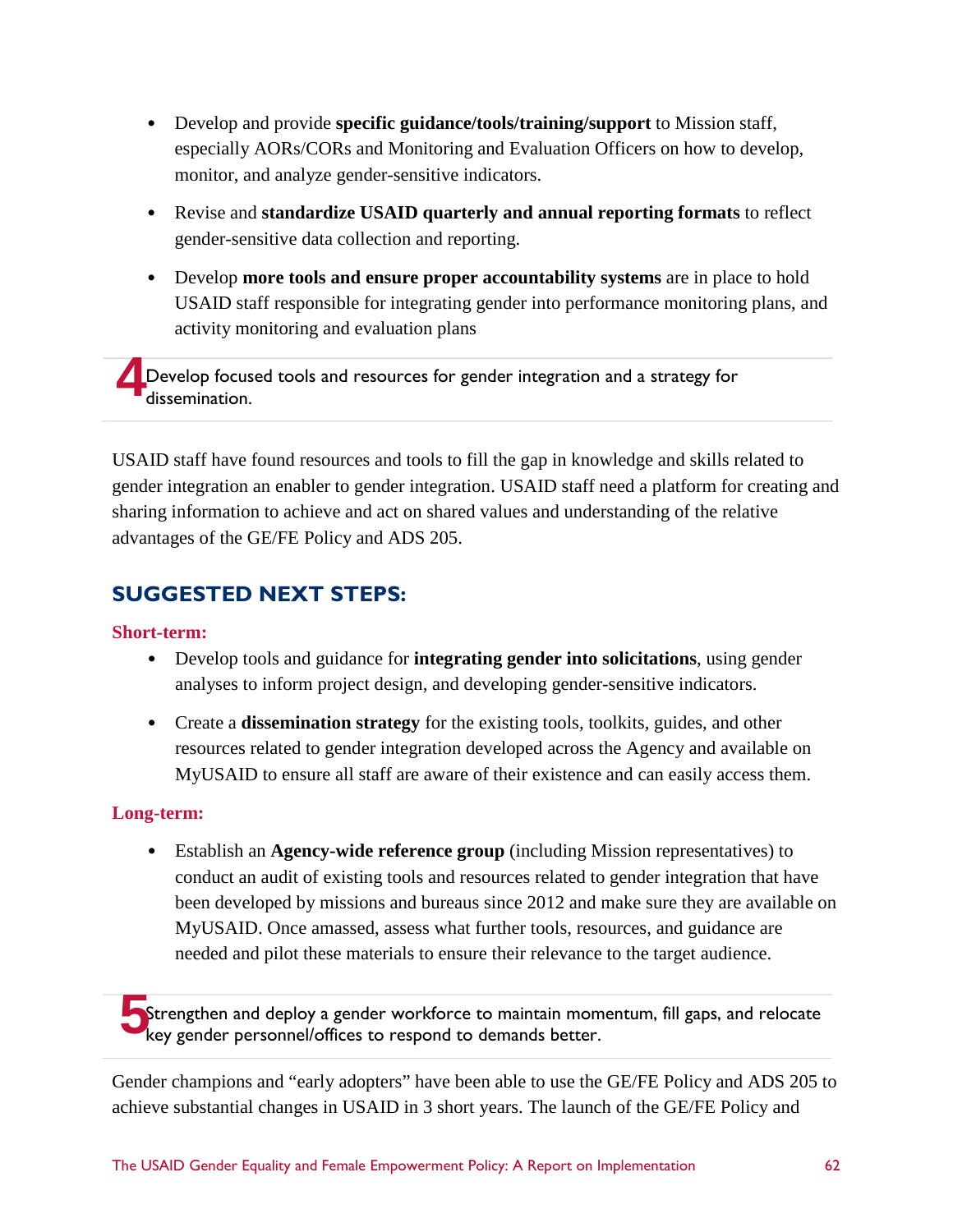ADS 205 benefitted from Mission and USAID/Washington Gender Advisors; a triumvirate of the Senior Coordinator for Gender Equality and Women's Empowerment, PPL Gender Advisor, and GenDev; and gender champions across the Agency who provided consistent and constant messaging on requirements and expectations. As USAID moves towards full policy adoption, it is necessary to have a sufficient (in number and skills) "gender workforce" to continue the messaging and technical assistance still needed to integrate gender throughout the Program Cycle.

Gender Advisors are in high demand, particularly in regional bureaus and at missions, and the "asks" placed on them are beyond the capacity of a single individual. The intensity of these demands indicates a desire and need from missions for support to integrate gender. USAID needs to respond in kind by ensuring that it has an adequate gender workforce that can provide the support needed without "burning out" its passionate and committed Gender Advisors.

The current USAID/Washington gender architecture served an important role in raising the profile of gender in key locations, but 3 years later, is a source of confusion for many, especially USAID/Washington Gender Advisors. In response, USAID should provide clearer messaging on who is the "central authority" for the GE/FE Policy and ADS 205 in a way that articulates the central "owner" and "point of accountability" for the GE/FE Policy and ADS 205 across the Agency. This will be important to sustain momentum and profile of gender equality and female empowerment across the Agency.

# **SUGGESTED NEXT STEPS:**

#### **Short-term:**

- Develop an approach to understand the extent and source of **resistance** to gender equality and female empowerment.
- Establish and build the capacity of USAID/Washington Bureau and Mission **gender teams, working groups, or similar entities** to provide technical assistance, support, and messaging beyond a single Gender Advisor whose current demands are beyond a single individual.
- Form a joint USAID/Washington and Mission working or reference group to identify the **strengths and challenges** of the current gender architecture structure, scope, and mandate, and make suggested changes to ensure that USAID has the gender workforce and structure needed to influence and respond to the Agency's needs more effectively.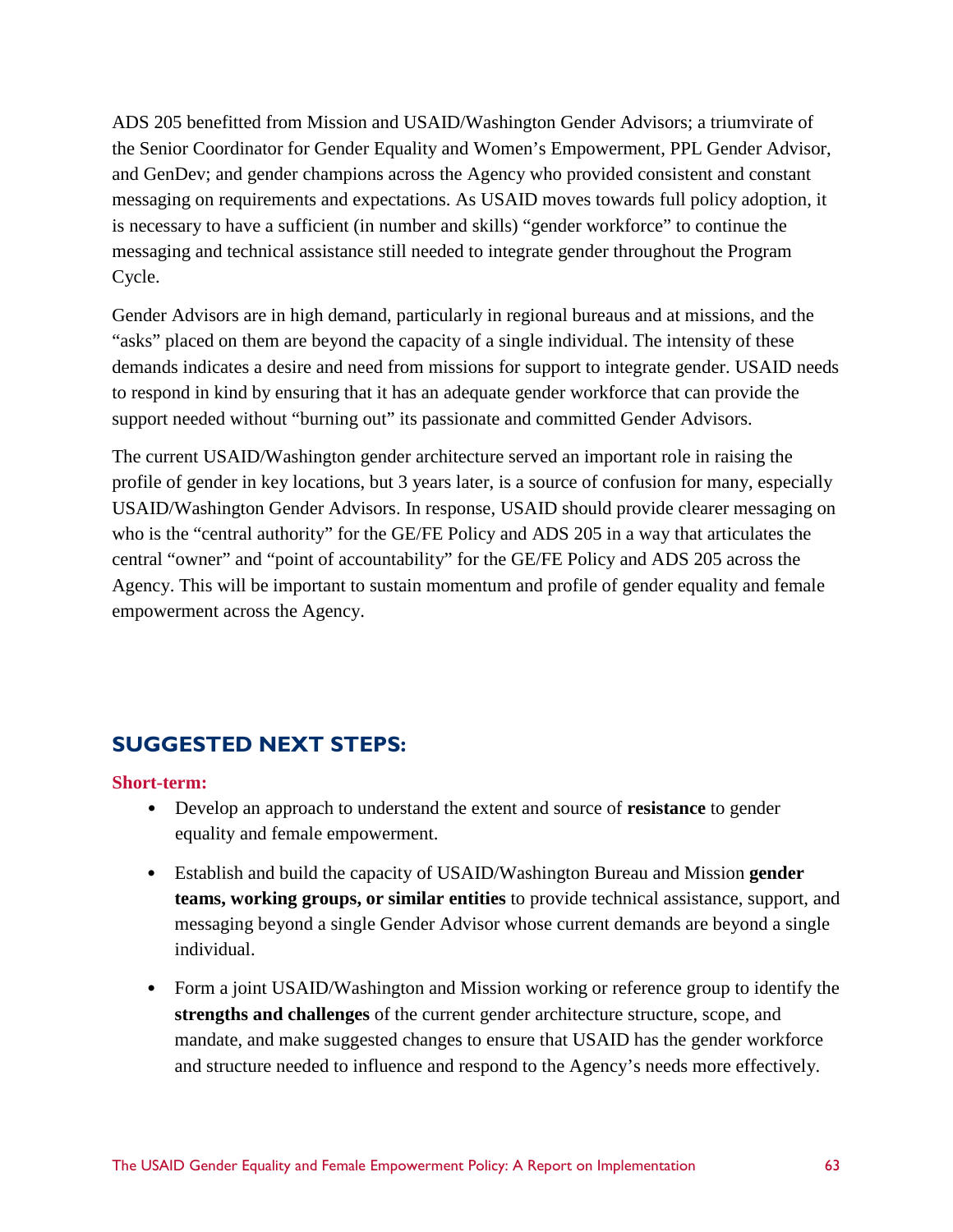• Articulate, throughout the Agency, how the Senior Coordinator for Gender Equality and Women's Empowerment, GenDev, and the PPL Gender Advisor work together, and how their **different roles, responsibilities, and authority** hold USAID accountable to the GE/FE Policy and ADS 205 so that USAID staff know whom to turn to for what kinds of support or actions.

#### **Long-term:**

- **Mainstream gender into human resources processes and procedures** so that gender is a core competency and expectation of all staff, not just those who have "gender" in their title. This could include incentives such as annual rewards/recognition to USAID staff who are promoting gender equality and female empowerment in their operating unit, such as "Gender Champion of the Year" and public recognition of gender champions in various positions. Specific objectives that promote gender equality and female empowerment could be incorporated into staff evaluations and promotion criteria, such as annual performance reviews and personnel evaluation reviews.
- Establish a **Gender Foreign Service Officer** backstop for missions and create **Gender Specialist** positions in USAID/Washington to support current Bureau Gender Advisors, balance the workload of the current Mission and USAID/Washington Gender Advisors, and ensure needed technical support is provided in a timely fashion.

**6**Increase outreach, guidance, and capacity building to implementing partners.

Implementing partners are aware of the GE/FE Policy and its requirements, and are keen to do their part in its implementation. Like USAID staff, implementing partners' capacity in gender integration varies—especially between local and international partners—and they require specific guidance and more clarity on USAID's expectations.

# **SUGGESTED NEXT STEPS:**

#### **Short-term:**

- Develop a strategy for **formal communication and dialogue** with implementing partners in Washington, D.C. and at missions on expectations related to implementing the GE/FE Policy.
- Develop **tools and** ensure proper **systems** are in place to hold implementing partners accountable to integrating gender into interventions, monitoring, and evaluation.
- Consider ways to increase capacity of implementing partners, particularly local partners, in conducting **gender analysis and using sex-disaggregated data and gender-**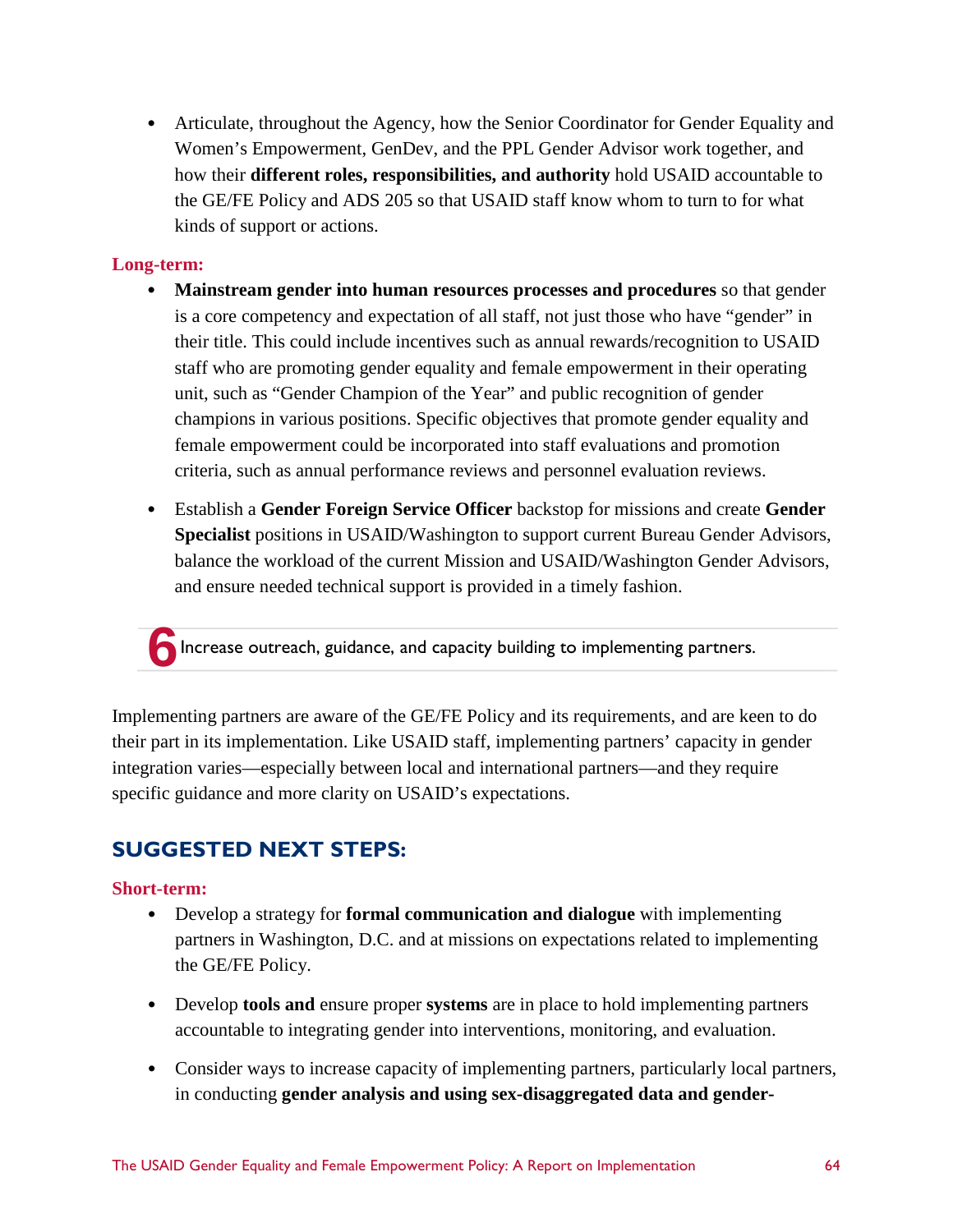**sensitive indicators** for learning and adapting, including making Gender 102 and Gender 103 online courses available to implementing partners.

• **Solicit feedback** from implementing partners on issues related to implementation of the GE/FE Policy and ADS 205.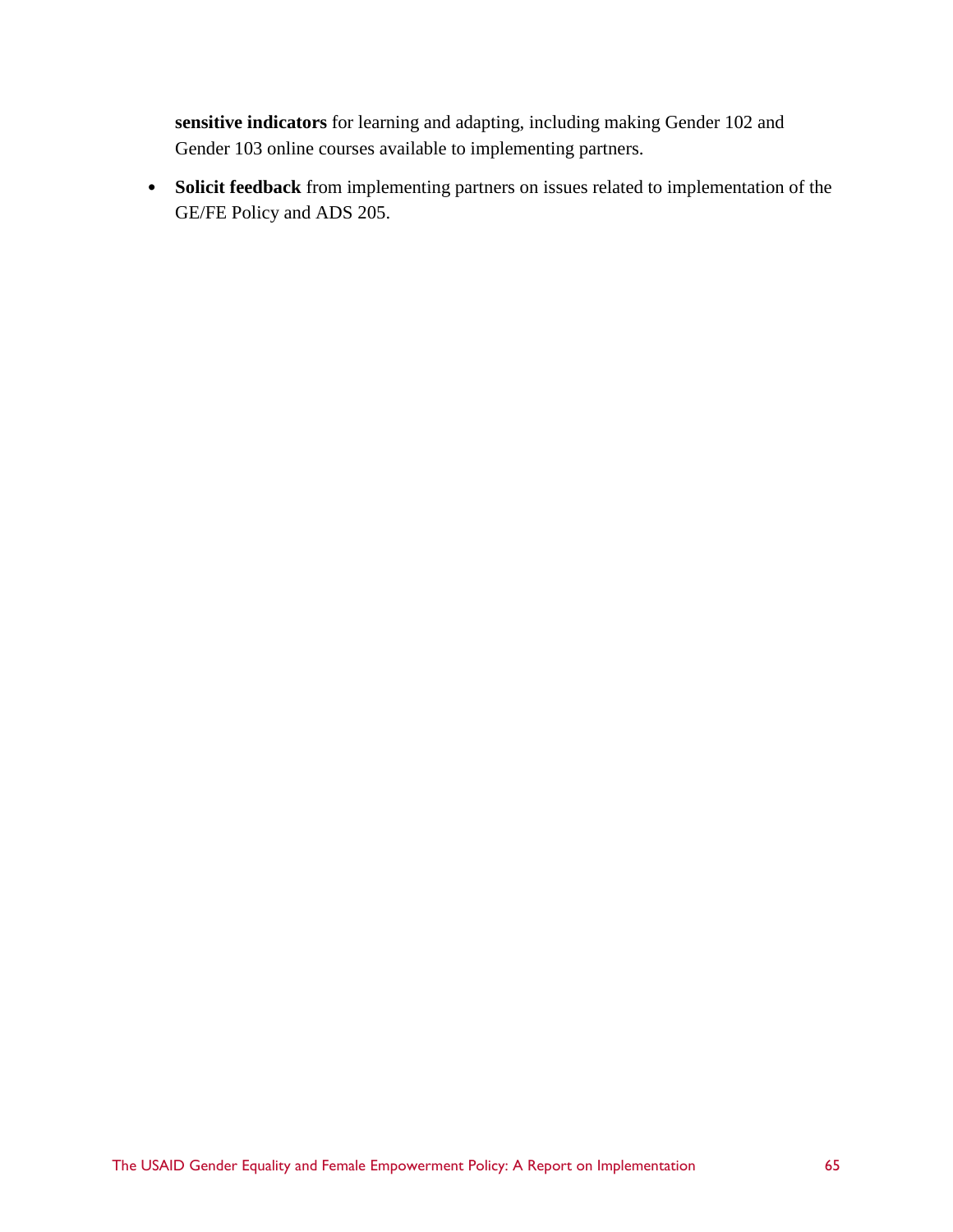

**Annexes are provided as a separate document.**